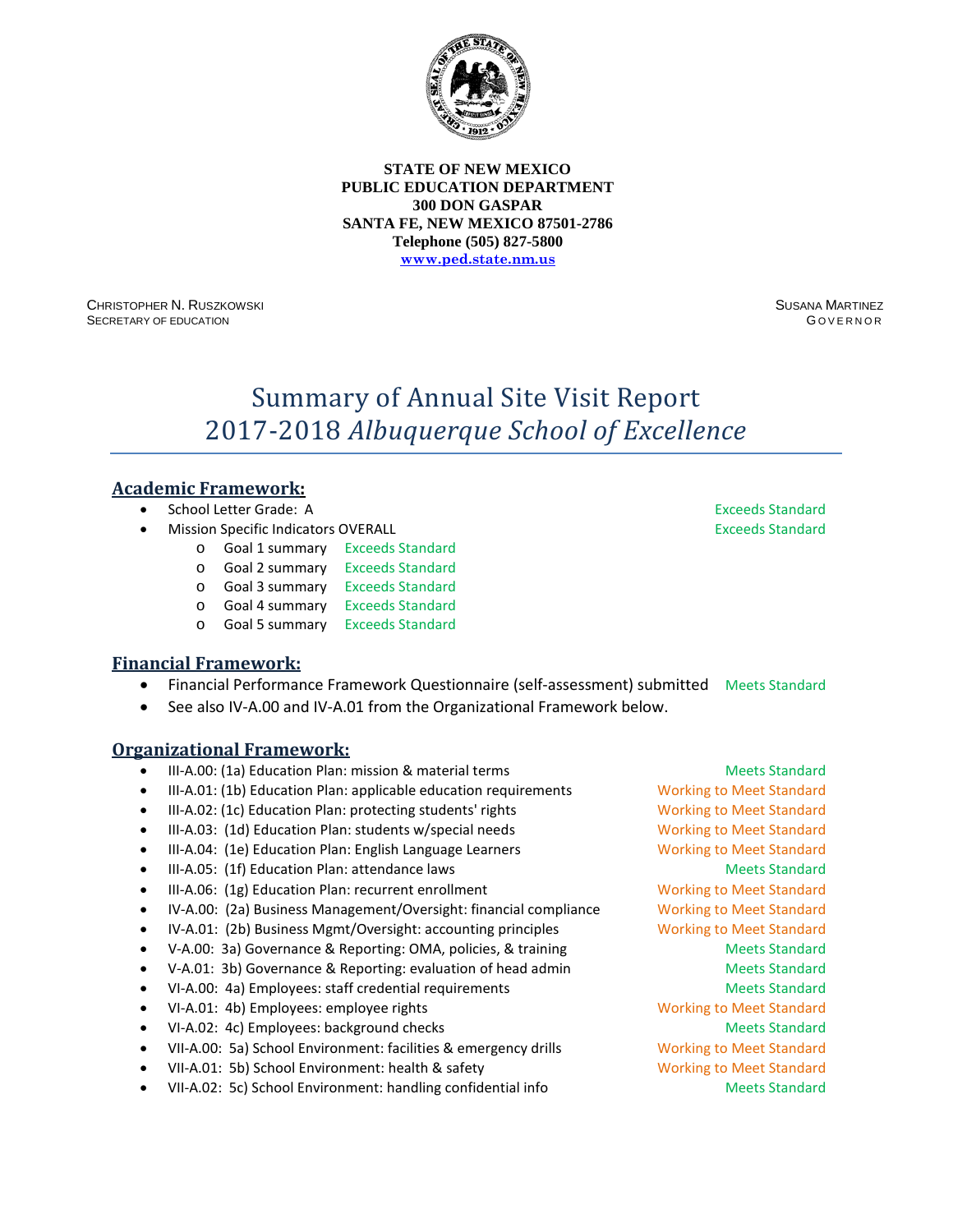

CHRISTOPHER N. RUSZKOWSKI SECRETARY OF EDUCATION

SUSANA MARTINEZ G OVERNOR

# Summary of Annual Site Visit Report 2017-2018 *Albuquerque Sign Language Academy*

# **Academic Framework:**

- School Letter Grade: B Not included
- **Mission Specific Indicators OVERALL Meets Standard Meets Standard Meets Standard** 
	- o Goal 1 summary Exceeds Standard
	- o Goal 2 summary Meets Standard
	- o Goal 3.a summary Meets Standard
	- $\circ$  Goal 3.b summary
	- o Goal 3.c summary Meets Standard
	- o **Goal 3.d summary** Meets Standard<br> **b Goal 3.e summary** Exceeds Standard
	- o Goal 3.e summary Exceeds Standard<br>
	o Goal 3.f summary Exceeds Standard
	- o Goal 3.f summary
	- o Goal 3.g summary Meets Standard
	- o Goal 3.h summary Meets Standard

### **Financial Framework:**

- Financial Performance Framework Questionnaire (self-assessment) submitted Meets Standard
- See also IV-A.00 and IV-A.01 from the Organizational Framework below.

- III-A.00: (1a) Education Plan: mission & material terms Meets Standard Meets Standard • III-A.01: (1b) Education Plan: applicable education requirements Working to Meet Standard III-A.02: (1c) Education Plan: protecting students' rights Meets Standard Meets Standard III-A.03: (1d) Education Plan: students w/special needs Meets Standard
- III-A.04: (1e) Education Plan: English Language Learners Meets Standard
- III-A.05: (1f) Education Plan: attendance laws Meets Standard Meets Standard
- III-A.06: (1g) Education Plan: recurrent enrollment and a standard Meets Standard
- IV-A.00: (2a) Business Management/Oversight: financial compliance Working to Meet Standard
- IV-A.01: (2b) Business Mgmt/Oversight: accounting principles Meets Standard
- V-A.00: 3a) Governance & Reporting: OMA, policies, & training Meets Standard
- V-A.01: 3b) Governance & Reporting: evaluation of head admin Meets Standard
- VI-A.00: 4a) Employees: staff credential requirements **Meets Standard** Meets Standard
- VI-A.01: 4b) Employees: employee rights Working to Meet Standard
- VI-A.02: 4c) Employees: background checks Meets Standard Meets Standard
- VII-A.00: 5a) School Environment: facilities & emergency drills Working to Meet Standard
- VII-A.01: 5b) School Environment: health & safety Meets Standard Meets Standard
- VII-A.02: 5c) School Environment: handling confidential info Meets Standard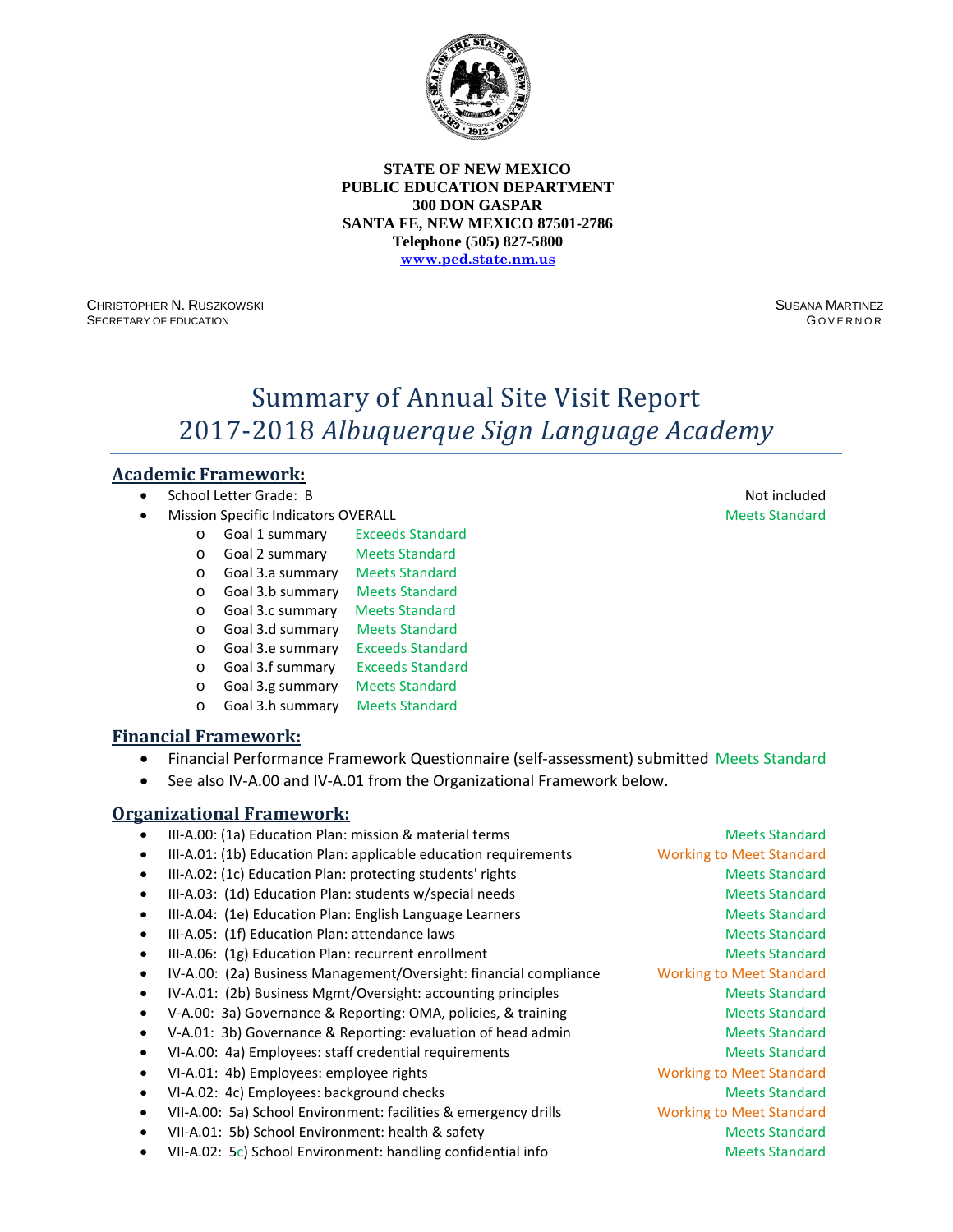

CHRISTOPHER N. RUSZKOWSKI SECRETARY OF EDUCATION

SUSANA MARTINEZ **GOVERNOR** 

# Summary of Annual Site Visit Report 2017-2018 *Aldo Leopold*

### **Academic Framework:**

- **School Letter Grade: C** Meets Standard
- **Mission Specific Indicators OVERALL Meets Standard Meets Standard Meets Standard** 
	- o Goal 1 summary Meets Standard
		- o Goal 2 summary Meets Standard
		- o Goal 3 summary Meets Standard
	- o Goal 4 summary Meets Standard

### **Financial Framework:**

- Financial Performance Framework Questionnaire (self-assessment) submitted Meets Standard
- See also IV-A.00 and IV-A.01 from the Organizational Framework below.

| $\bullet$ | III-A.00: (1a) Education Plan: mission & material terms           | <b>Meets Standard</b>           |
|-----------|-------------------------------------------------------------------|---------------------------------|
| ٠         | III-A.01: (1b) Education Plan: applicable education requirements  | <b>Meets Standard</b>           |
| ٠         | III-A.02: (1c) Education Plan: protecting students' rights        | <b>Meets Standard</b>           |
| ٠         | III-A.03: (1d) Education Plan: students w/special needs           | <b>Meets Standard</b>           |
| ٠         | III-A.04: (1e) Education Plan: English Language Learners          | <b>Meets Standard</b>           |
| ٠         | III-A.05: (1f) Education Plan: attendance laws                    | <b>Meets Standard</b>           |
| $\bullet$ | III-A.06: (1g) Education Plan: recurrent enrollment               | <b>Meets Standard</b>           |
| ٠         | IV-A.00: (2a) Business Management/Oversight: financial compliance | <b>Working to Meet Standard</b> |
| ٠         | IV-A.01: (2b) Business Mgmt/Oversight: accounting principles      | <b>Meets Standard</b>           |
| ٠         | V-A.00: 3a) Governance & Reporting: OMA, policies, & training     | <b>Meets Standard</b>           |
| ٠         | V-A.01: 3b) Governance & Reporting: evaluation of head admin      | <b>Meets Standard</b>           |
| $\bullet$ | VI-A.00: 4a) Employees: staff credential requirements             | <b>Meets Standard</b>           |
| ٠         | VI-A.01: 4b) Employees: employee rights                           | <b>Meets Standard</b>           |
|           | VI-A.02: 4c) Employees: background checks                         | <b>Meets Standard</b>           |
| ٠         | VII-A.00: 5a) School Environment: facilities & emergency drills   | <b>Meets Standard</b>           |
| ٠         | VII-A.01: 5b) School Environment: health & safety                 | <b>Meets Standard</b>           |
| ٠         | VII-A.02: 5c) School Environment: handling confidential info      | <b>Meets Standard</b>           |
|           |                                                                   |                                 |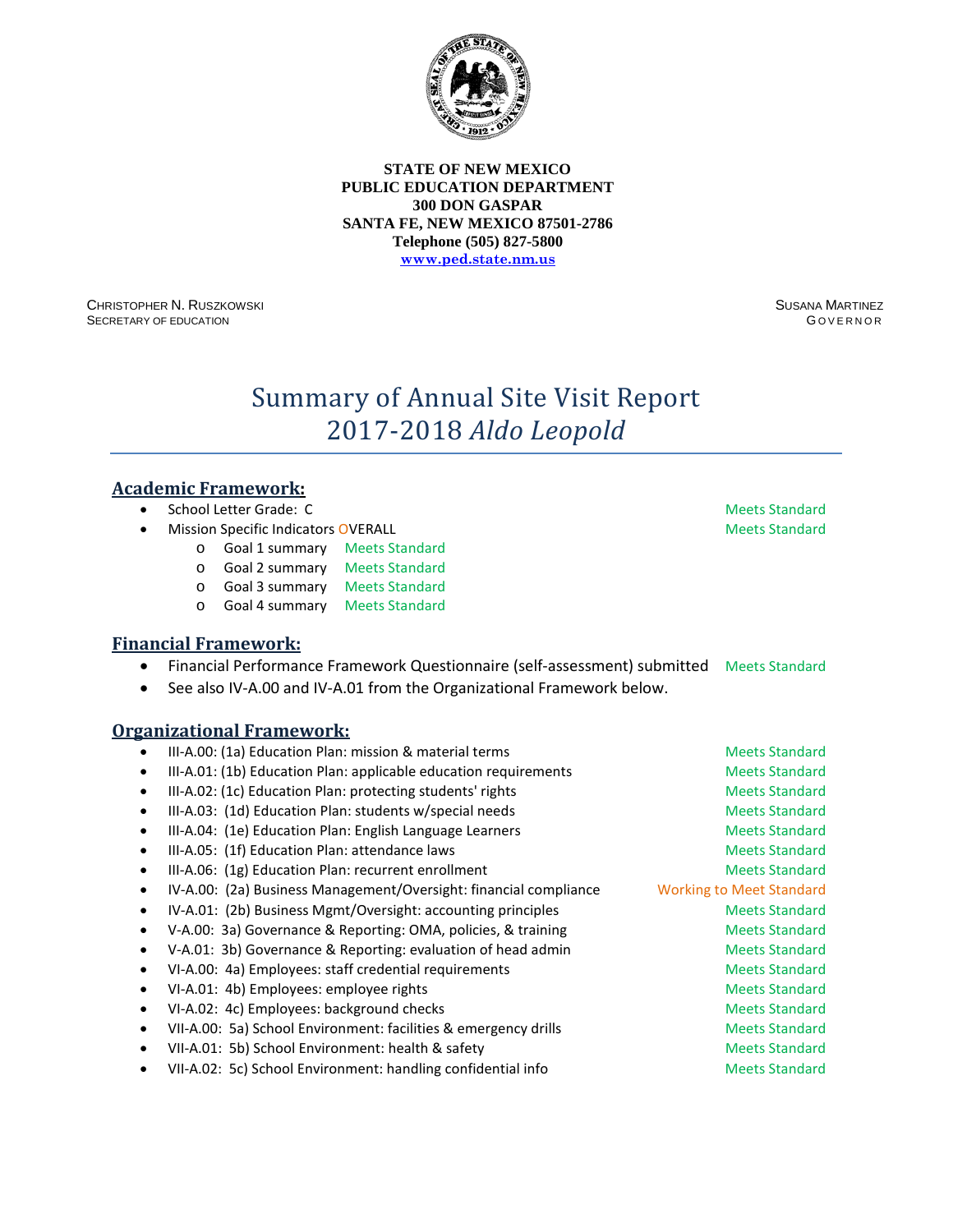

CHRISTOPHER N. RUSZKOWSKI SECRETARY OF EDUCATION

SUSANA MARTINEZ **GOVERNOR** 

# Summary of Annual Site Visit Report 2017-2018 *Alma d' Arte Charter School*

### **Academic Framework:**

- School Letter Grade: D Does Not Meet
- **Mission Specific Indicators OVERALL Falls Far Below Falls Far Below Falls Far Below** 
	- o Goal 1 summary Falls Far Below
		- o Goal 2 summary Falls Far Below
	- o Goal 3 summary Falls Far Below
	- o Goal 4 summary Falls Far Below

#### **Financial Framework:**

- Financial Performance Framework Questionnaire (self-assessment) submitted Falls Far Below
- See also IV-A.00 and IV-A.01 from the Organizational Framework below.

|           | III-A.00: (1a) Education Plan: mission & material terms           | <b>Falls Far Below</b>          |
|-----------|-------------------------------------------------------------------|---------------------------------|
| ٠         | III-A.01: (1b) Education Plan: applicable education requirements  | <b>Working to Meet Standard</b> |
| ٠         | III-A.02: (1c) Education Plan: protecting students' rights        | <b>Working to Meet Standard</b> |
| ٠         | III-A.03: (1d) Education Plan: students w/special needs           | <b>Working to Meet Standard</b> |
|           | III-A.04: (1e) Education Plan: English Language Learners          | <b>Falls Far Below</b>          |
| ٠         | III-A.05: (1f) Education Plan: attendance laws                    | <b>Meets Standard</b>           |
| ٠         | III-A.06: (1g) Education Plan: recurrent enrollment               | <b>Working to Meet Standard</b> |
| $\bullet$ | IV-A.00: (2a) Business Management/Oversight: financial compliance | <b>Falls Far Below</b>          |
| ٠         | IV-A.01: (2b) Business Mgmt/Oversight: accounting principles      | <b>Meets Standard</b>           |
| ٠         | V-A.00: 3a) Governance & Reporting: OMA, policies, & training     | <b>Meets Standard</b>           |
|           | V-A.01: 3b) Governance & Reporting: evaluation of head admin      | <b>Meets Standard</b>           |
|           | VI-A.00: 4a) Employees: staff credential requirements             | <b>Meets Standard</b>           |
| ٠         | VI-A.01: 4b) Employees: employee rights                           | <b>Meets Standard</b>           |
| ٠         | VI-A.02: 4c) Employees: background checks                         | <b>Working to Meet Standard</b> |
| ٠         | VII-A.00: 5a) School Environment: facilities & emergency drills   | <b>Working to Meet Standard</b> |
| ٠         | VII-A.01: 5b) School Environment: health & safety                 | <b>Working to Meet Standard</b> |
|           | VII-A.02: 5c) School Environment: handling confidential info      | <b>Meets Standard</b>           |
|           |                                                                   |                                 |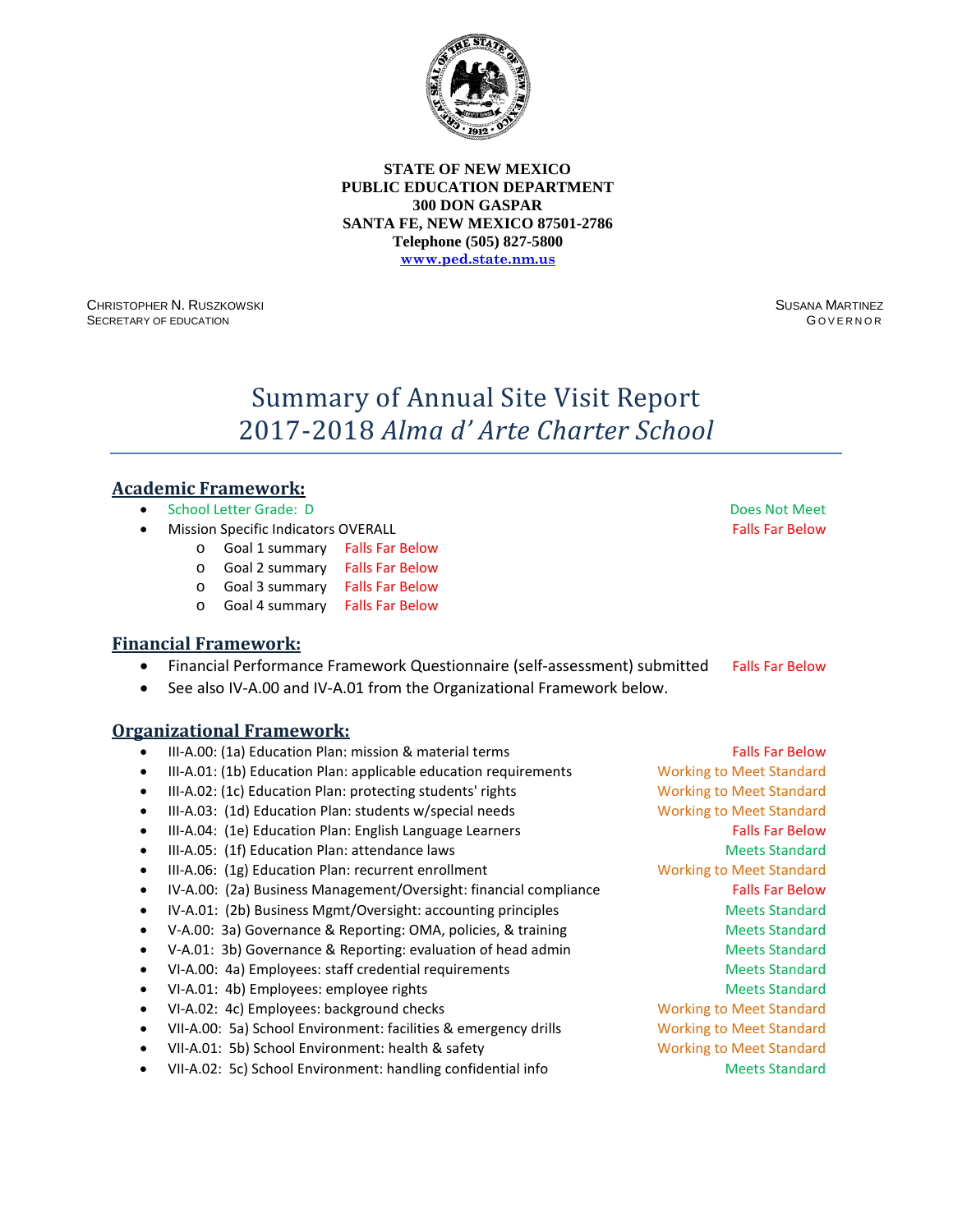

CHRISTOPHER N. RUSZKOWSKI SECRETARY OF EDUCATION

SUSANA MARTINEZ **GOVERNOR** 

# Summary of Annual Site Visit Report 2017-2018 *Amy Biehl Charter High School*

### **Academic Framework:**

• School Letter Grade: B Meets Standard

### **Financial Framework:**

- Financial Performance Framework Questionnaire (self-assessment) submitted Meets Standard
- See also IV-A.00 and IV-A.01 from the Organizational Framework below.

|           | III-A.00: (1a) Education Plan: mission & material terms           | <b>Meets Standard</b>           |
|-----------|-------------------------------------------------------------------|---------------------------------|
| ٠         | III-A.01: (1b) Education Plan: applicable education requirements  | <b>Meets Standard</b>           |
| ٠         | III-A.02: (1c) Education Plan: protecting students' rights        | <b>Meets Standard</b>           |
|           | III-A.03: (1d) Education Plan: students w/special needs           | <b>Working to Meet Standard</b> |
|           | III-A.04: (1e) Education Plan: English Language Learners          | <b>Working to Meet Standard</b> |
| ٠         | III-A.05: (1f) Education Plan: attendance laws                    | <b>Working to Meet Standard</b> |
| $\bullet$ | III-A.06: (1g) Education Plan: recurrent enrollment               | <b>Meets Standard</b>           |
| $\bullet$ | IV-A.00: (2a) Business Management/Oversight: financial compliance | <b>Working to Meet Standard</b> |
| ٠         | IV-A.01: (2b) Business Mgmt/Oversight: accounting principles      | <b>Meets Standard</b>           |
|           | V-A.00: 3a) Governance & Reporting: OMA, policies, & training     | <b>Meets Standard</b>           |
|           | V-A.01: 3b) Governance & Reporting: evaluation of head admin      | <b>Meets Standard</b>           |
| ٠         | VI-A.00: 4a) Employees: staff credential requirements             | <b>Meets Standard</b>           |
|           | VI-A.01: 4b) Employees: employee rights                           | <b>Meets Standard</b>           |
| ٠         | VI-A.02: 4c) Employees: background checks                         | <b>Meets Standard</b>           |
| ٠         | VII-A.00: 5a) School Environment: facilities & emergency drills   | <b>Working to Meet Standard</b> |
|           | VII-A.01: 5b) School Environment: health & safety                 | <b>Working to Meet Standard</b> |
|           | VII-A.02: 5c) School Environment: handling confidential info      | <b>Meets Standard</b>           |
|           |                                                                   |                                 |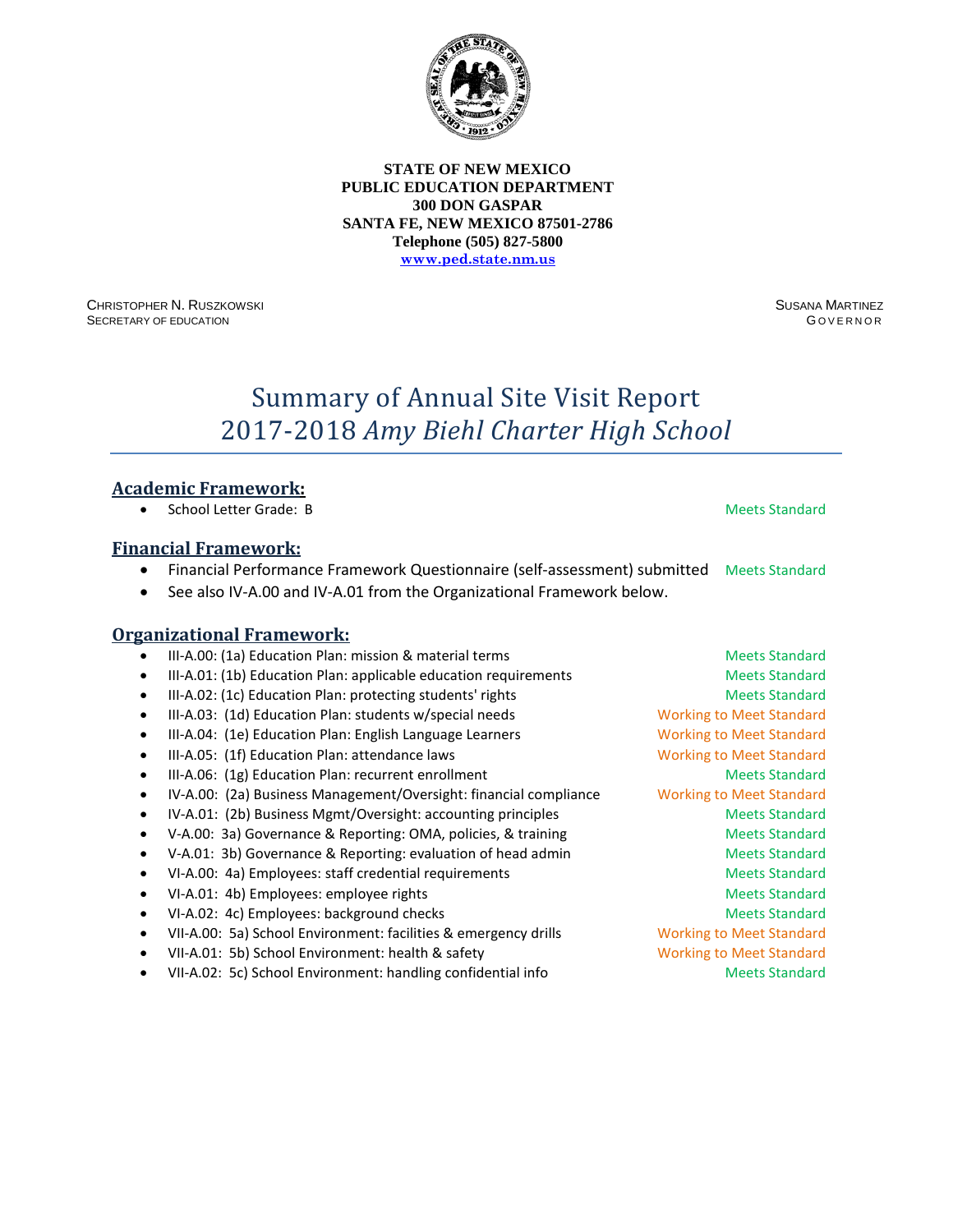

CHRISTOPHER N. RUSZKOWSKI SECRETARY OF EDUCATION

SUSANA MARTINEZ G OVERNOR

# Summary of Annual Site Visit Report 2017-2018 *Albuquerque Institute of Math and Science*

# **Academic Framework:**

- School Letter Grade: A Exceeds Standard
- **Mission Specific Indicators OVERALL Meets Standard Meets Standard Meets Standard** 
	- o Goal 1 summary Meets Standard
	- o Goal 2 summary Meets Standard

### **Financial Framework:**

- Financial Performance Framework Questionnaire (self-assessment) submitted Meets Standard
- See also IV-A.00 and IV-A.01 from the Organizational Framework below.

- III-A.00: (1a) Education Plan: mission & material terms Meets Standard Meets Standard
- III-A.01: (1b) Education Plan: applicable education requirements Meets Standard
- III-A.02: (1c) Education Plan: protecting students' rights Meets Standard Meets Standard
- III-A.03: (1d) Education Plan: students w/special needs Working to Meet Standard
- III-A.04: (1e) Education Plan: English Language Learners Working to Meet Standard
- III-A.05: (1f) Education Plan: attendance laws Working to Meet Standard
- III-A.06: (1g) Education Plan: recurrent enrollment and a standard Meets Standard
- IV-A.00: (2a) Business Management/Oversight: financial compliance Working to Meet Standard
- IV-A.01: (2b) Business Mgmt/Oversight: accounting principles Meets Standard
- V-A.00: 3a) Governance & Reporting: OMA, policies, & training Meets Standard
- V-A.01: 3b) Governance & Reporting: evaluation of head admin Meets Standard
- VI-A.00: 4a) Employees: staff credential requirements Meets Standard
- VI-A.01: 4b) Employees: employee rights Meets Standard Meets Standard
- VI-A.02: 4c) Employees: background checks Meets Standard Meets Standard
- VII-A.00: 5a) School Environment: facilities & emergency drills Working to Meet Standard
- VII-A.01: 5b) School Environment: health & safety Meets Standard Meets Standard
- VII-A.02: 5c) School Environment: handling confidential info Meets Standard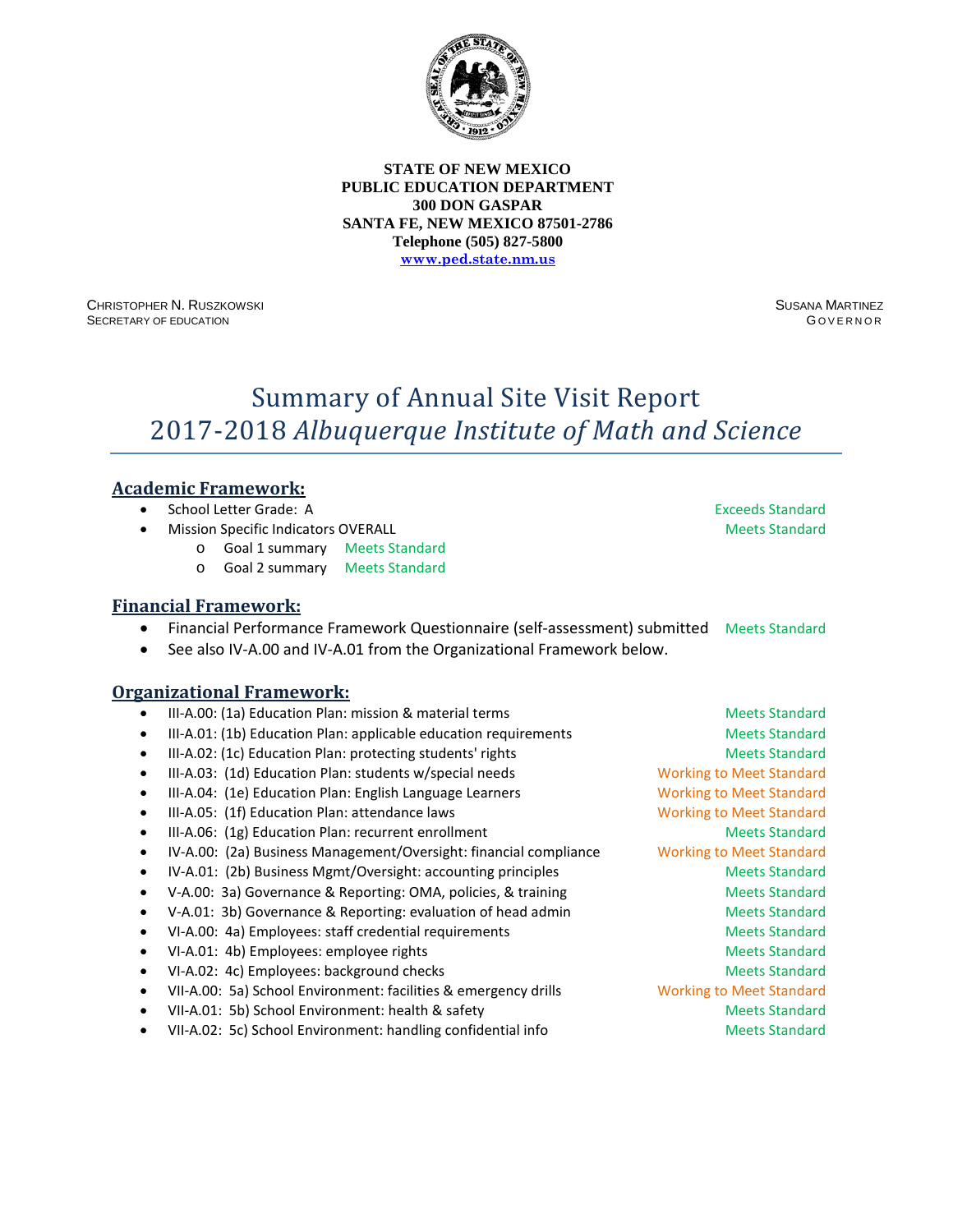

CHRISTOPHER N. RUSZKOWSKI SECRETARY OF EDUCATION

SUSANA MARTINEZ G OVERNOR

# Summary of Annual Site Visit Report 2017-2018 *Carinos de los Ninos*

### **Academic Framework:**

- School Letter Grade: F Falls Far Below Falls Far Below
- **Mission Specific Indicators OVERALL Falls Factors Falls Far Below Falls Far Below**

- o 70% of FAY students to be proficient or show one year's growth in reading o 60% of FAY students to be proficient or show one year's growth in math
- o 70% of FAY EL students to achieve score of 5 or 0.5 growth each year in ACCESS

#### **Financial Framework:**

- Financial Performance Framework Questionnaire (self-assessment) submitted Falls Far Below
- See also IV-A.00 and IV-A.01 from the Organizational Framework below.

#### **Organizational Framework:**

III-A.00: (1a) Education Plan: mission & material terms Falls Far Below • III-A.01: (1b) Education Plan: applicable education requirements Working to Meet Standard III-A.02: (1c) Education Plan: protecting students' rights Falls Far Below • III-A.03: (1d) Education Plan: students w/special needs Working to Meet Standard • III-A.04: (1e) Education Plan: English Language Learners Falls Far Below • III-A.05: (1f) Education Plan: attendance laws Meets Standard Meets Standard • III-A.06: (1g) Education Plan: recurrent enrollment Working to Meet Standard IV-A.00: (2a) Business Management/Oversight: financial compliance Falls Far Below IV-A.01: (2b) Business Management/Oversight: accounting principles Falls Far Below • V-A.00: (3a) Governance & Reporting: OMA, policies, & training Falls Far Below • V-A.01: (3b) Governance & Reporting: evaluation of head admin Meets Standard • VI-A.00: (4a) Employees: staff credential requirements Working to Meet Standard • VI-A.01: (4b) Employees: employee rights Working to Meet Standard VI-A.02: (4c) Employees: background checks Working to Meet Standard • VII-A.00: (5a) School Environment: facilities & emergency drills Working to Meet Standard • VII-A.01: (5b) School Environment: health & safety Falls Far Below Falls Far Below VII-A.02: (5c) School Environment: handling confidential info Meets Standard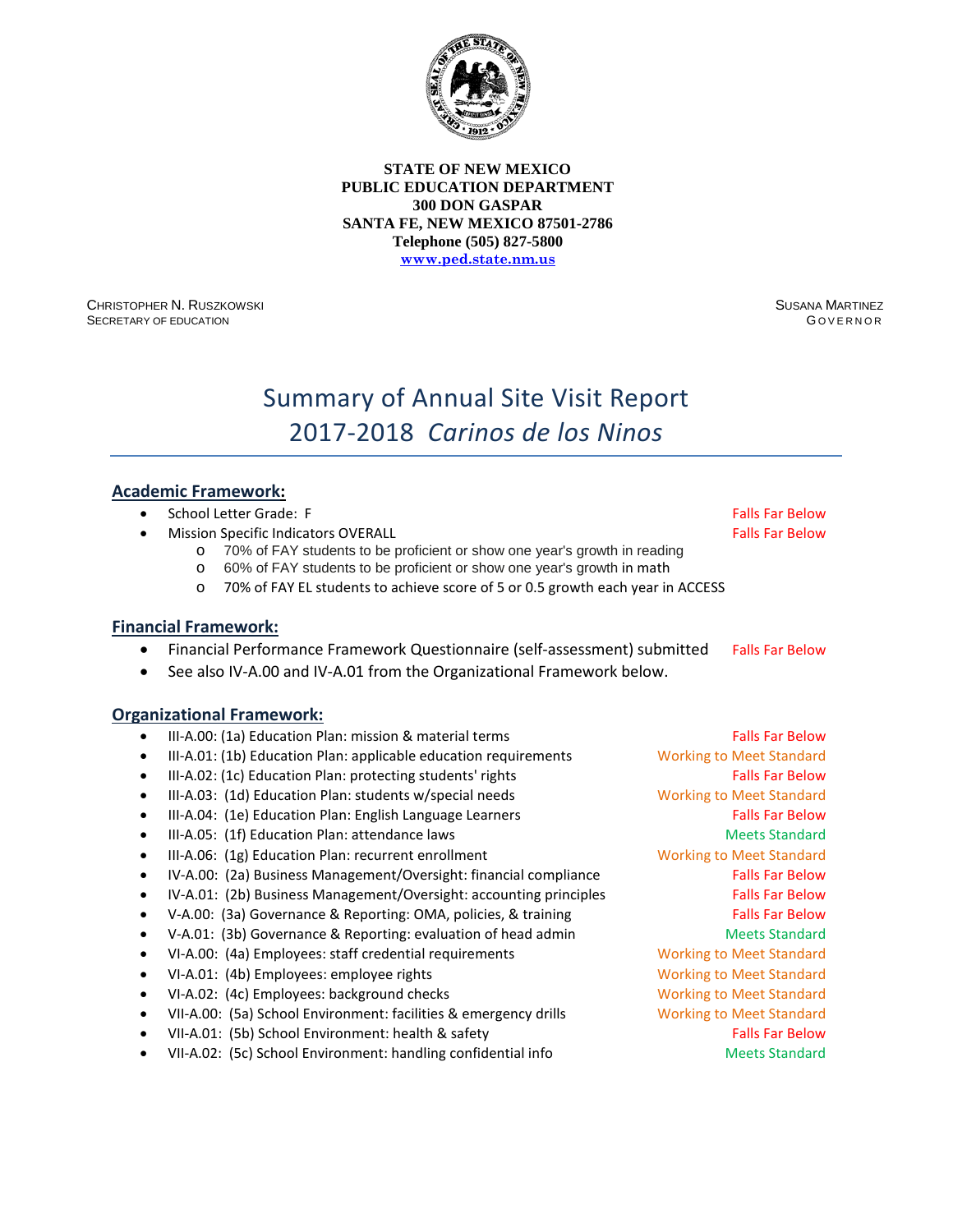

CHRISTOPHER N. RUSZKOWSKI SECRETARY OF EDUCATION

SUSANA MARTINEZ **GOVERNOR** 

**Meets Standard** 

# Summary of Annual Site Visit Report 2017-2018 *Cesar Chavez Community School*

### **Academic Framework:**

|  | School Letter Grade: C |  |
|--|------------------------|--|
|  |                        |  |

- Mission Specific Indicators OVERALL **Exceeding Standard** Exceeds Standard
	- o Goal 1 summary Exceeds Standard
- Optional Supplemental Indicator: Exceeds Standard

### **Financial Framework:**

- Financial Performance Framework Questionnaire (self-assessment) submitted Meets Standard
- See also IV-A.00 and IV-A.01 from the Organizational Framework below.

|   | III-A.00: (1a) Education Plan: mission & material terms           | <b>Meets Standard</b>           |
|---|-------------------------------------------------------------------|---------------------------------|
|   | III-A.01: (1b) Education Plan: applicable education requirements  | <b>Meets Standard</b>           |
| ٠ | III-A.02: (1c) Education Plan: protecting students' rights        | <b>Working to Meet Standard</b> |
|   | III-A.03: (1d) Education Plan: students w/special needs           | <b>Meets Standard</b>           |
|   | III-A.04: (1e) Education Plan: English Language Learners          | <b>Working to Meet Standard</b> |
|   | III-A.05: (1f) Education Plan: attendance laws                    | <b>Meets Standard</b>           |
| ٠ | III-A.06: (1g) Education Plan: recurrent enrollment               | <b>Meets Standard</b>           |
| ٠ | IV-A.00: (2a) Business Management/Oversight: financial compliance | <b>Working to Meet Standard</b> |
| ٠ | IV-A.01: (2b) Business Mgmt/Oversight: accounting principles      | <b>Meets Standard</b>           |
|   | V-A.00: 3a) Governance & Reporting: OMA, policies, & training     | <b>Meets Standard</b>           |
|   | V-A.01: 3b) Governance & Reporting: evaluation of head admin      | <b>Meets Standard</b>           |
|   | VI-A.00: 4a) Employees: staff credential requirements             | <b>Meets Standard</b>           |
|   | VI-A.01: 4b) Employees: employee rights                           | <b>Working to Meet Standard</b> |
| ٠ | VI-A.02: 4c) Employees: background checks                         | <b>Meets Standard</b>           |
| ٠ | VII-A.00: 5a) School Environment: facilities & emergency drills   | <b>Meets Standard</b>           |
|   | VII-A.01: 5b) School Environment: health & safety                 | <b>Meets Standard</b>           |
|   | VII-A.02: 5c) School Environment: handling confidential info      | <b>Meets Standard</b>           |
|   |                                                                   |                                 |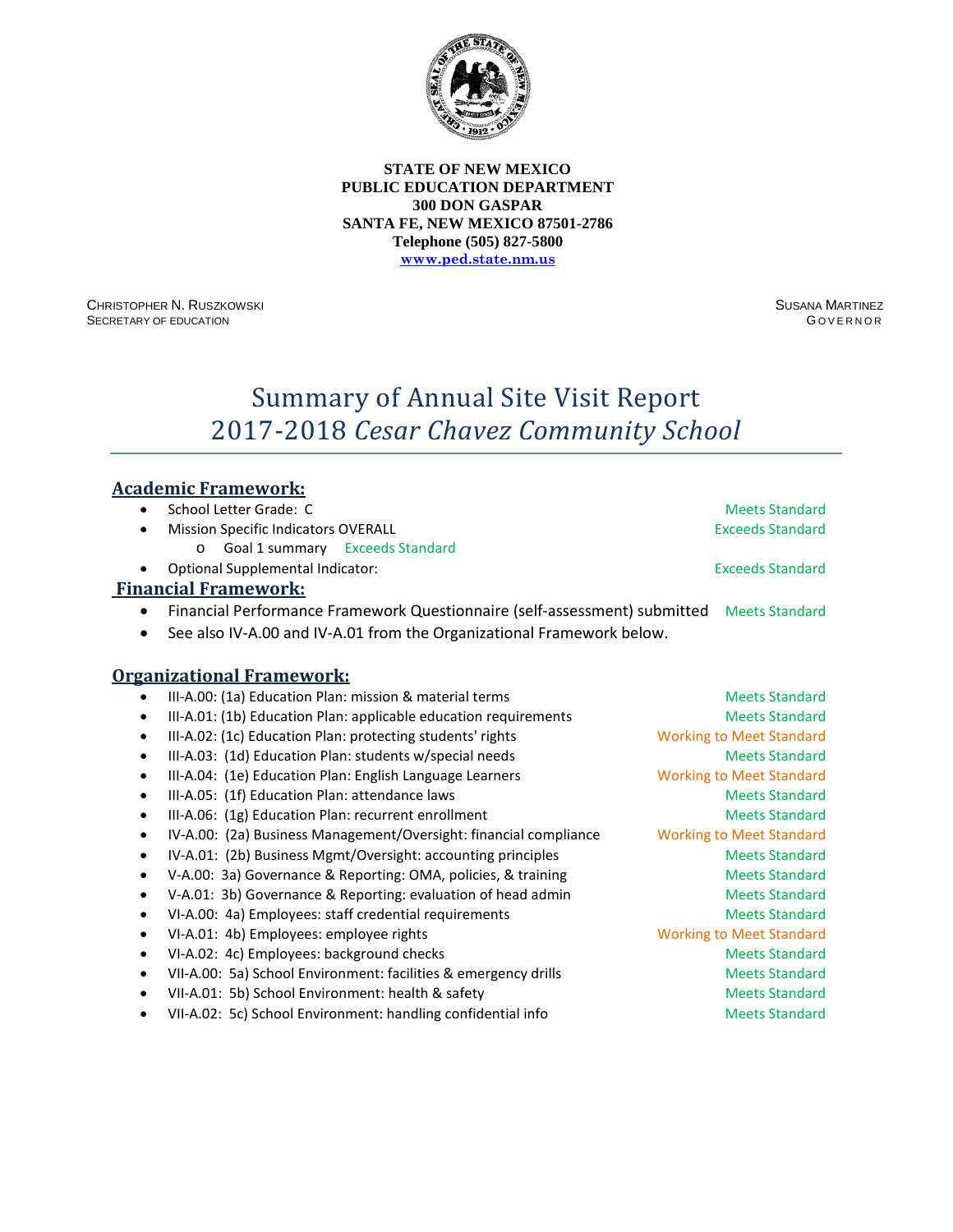

CHRISTOPHER N. RUSZKOWSKI SECRETARY OF EDUCATION

SUSANA MARTINEZ **GOVERNOR** 

# Summary of Annual Site Visit Report 2017-2018 *Coral Community Charter School*

### **Academic Framework:**

• School Letter Grade: A Exercise Standard Standard Standard

#### **Financial Framework:**

- Financial Performance Framework Questionnaire (self-assessment) submitted Meets Standard
- See also IV-A.00 and IV-A.01 from the Organizational Framework below.

|           | III-A.00: (1a) Education Plan: mission & material terms            | <b>Meets Standard</b>           |
|-----------|--------------------------------------------------------------------|---------------------------------|
| $\bullet$ | III-A.01: (1b) Education Plan: applicable education requirements   | <b>Meets Standard</b>           |
|           | III-A.02: (1c) Education Plan: protecting students' rights         | <b>Meets Standard</b>           |
|           | III-A.03: (1d) Education Plan: students w/special needs            | <b>Meets Standard</b>           |
|           | III-A.04: (1e) Education Plan: English Language Learners           | <b>Working to Meet Standard</b> |
|           | III-A.05: (1f) Education Plan: attendance laws                     | <b>Meets Standard</b>           |
|           | III-A.06: (1g) Education Plan: recurrent enrollment                | <b>Meets Standard</b>           |
| ٠         | IV-A.00: (2a) Business Management/Oversight: financial compliance  | <b>Working to Meet Standard</b> |
|           | IV-A.01: (2b) Business Management/Oversight: accounting principles | <b>Meets Standard</b>           |
|           | V-A.00: (3a) Governance & Reporting: OMA, policies, & training     | <b>Meets Standard</b>           |
|           | V-A.01: (3b) Governance & Reporting: evaluation of head admin      | <b>Meets Standard</b>           |
|           | VI-A.00: (4a) Employees: staff credential requirements             | <b>Meets Standard</b>           |
|           | VI-A.01: (4b) Employees: employee rights                           | <b>Meets Standard</b>           |
|           | VI-A.02: (4c) Employees: background checks                         | <b>Meets Standard</b>           |
|           | VII-A.00: (5a) School Environment: facilities & emergency drills   | <b>Meets Standard</b>           |
|           | VII-A.01: (5b) School Environment: health & safety                 | <b>Meets Standard</b>           |
|           | VII-A.02: (5c) School Environment: handling confidential info      | <b>Meets Standard</b>           |
|           |                                                                    |                                 |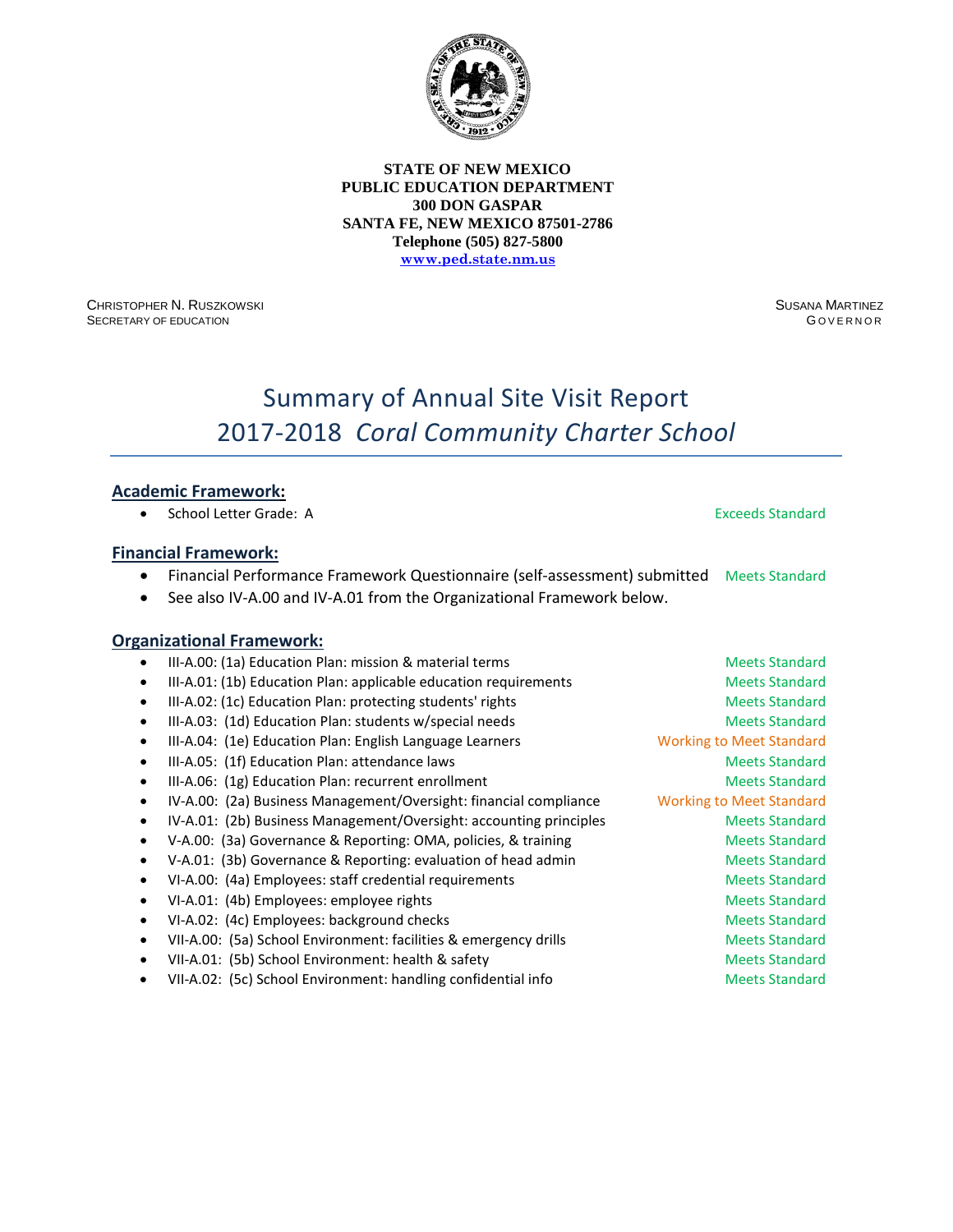

CHRISTOPHER N. RUSZKOWSKI SECRETARY OF EDUCATION

SUSANA MARTINEZ G OVERNOR

# Summary of Annual Site Visit Report

# 2017-2018

# Dzit Dit Lool School of Empowerment, Action and Perseverance (DEAP)

# **Academic Framework:**

**Financial Framework:** 

|  | School Letter Grade: B |  |
|--|------------------------|--|
|  |                        |  |

**Mission Specific Indicators OVERALL Meets Standard Meets Standard Meets Standard** 

**Meets Standard** 

o 97% of students met projected growth in NWEA reading Exceeds Standard<br>
o 75.25% of students met projected growth in NWEA math Meets Standard o 75.25% of students met projected growth in NWEA math

• Financial Performance Framework Questionnaire (self-assessment) submitted Falls Far Below

See also IV-A.00 and IV-A.01 from the Organizational Framework below.

- III-A.00: (1a) Education Plan: mission & material terms Working to Meet Standard • III-A.01: (1b) Education Plan: applicable education requirements Working to Meet Standard
- III-A.02: (1c) Education Plan: protecting students' rights Falls Far Below Falls Far Below
- III-A.03: (1d) Education Plan: students w/special needs Working to Meet Standard
- III-A.04: (1e) Education Plan: English Language Learners Falls Far Below
- III-A.05: (1f) Education Plan: attendance laws Meets Standard Meets Standard
- III-A.06: (1g) Education Plan: recurrent enrollment Working to Meet Standard
- IV-A.00: (2a) Business Management/Oversight: financial compliance Falls Far Below
- IV-A.01: (2b) Business Management/Oversight: accounting principles Falls Far Below
- V-A.00: (3a) Governance & Reporting: OMA, policies, & training Meets Standard
- V-A.01: (3b) Governance & Reporting: evaluation of head admin Falls Far Below
- VI-A.00: (4a) Employees: staff credential requirements Falls Far Below
- VI-A.01: (4b) Employees: employee rights Falls Far Below Falls Far Below
- VI-A.02: (4c) Employees: background checks Working to Meet Standard
- VI-A.03: (4d) General Information: staff turnover and a standard Meets Standard
- VII-A.00: (5a) School Environment: facilities & emergency drills Meets Standard
- VII-A.01: (5b) School Environment: health & safety Working to Meet Standard
- VII-A.02: (5c) School Environment: handling confidential info Meets Standard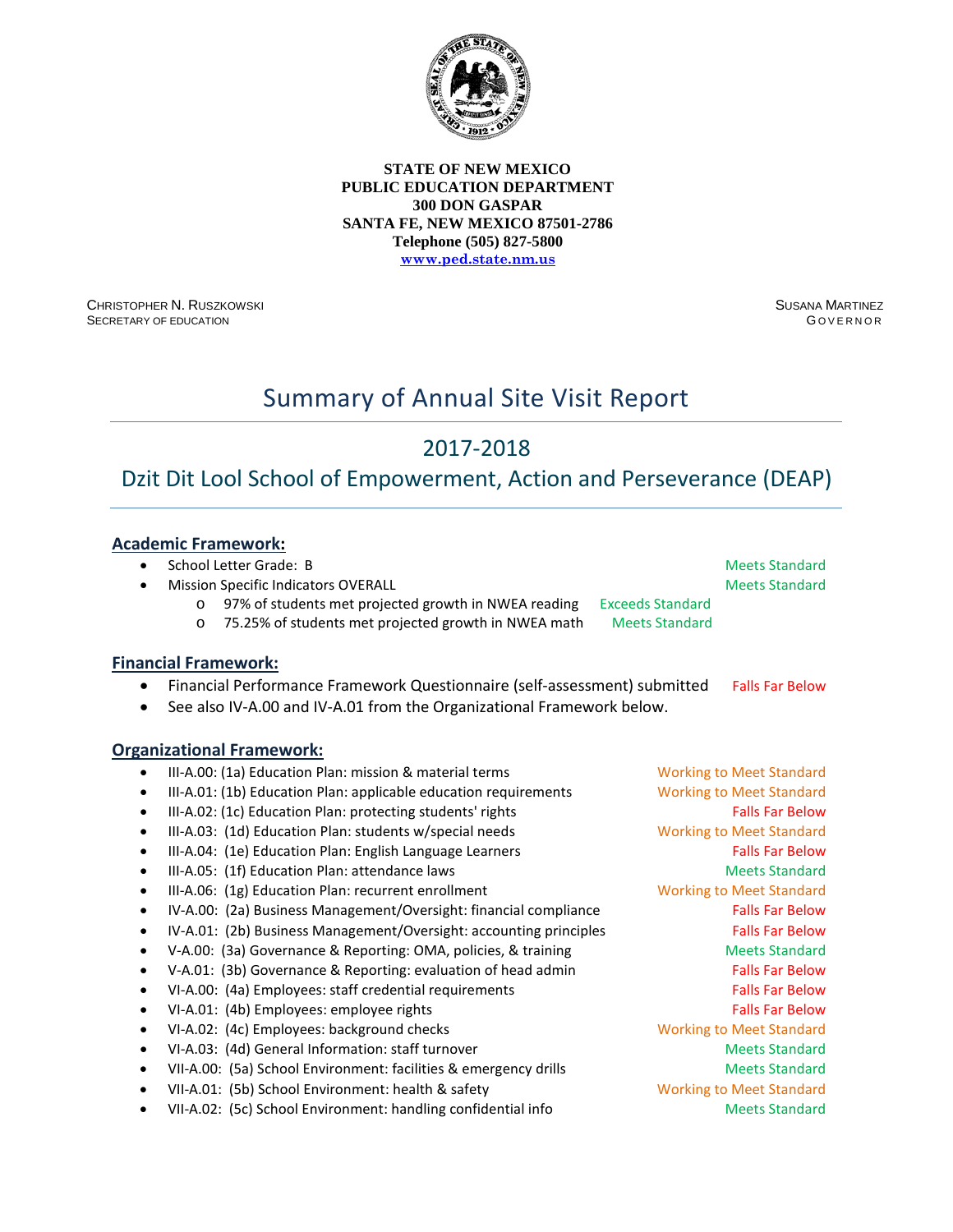

CHRISTOPHER N. RUSZKOWSKI SECRETARY OF EDUCATION

SUSANA MARTINEZ **GOVERNOR** 

# Summary of Annual Site Visit Report 2017-2018 *Dream Dine*

### **Academic Framework:**

| $\bullet$ | School Letter Grade: D                                                                                                                         | <b>Falls Far Below</b>               |
|-----------|------------------------------------------------------------------------------------------------------------------------------------------------|--------------------------------------|
|           | <b>Mission Specific Indicators OVERALL</b>                                                                                                     | <b>Meets Standard</b>                |
|           | 10% yearly growth in Navajo language proficiency scores<br>$\circ$                                                                             |                                      |
|           | New Mexico State attendance rate expectation<br>$\circ$                                                                                        |                                      |
|           | <b>Optional Supplemental Indicators</b>                                                                                                        | <b>Meets Standard</b>                |
|           | Outperform grade level cohorts in the Central Consolidated School District in<br>$\circ$                                                       |                                      |
|           | mathematics and ELA/Literacy as measured by the PARCC<br>4th grade students will demonstrate growth in mathematics and ELA/Literacy<br>$\circ$ |                                      |
|           | performance (as compared to the 3rd grade baseline) in PARCC                                                                                   |                                      |
|           |                                                                                                                                                |                                      |
|           | <b>Financial Framework:</b>                                                                                                                    |                                      |
| $\bullet$ | Financial Performance Framework Questionnaire (self-assessment) submitted                                                                      | <b>Meets Standard</b>                |
|           | See also IV-A.00 and IV-A.01 from the Organizational Framework below.                                                                          |                                      |
|           |                                                                                                                                                |                                      |
|           | <b>Organizational Framework:</b>                                                                                                               |                                      |
|           | III-A.00: (1a) Education Plan: mission & material terms                                                                                        | <b>Meets Standard</b>                |
| ٠         | III-A.01: (1b) Education Plan: applicable education requirements                                                                               | <b>Working to Meet Standard</b>      |
| $\bullet$ | III-A.02: (1c) Education Plan: protecting students' rights                                                                                     | <b>Working to Meet Standard</b>      |
| $\bullet$ | III-A.03: (1d) Education Plan: students w/special needs                                                                                        | Not Applicable (no students on IEPs) |
| $\bullet$ | III-A.04: (1e) Education Plan: English Language Learners                                                                                       | <b>Working to Meet Standard</b>      |
| $\bullet$ | III-A.05: (1f) Education Plan: attendance laws                                                                                                 | <b>Meets Standard</b>                |
| $\bullet$ | III-A.06: (1g) Education Plan: recurrent enrollment                                                                                            | <b>Falls Far Below</b>               |
| $\bullet$ | IV-A.00: (2a) Business Management/Oversight: financial compliance                                                                              | <b>Falls Far Below</b>               |
| ٠         | IV-A.01: (2b) Business Management/Oversight: accounting principles                                                                             | <b>Working to Meet Standard</b>      |
| ٠         | V-A.00: (3a) Governance & Reporting: OMA, policies, & training                                                                                 | <b>Meets Standard</b>                |
| $\bullet$ | V-A.01: (3b) Governance & Reporting: evaluation of head admin                                                                                  | <b>Meets Standard</b>                |
| ٠         | VI-A.00: (4a) Employees: staff credential requirements                                                                                         | <b>Meets Standard</b>                |
|           | VI-A.01: (4b) Employees: employee rights                                                                                                       | <b>Meets Standard</b>                |
| ٠         | VI-A.02: (4c) Employees: background checks                                                                                                     | <b>Meets Standard</b>                |

- VII-A.00: (5a) School Environment: facilities & emergency drills Working to Meet Standard
- VII-A.01: (5b) School Environment: health & safety Falls Far Below
- VII-A.02: (5c) School Environment: handling confidential info Meets Standard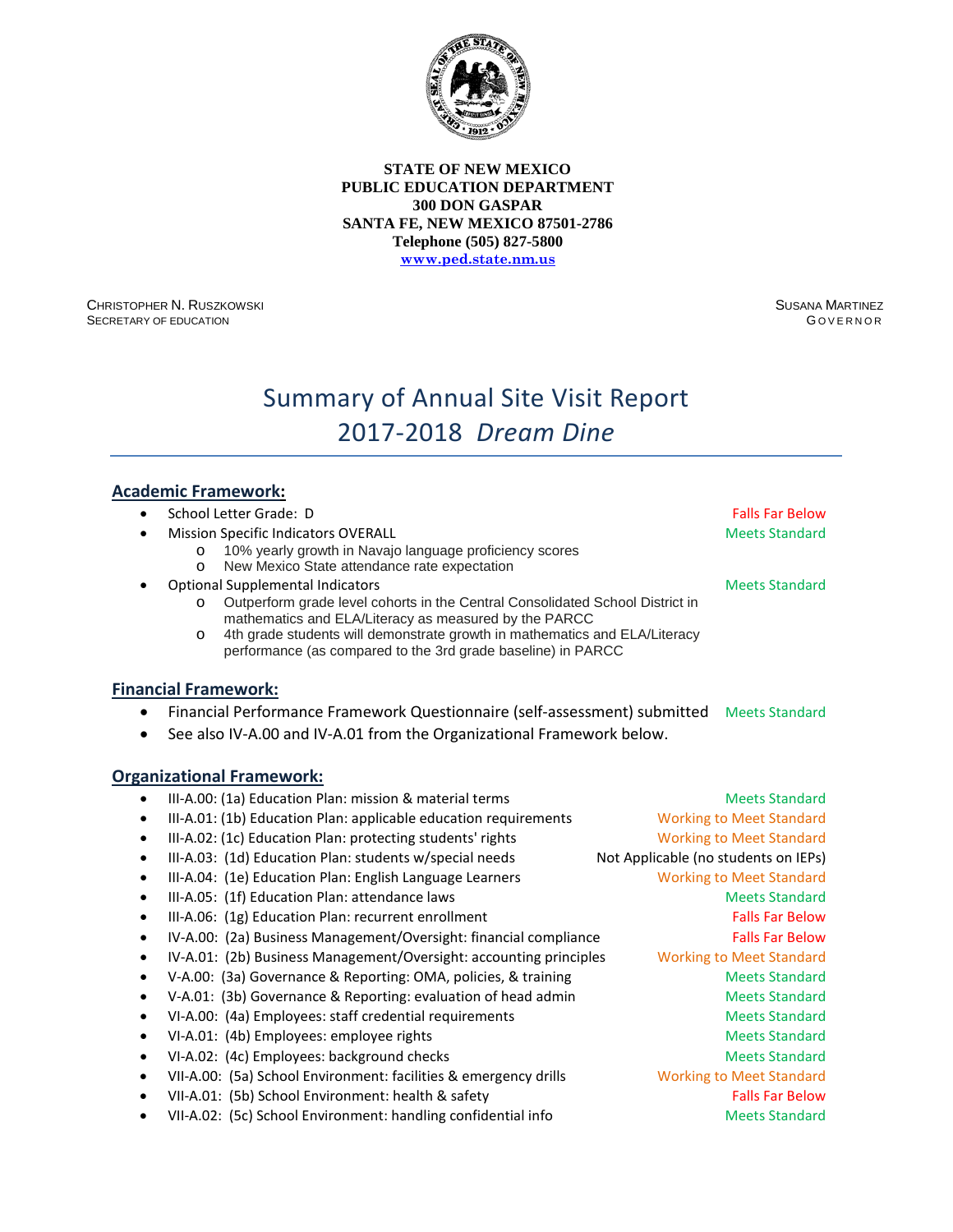

CHRISTOPHER N. RUSZKOWSKI SECRETARY OF EDUCATION

SUSANA MARTINEZ G OVERNOR

# Summary of Annual Site Visit Report 2017-2018 *Estancia Valley Classical Academy*

### **Academic Framework:**

• School Letter Grade: A Exceeds Standard

#### **Financial Framework:**

- Financial Performance Framework Questionnaire (self-assessment) submitted Meets Standard
- See also IV-A.00 and IV-A.01 from the Organizational Framework below.

- III-A.00: (1a) Education Plan: mission & material terms Meets Standard Meets Standard
- III-A.01: (1b) Education Plan: applicable education requirements Working to Meet Standard
- III-A.02: (1c) Education Plan: protecting students' rights Working to Meet Standard
- III-A.03: (1d) Education Plan: students w/special needs Meets Standard Meets Standard
- III-A.04: (1e) Education Plan: English Language Learners Meets Standard
- III-A.05: (1f) Education Plan: attendance laws Meets Standard Meets Standard
- III-A.06: (1g) Education Plan: recurrent enrollment Meets Standard Meets Standard
- IV-A.00: (2a) Business Management/Oversight: financial compliance Falls Far Below
- IV-A.01: (2b) Business Management/Oversight: accounting principles Falls Far Below
- V-A.00: (3a) Governance & Reporting: OMA, policies, & training Meets Standard
- V-A.01: (3b) Governance & Reporting: evaluation of head admin Meets Standard
- VI-A.00: (4a) Employees: staff credential requirements Working to Meet Standard
- VI-A.01: (4b) Employees: employee rights Meets Standard Meets Standard
- VI-A.02: (4c) Employees: background checks Meets Standard Meets Standard
- VII-A.00: (5a) School Environment: facilities & emergency drills Working to Meet Standard
- VII-A.01: (5b) School Environment: health & safety Meets Standard Meets Standard
- VII-A.02: (5c) School Environment: handling confidential info Meets Standard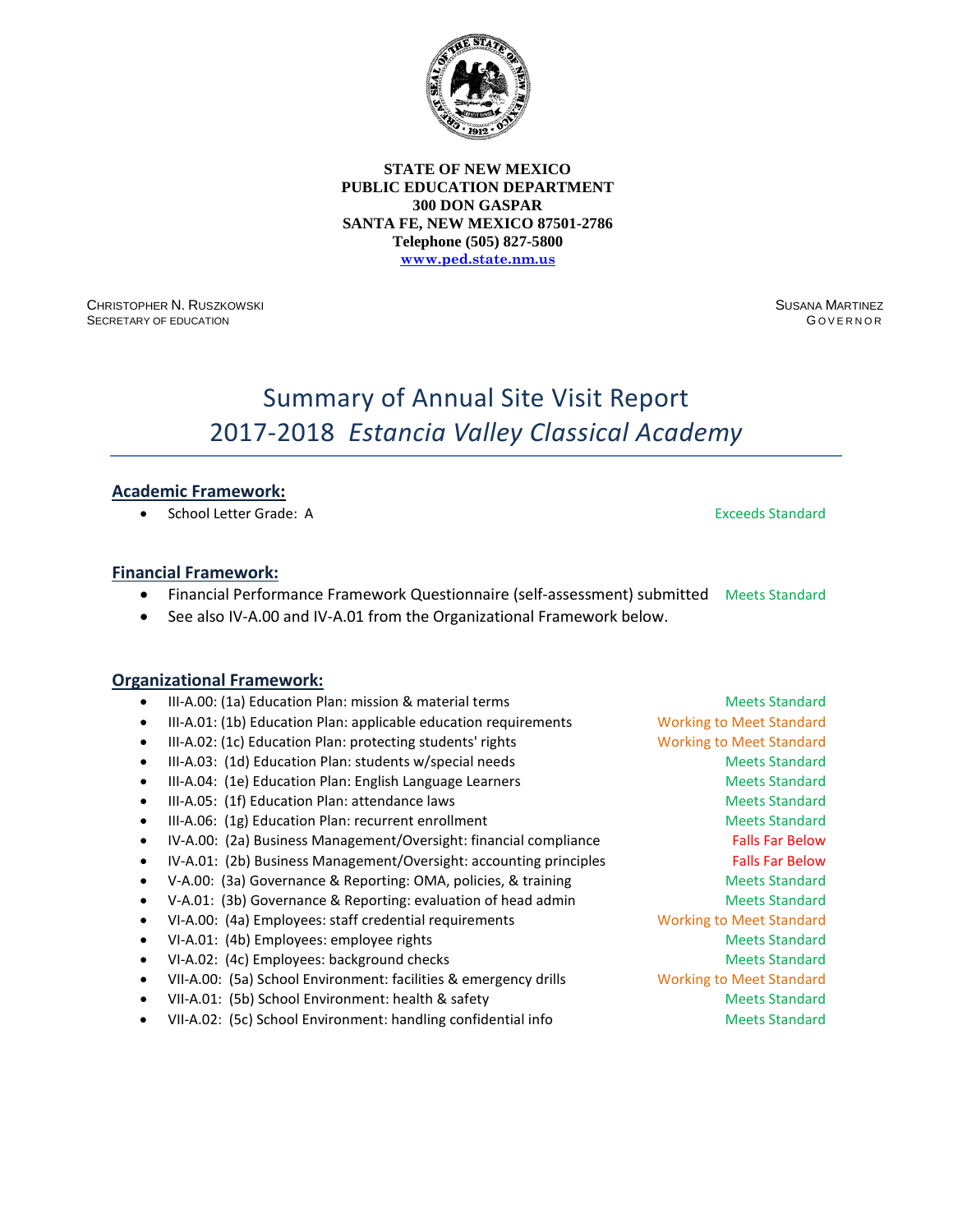

CHRISTOPHER N. RUSZKOWSKI SECRETARY OF EDUCATION

SUSANA MARTINEZ **GOVERNOR** 

# Summary of Annual Site Visit Report 2017-2018 *Explore Academy*

### **Academic Framework:**

| $\bullet$ | School Letter Grade: A                                                                   | <b>Exceeds Standard</b>         |
|-----------|------------------------------------------------------------------------------------------|---------------------------------|
|           | <b>Mission Specific Indicators</b>                                                       | <b>Meets Standard</b>           |
|           | average measured rate of proficiency on exit exam at or above 85%<br>$\circ$             |                                 |
|           | <b>Financial Framework:</b>                                                              |                                 |
|           | Financial Performance Framework Questionnaire (self-assessment) submitted Meets Standard |                                 |
|           | See also IV-A.00 and IV-A.01 from the Organizational Framework below.                    |                                 |
|           |                                                                                          |                                 |
|           | <b>Organizational Framework:</b>                                                         |                                 |
| $\bullet$ | III-A.00: (1a) Education Plan: mission & material terms                                  | <b>Meets Standard</b>           |
| $\bullet$ | III-A.01: (1b) Education Plan: applicable education requirements                         | <b>Meets Standard</b>           |
| $\bullet$ | III-A.02: (1c) Education Plan: protecting students' rights                               | <b>Working to Meet Standard</b> |
| $\bullet$ | III-A.03: (1d) Education Plan: students w/special needs                                  | <b>Meets Standard</b>           |
| $\bullet$ | III-A.04: (1e) Education Plan: English Language Learners                                 | <b>Meets Standard</b>           |
| $\bullet$ | III-A.05: (1f) Education Plan: attendance laws                                           | <b>Meets Standard</b>           |
| $\bullet$ | III-A.06: (1g) Education Plan: recurrent enrollment                                      | <b>Working to Meet Standard</b> |
| $\bullet$ | IV-A.00: (2a) Business Management/Oversight: financial compliance                        | <b>Falls Far Below</b>          |
| $\bullet$ | IV-A.01: (2b) Business Management/Oversight: accounting principles                       | <b>Meets Standard</b>           |
| $\bullet$ | V-A.00: (3a) Governance & Reporting: OMA, policies, & training                           | <b>Meets Standard</b>           |
| $\bullet$ | V-A.01: (3b) Governance & Reporting: evaluation of head admin                            | <b>Meets Standard</b>           |
| $\bullet$ | VI-A.00: (4a) Employees: staff credential requirements                                   | <b>Meets Standard</b>           |
| $\bullet$ | VI-A.01: (4b) Employees: employee rights                                                 | <b>Meets Standard</b>           |
| $\bullet$ | VI-A.02: (4c) Employees: background checks                                               | <b>Meets Standard</b>           |
| $\bullet$ | VII-A.00: (5a) School Environment: facilities & emergency drills                         | <b>Meets Standard</b>           |
| $\bullet$ | VII-A.01: (5b) School Environment: health & safety                                       | <b>Falls Far Below</b>          |
| $\bullet$ | VII-A.02: (5c) School Environment: handling confidential info                            | <b>Meets Standard</b>           |
|           |                                                                                          |                                 |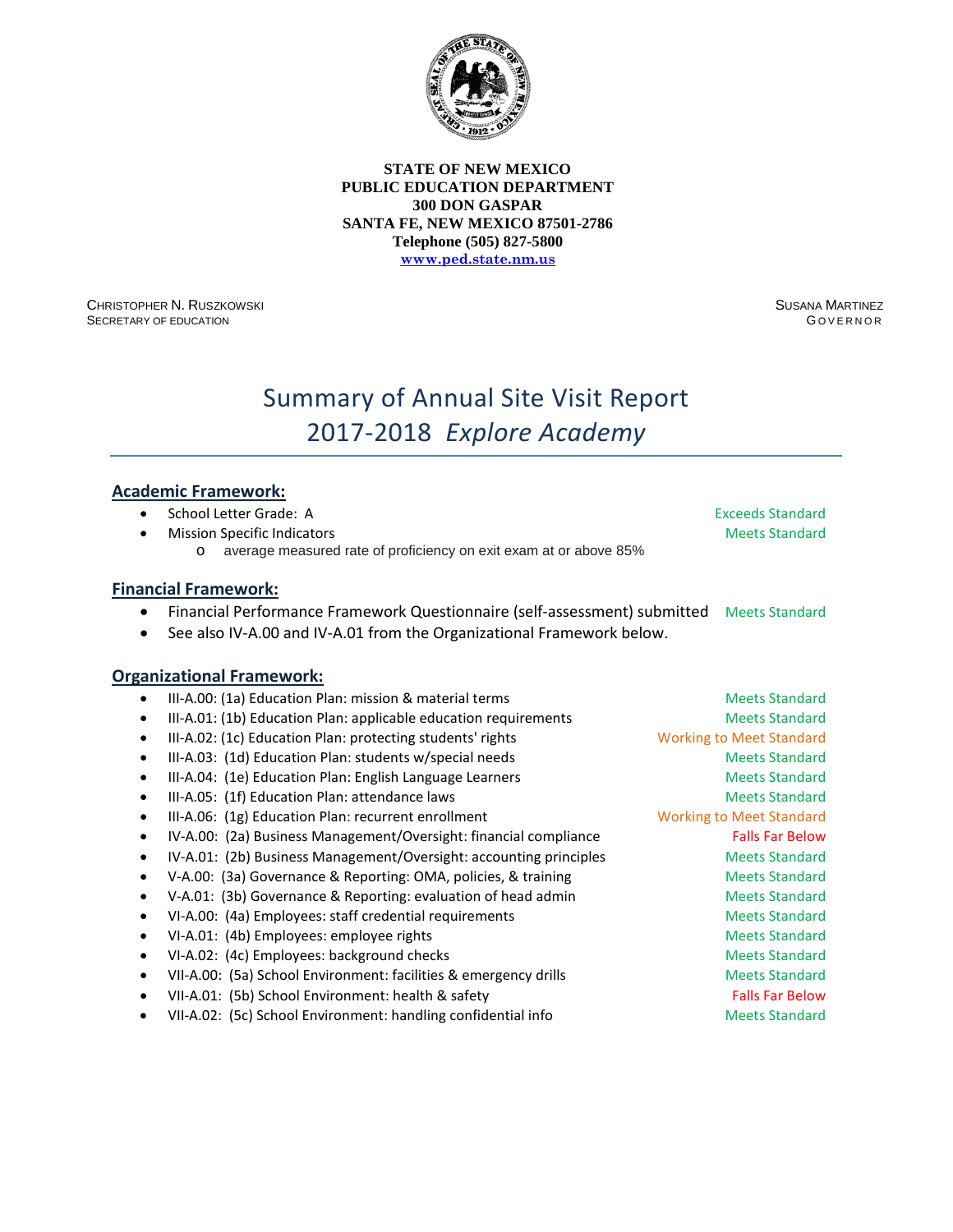

CHRISTOPHER N. RUSZKOWSKI SECRETARY OF EDUCATION

SUSANA MARTINEZ G OVERNOR

# Summary of Annual Site Visit Report 2017-2018 *Gilbert L Sena Charter High School*

### **Academic Framework:**

- **School Letter Grade: B Meets Standard School Letter Grade: B** Meets Standard
- **Mission Specific Indicators OVERALL Access According to Access According to Access Not Meet** Does Not Meet
	- o 78% of seniors identified on the 40th day graduated Does Not Meet
	- o 89.4% of students taking dual credit earned C or better Meets Standard<br>○ 61% of students met or surpassed target growth in reading Does Not Me
	- 61% of students met or surpassed target growth in reading Does Not Meet
	- o 71% of students met or surpassed target growth in math Meets Standard

#### **Financial Framework:**

- Financial Performance Framework Questionnaire (self-assessment) submitted Meets Standard
- See also IV-A.00 and IV-A.01 from the Organizational Framework below.

- III-A.00: (1a) Education Plan: mission & material terms Working to Meet Standard
- III-A.01: (1b) Education Plan: applicable education requirements Working to Meet Standard
- III-A.02: (1c) Education Plan: protecting students' rights Working to Meet Standard
- III-A.03: (1d) Education Plan: students w/special needs Meets Standard Meets Standard
- III-A.04: (1e) Education Plan: English Language Learners Working to Meet Standard
- III-A.05: (1f) Education Plan: attendance laws Meets Standard Meets Standard
- III-A.06: (1g) Education Plan: recurrent enrollment Working to Meet Standard
- IV-A.00: (2a) Business Management/Oversight: financial compliance Meets Standard
- IV-A.01: (2b) Business Management/Oversight: accounting principles Meets Standard
- V-A.00: (3a) Governance & Reporting: OMA, policies, & training Meets Standard
- V-A.01: (3b) Governance & Reporting: evaluation of head admin Meets Standard
- VI-A.00: (4a) Employees: staff credential requirements Working to Meet Standard
- VI-A.01: (4b) Employees: employee rights Working to Meet Standard
- VI-A.02: (4c) Employees: background checks Working to Meet Standard
- VII-A.00: (5a) School Environment: facilities & emergency drills Meets Standard
- VII-A.01: (5b) School Environment: health & safety Meets Standard Meets Standard
- VII-A.02: (5c) School Environment: handling confidential info Meets Standard

- 
- -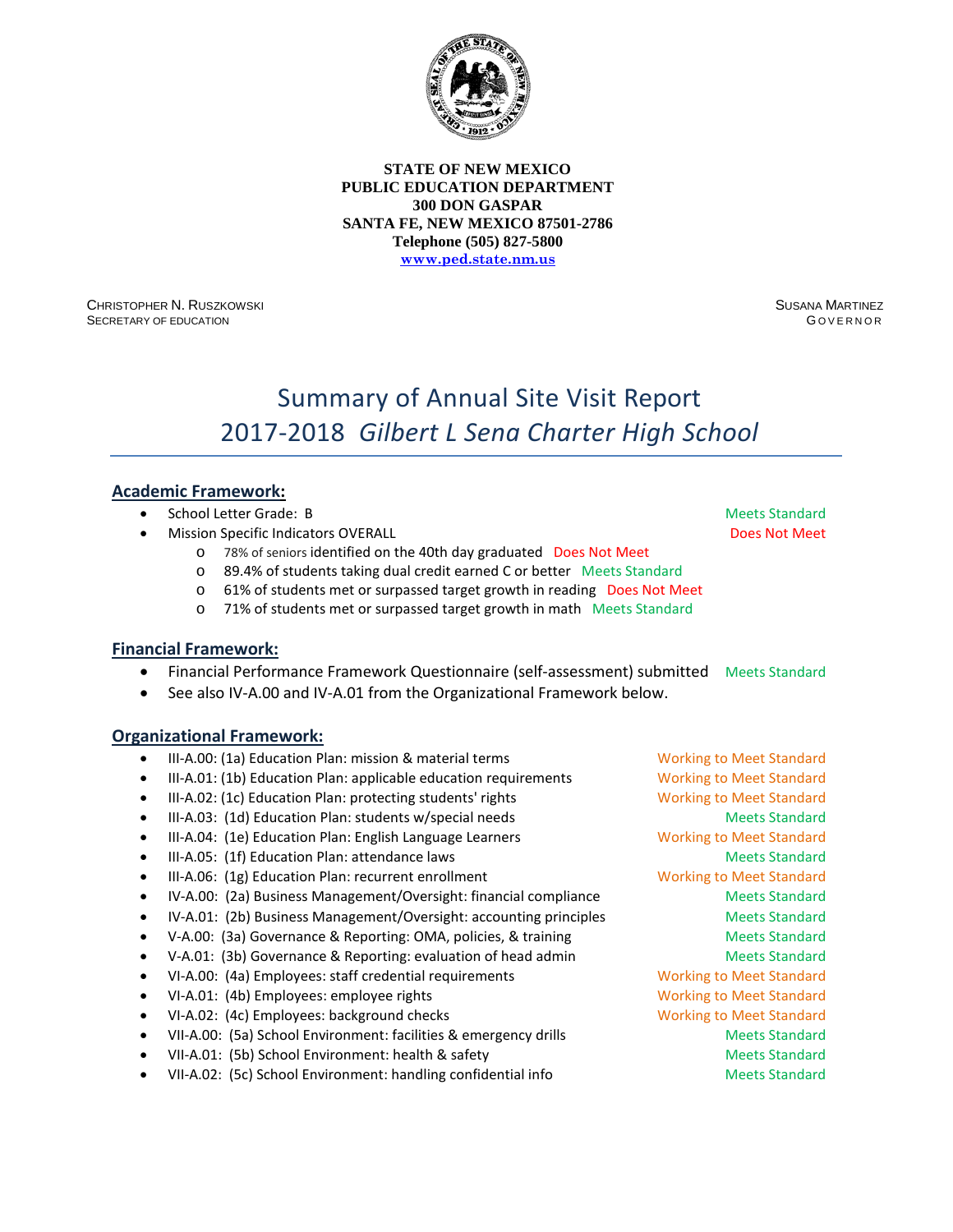

CHRISTOPHER N. RUSZKOWSKI SECRETARY OF EDUCATION

SUSANA MARTINEZ **GOVERNOR** 

# Summary of Annual Site Visit Report 2017-2018 *Horizon Academy West*

### **Academic Framework:**

|  | School Letter Grade: B                     |
|--|--------------------------------------------|
|  | <b>Mission Specific Indicators OVERALL</b> |

**Meets Standard** Meets Standard

- o I-STATION short-cycle assessments in reading, all grades Meets Standard
- o I-STATION short-cycle assessments in math, all grades Meets Standard

#### **Financial Framework:**

- Financial Performance Framework Questionnaire (self-assessment) submitted Meets Standard
- See also IV-A.00 and IV-A.01 from the Organizational Framework below.

|           | III-A.00: (1a) Education Plan: mission & material terms            | <b>Meets Standard</b>           |
|-----------|--------------------------------------------------------------------|---------------------------------|
| $\bullet$ | III-A.01: (1b) Education Plan: applicable education requirements   | <b>Meets Standard</b>           |
|           | III-A.02: (1c) Education Plan: protecting students' rights         | <b>Working to Meet Standard</b> |
| ٠         | III-A.03: (1d) Education Plan: students w/special needs            | <b>Meets Standard</b>           |
| ٠         | III-A.04: (1e) Education Plan: English Language Learners           | <b>Meets Standard</b>           |
| $\bullet$ | III-A.05: (1f) Education Plan: attendance laws                     | <b>Meets Standard</b>           |
| $\bullet$ | III-A.06: (1g) Education Plan: recurrent enrollment                | <b>Meets Standard</b>           |
|           | IV-A.00: (2a) Business Management/Oversight: financial compliance  | <b>Working to Meet Standard</b> |
|           | IV-A.01: (2b) Business Management/Oversight: accounting principles | <b>Meets Standard</b>           |
|           | V-A.00: (3a) Governance & Reporting: OMA, policies, & training     | <b>Working to Meet Standard</b> |
|           | V-A.01: (3b) Governance & Reporting: evaluation of head admin      | <b>Meets Standard</b>           |
|           | VI-A.00: (4a) Employees: staff credential requirements             | <b>Meets Standard</b>           |
|           | VI-A.01: (4b) Employees: employee rights                           | <b>Meets Standard</b>           |
| ٠         | VI-A.02: (4c) Employees: background checks                         | <b>Meets Standard</b>           |
|           | VII-A.00: (5a) School Environment: facilities & emergency drills   | <b>Meets Standard</b>           |
| $\bullet$ | VII-A.01: (5b) School Environment: health & safety                 | <b>Meets Standard</b>           |
|           | VII-A.02: (5c) School Environment: handling confidential info      | <b>Meets Standard</b>           |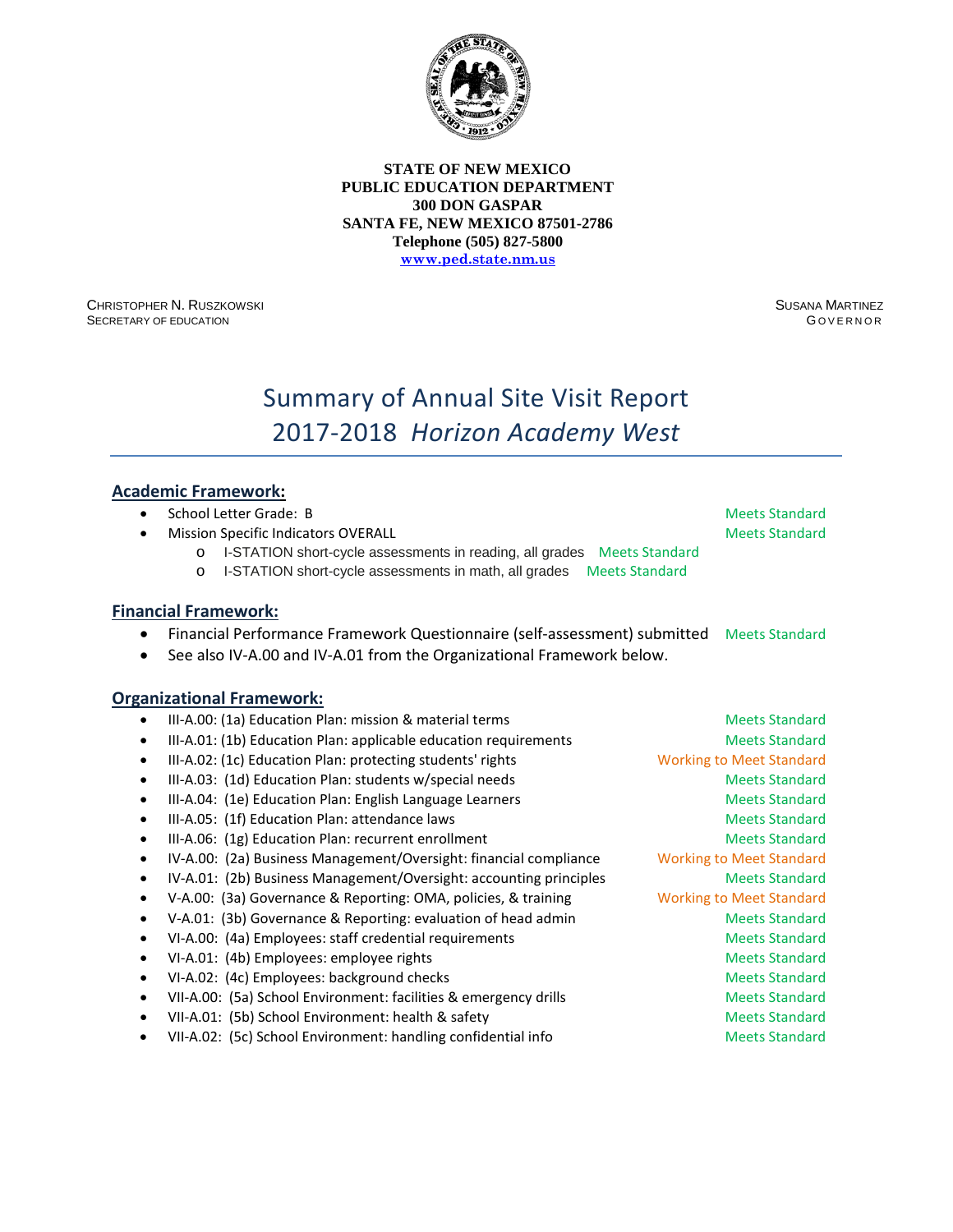

CHRISTOPHER N. RUSZKOWSKI SECRETARY OF EDUCATION

SUSANA MARTINEZ **GOVERNOR** 

# Summary of Annual Site Visit Report 2017-2018 *J Paul Taylor Academy*

# **Academic Framework:**

| ٠         | School Letter Grade: C                                                    | <b>Meets Standard</b>           |
|-----------|---------------------------------------------------------------------------|---------------------------------|
|           | <b>Mission Specific Indicators OVERALL</b>                                | <b>Exceeds Standard</b>         |
|           | One year growth or proficiency in reading, grades K-4<br>$\circ$          | <b>Exceeds Standard</b>         |
|           | One year growth or proficiency in reading, grades 5-8<br>$\circ$          | <b>Exceeds Standard</b>         |
|           | One year growth or proficiency in math, grades K-5<br>$\circ$             | <b>Exceeds Standard</b>         |
|           | One year growth or proficiency in math, grades 6-8<br>$\circ$             | <b>Exceeds Standard</b>         |
|           | 6) School Specific Terms                                                  |                                 |
|           | Establish a Spanish Language Acquisition goal and assessment<br>$\Omega$  | <b>Meets Standard</b>           |
|           | <b>Financial Framework:</b>                                               |                                 |
|           | Financial Performance Framework Questionnaire (self-assessment) submitted | <b>Meets Standard</b>           |
|           | See also IV-A.00 and IV-A.01 from the Organizational Framework below.     |                                 |
|           |                                                                           |                                 |
|           | <b>Organizational Framework:</b>                                          |                                 |
| ٠         | III-A.00: (1a) Education Plan: mission & material terms                   | <b>Meets Standard</b>           |
| $\bullet$ | III-A.01: (1b) Education Plan: applicable education requirements          | <b>Meets Standard</b>           |
| $\bullet$ | III-A.02: (1c) Education Plan: protecting students' rights                | <b>Working to Meet Standard</b> |
| $\bullet$ | III-A.03: (1d) Education Plan: students w/special needs                   | <b>Meets Standard</b>           |
| $\bullet$ | III-A.04: (1e) Education Plan: English Language Learners                  | <b>Working to Meet Standard</b> |
| $\bullet$ | III-A.05: (1f) Education Plan: attendance laws                            | <b>Meets Standard</b>           |
| $\bullet$ | III-A.06: (1g) Education Plan: recurrent enrollment                       | <b>Meets Standard</b>           |
| ٠         | IV-A.00: (2a) Business Management/Oversight: financial compliance         | <b>Working to Meet Standard</b> |
| $\bullet$ | IV-A.01: (2b) Business Management/Oversight: accounting principles        | <b>Working to Meet Standard</b> |
| $\bullet$ | V-A.00: (3a) Governance & Reporting: OMA, policies, & training            | <b>Meets Standard</b>           |
| $\bullet$ | V-A.01: (3b) Governance & Reporting: evaluation of head admin             | <b>Meets Standard</b>           |
| $\bullet$ | VI-A.00: (4a) Employees: staff credential requirements                    | <b>Meets Standard</b>           |
| $\bullet$ | VI-A.01: (4b) Employees: employee rights                                  | <b>Meets Standard</b>           |
| $\bullet$ | VI-A.02: (4c) Employees: background checks                                | <b>Meets Standard</b>           |
| $\bullet$ | VII-A.00: (5a) School Environment: facilities & emergency drills          | <b>Meets Standard</b>           |
| $\bullet$ | VII-A.01: (5b) School Environment: health & safety                        | <b>Meets Standard</b>           |
| $\bullet$ | VII-A.02: (5c) School Environment: handling confidential info             | <b>Meets Standard</b>           |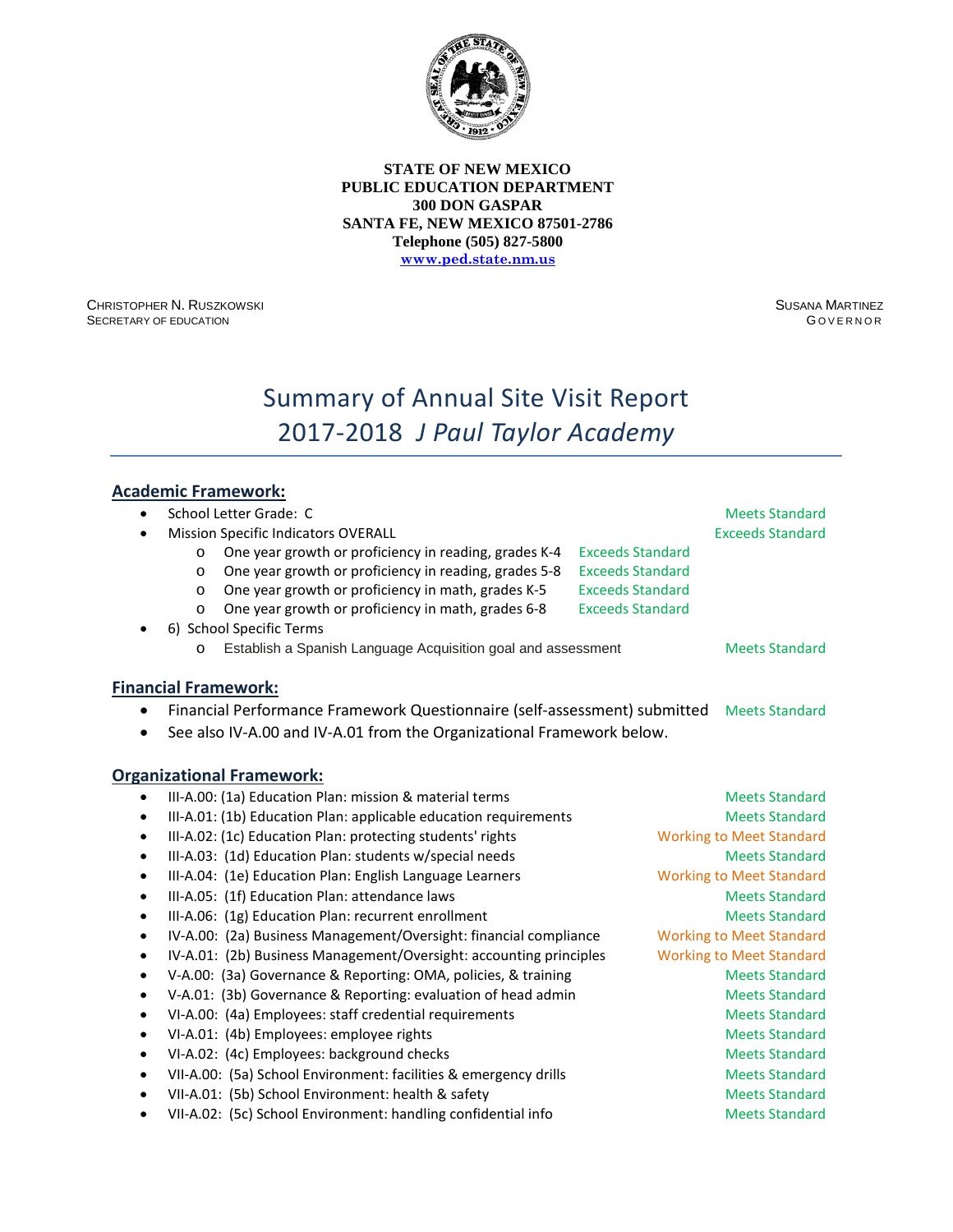

CHRISTOPHER N. RUSZKOWSKI SECRETARY OF EDUCATION

SUSANA MARTINEZ **GOVERNOR** 

# Summary of Annual Site Visit Report 2017-2018 *La Academia Dolores Huerta*

# **Academic Framework:**

| ٠         | School Letter Grade: F                                                          | <b>Falls Far Below</b>          |
|-----------|---------------------------------------------------------------------------------|---------------------------------|
|           | <b>Mission Specific Indicators OVERALL</b>                                      | <b>Falls Far Below</b>          |
|           | Professional development on short cycles    Vorking to Meet Standard<br>$\circ$ |                                 |
|           | Academic growth in reading Falls Far Below<br>O                                 |                                 |
|           | Academic growth in math Falls Far Below<br>O                                    |                                 |
|           | <b>Optional Supplemental Indicators</b>                                         | <b>Falls Far Below</b>          |
|           | Spanish language proficiency<br><b>Falls Far Below</b><br>O                     |                                 |
|           | English language proficiency<br><b>Meets Standard</b><br>$\Omega$               |                                 |
|           | <b>Financial Framework:</b>                                                     |                                 |
|           | Financial Performance Framework Questionnaire (self-assessment) submitted       | <b>Meets Standard</b>           |
|           | See also IV-A.00 and IV-A.01 from the Organizational Framework below.           |                                 |
|           |                                                                                 |                                 |
|           | <b>Organizational Framework:</b>                                                |                                 |
| ٠         | III-A.00: (1a) Education Plan: mission & material terms                         | <b>Meets Standard</b>           |
| $\bullet$ | III-A.01: (1b) Education Plan: applicable education requirements                | <b>Working to Meet Standard</b> |
| $\bullet$ | III-A.02: (1c) Education Plan: protecting students' rights                      | <b>Meets Standard</b>           |
| $\bullet$ | III-A.03: (1d) Education Plan: students w/special needs                         | <b>Meets Standard</b>           |
| $\bullet$ | III-A.04: (1e) Education Plan: English Language Learners                        | <b>Meets Standard</b>           |
| $\bullet$ | III-A.05: (1f) Education Plan: attendance laws                                  | <b>Working to Meet Standard</b> |
| $\bullet$ | III-A.06: (1g) Education Plan: recurrent enrollment                             | <b>Meets Standard</b>           |
| $\bullet$ | IV-A.00: (2a) Business Management/Oversight: financial compliance               | <b>Working to Meet Standard</b> |
| $\bullet$ | IV-A.01: (2b) Business Management/Oversight: accounting principles              | <b>Meets Standard</b>           |
| $\bullet$ | V-A.00: (3a) Governance & Reporting: OMA, policies, & training                  | <b>Meets Standard</b>           |
| $\bullet$ | V-A.01: (3b) Governance & Reporting: evaluation of head admin                   | <b>Meets Standard</b>           |
| $\bullet$ | VI-A.00: (4a) Employees: staff credential requirements                          | <b>Meets Standard</b>           |
| $\bullet$ | VI-A.01: (4b) Employees: employee rights                                        | <b>Meets Standard</b>           |
| $\bullet$ | VI-A.02: (4c) Employees: background checks                                      | <b>Meets Standard</b>           |
| ٠         | VII-A.00: (5a) School Environment: facilities & emergency drills                | <b>Working to Meet Standard</b> |
| $\bullet$ | VII-A.01: (5b) School Environment: health & safety                              | <b>Meets Standard</b>           |
| $\bullet$ | VII-A.02: (5c) School Environment: handling confidential info                   | <b>Meets Standard</b>           |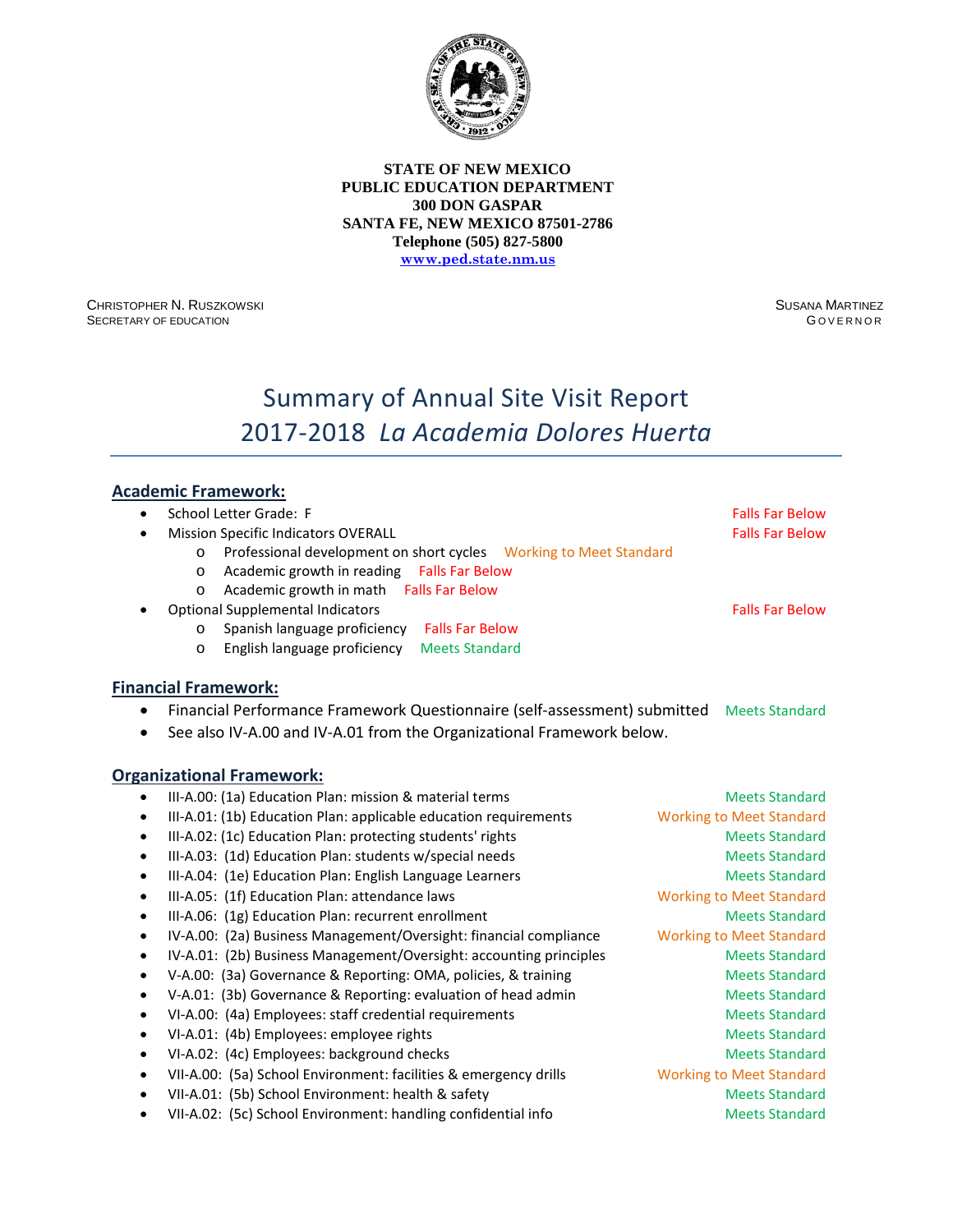

CHRISTOPHER N. RUSZKOWSKI SECRETARY OF EDUCATION

SUSANA MARTINEZ G OVERNOR

# Summary of Annual Site Visit Report 2017-2018 *La Promesa Early Learning Center*

### **Academic Framework:**

- **School Letter Grade: C**  $\blacksquare$  **School Letter Grade: C**  $\blacksquare$  **Meets Standard**
- **Mission Specific Indicators OVERALL In Progress** and the United States of the Indian Progress and the Progress
	- o Short-cycle assessment in math Meets Standard
	- $\circ$  Short-cycle assessment in reading In Progress (pending results of 3<sup>rd</sup> party analysis)
	- o Growth in English language proficiency (WIDA ACCESS) Falls Far Below
- 6) School Specific Terms Meets Standard
	- o Use of Las Links as Spanish language assessment

#### **Financial Framework:**

- Financial Performance Framework Questionnaire (self-assessment) submitted Meets Standard
- See also IV-A.00 and IV-A.01 from the Organizational Framework below.

- III-A.00: (1a) Education Plan: mission & material terms Working to Meet Standard
- III-A.01: (1b) Education Plan: applicable education requirements Meets Standard
- III-A.02: (1c) Education Plan: protecting students' rights Working to Meet Standard
- III-A.03: (1d) Education Plan: students w/special needs Working to Meet Standard
- III-A.04: (1e) Education Plan: English Language Learners Meets Standard
- III-A.05: (1f) Education Plan: attendance laws Meets Standard Meets Standard
- III-A.06: (1g) Education Plan: recurrent enrollment Working to Meet Standard
- IV-A.00: (2a) Business Management/Oversight: financial compliance Falls Far Below
- IV-A.01: (2b) Business Management/Oversight: accounting principles Falls Far Below
- V-A.00: (3a) Governance & Reporting: OMA, policies, & training Working to Meet Standard
- V-A.01: (3b) Governance & Reporting: evaluation of head admin Meets Standard
- VI-A.00: (4a) Employees: staff credential requirements Working to Meet Standard
- VI-A.01: (4b) Employees: employee rights Working to Meet Standard
- VI-A.02: (4c) Employees: background checks Meets Standard Meets Standard
- VII-A.00: (5a) School Environment: facilities & emergency drills Meets Standard
- VII-A.01: (5b) School Environment: health & safety Working to Meet Standard
- VII-A.02: (5c) School Environment: handling confidential info Meets Standard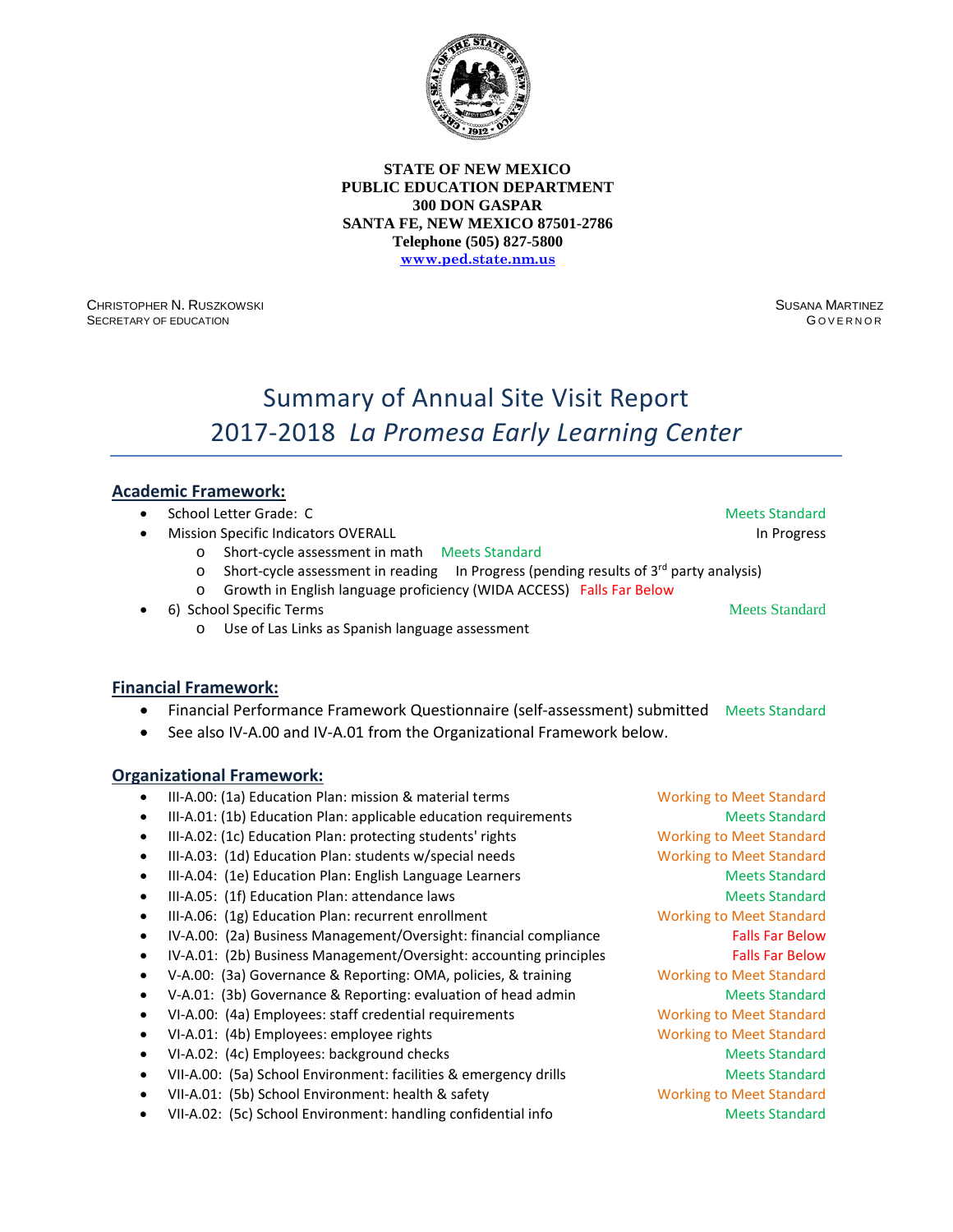

CHRISTOPHER N. RUSZKOWSKI SECRETARY OF EDUCATION

SUSANA MARTINEZ G OVERNOR

# Summary of Annual Site Visit Report 2017-2018 *Las Montanas Charter*

### **Academic Framework:**

- **School Letter Grade: C**  $\blacksquare$  **School Letter Grade: C**  $\blacksquare$  **Meets Standard**
- Mission Specific Indicators OVERALL
	- o Senior advisory Exceeds Standard
	- o Growth in NWEA reading Meets Standard
	- o Growth in NWEA math Meets Standard

#### **Financial Framework:**

- Financial Performance Framework Questionnaire (self-assessment) submitted Meets Standard
- See also IV-A.00 and IV-A.01 from the Organizational Framework below.

- III-A.00: (1a) Education Plan: mission & material terms Meets Standard Meets Standard
- III-A.01: (1b) Education Plan: applicable education requirements Meets Standard
- III-A.02: (1c) Education Plan: protecting students' rights Working to Meet Standard
- III-A.03: (1d) Education Plan: students w/special needs Working to Meet Standard
- III-A.04: (1e) Education Plan: English Language Learners Working to Meet Standard
- III-A.05: (1f) Education Plan: attendance laws Meets Standard Meets Standard
- III-A.06: (1g) Education Plan: recurrent enrollment Working to Meet Standard
- IV-A.00: (2a) Business Management/Oversight: financial compliance Meets Standard
- IV-A.01: (2b) Business Management/Oversight: accounting principles Meets Standard
- V-A.00: (3a) Governance & Reporting: OMA, policies, & training Meets Standard
- V-A.01: (3b) Governance & Reporting: evaluation of head admin Meets Standard
- VI-A.00: (4a) Employees: staff credential requirements and a metal of Meets Standard
- VI-A.01: (4b) Employees: employee rights Working to Meet Standard
- VI-A.02: (4c) Employees: background checks Meets Standard Meets Standard
- VII-A.00: (5a) School Environment: facilities & emergency drills Working to Meet Standard
- VII-A.01: (5b) School Environment: health & safety Working to Meet Standard
- VII-A.02: (5c) School Environment: handling confidential info Meets Standard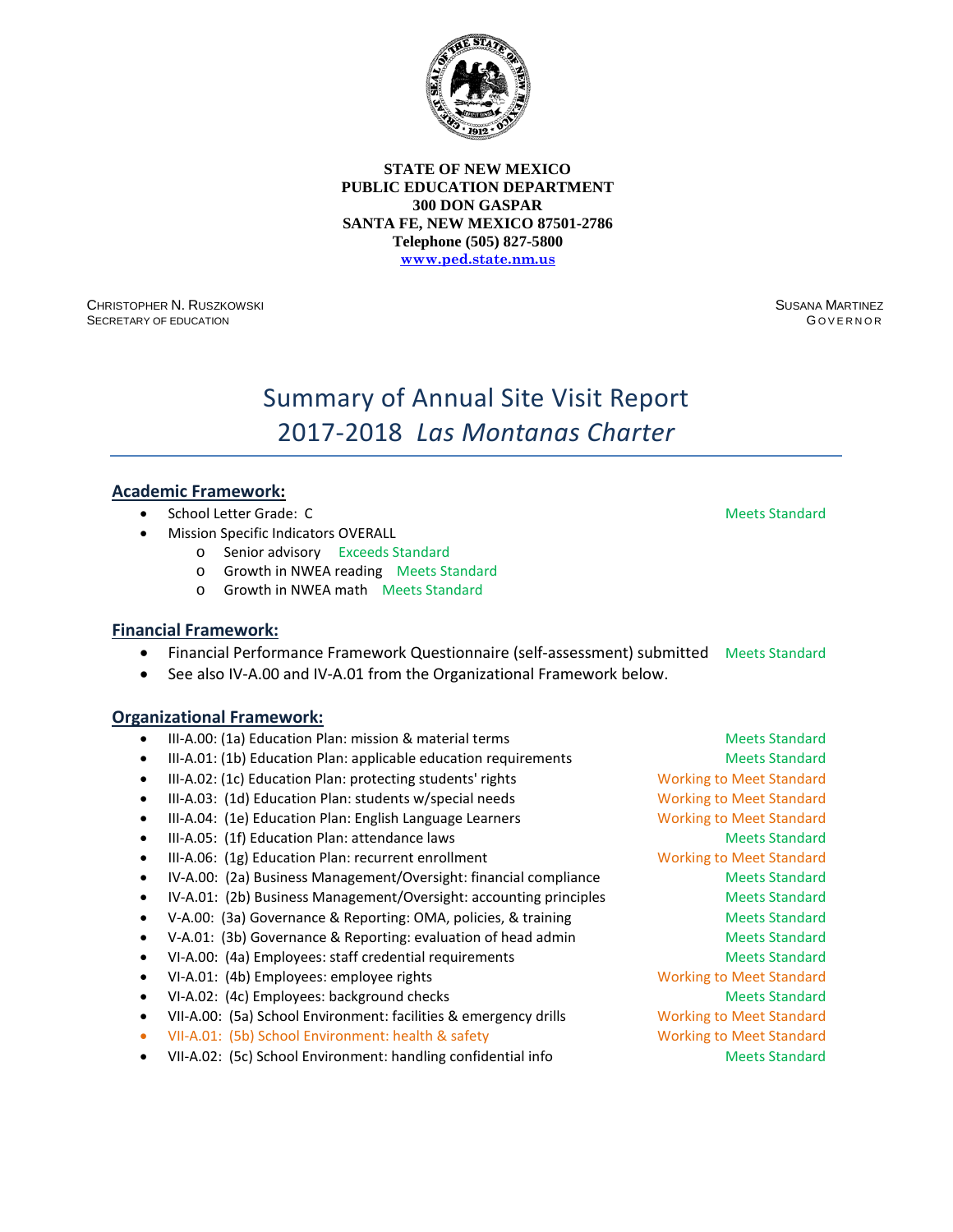

CHRISTOPHER N. RUSZKOWSKI SECRETARY OF EDUCATION

SUSANA MARTINEZ G OVERNOR

# Summary of Annual Site Visit Report 2017-2018 *La Tierra Montessori Charter School*

### **Academic Framework:**

• School Letter Grade: D Does Not Meet

#### **Financial Framework:**

- Financial Performance Framework Questionnaire (self-assessment) submitted Meets Standard
- See also IV-A.00 and IV-A.01 from the Organizational Framework below.

#### **Organizational Framework:**

III-A.00: (1a) Education Plan: mission & material terms Working to Meet Standard III-A.01: (1b) Education Plan: applicable education requirements Meets Standard III-A.02: (1c) Education Plan: protecting students' rights Meets Standard Meets Standard III-A.03: (1d) Education Plan: students w/special needs Meets Standard Meets Standard • III-A.04: (1e) Education Plan: English Language Learners Working to Meet Standard • III-A.05: (1f) Education Plan: attendance laws Meets Standard • III-A.06: (1g) Education Plan: recurrent enrollment Working to Meet Standard • IV-A.00: (2a) Business Management/Oversight: financial compliance Working to Meet Standard IV-A.01: (2b) Business Management/Oversight: accounting principles Meets Standard • V-A.00: (3a) Governance & Reporting: OMA, policies, & training Meets Standard • V-A.01: (3b) Governance & Reporting: evaluation of head admin Meets Standard • VI-A.00: (4a) Employees: staff credential requirements and a meets Standard • VI-A.01: (4b) Employees: employee rights Meets Standard Meets Standard • VI-A.02: (4c) Employees: background checks Meets Standard Meets Standard VII-A.00: (5a) School Environment: facilities & emergency drills Meets Standard VII-A.01: (5b) School Environment: health & safety Meets Standard Meets Standard • VII-A.02: (5c) School Environment: handling confidential info Meets Standard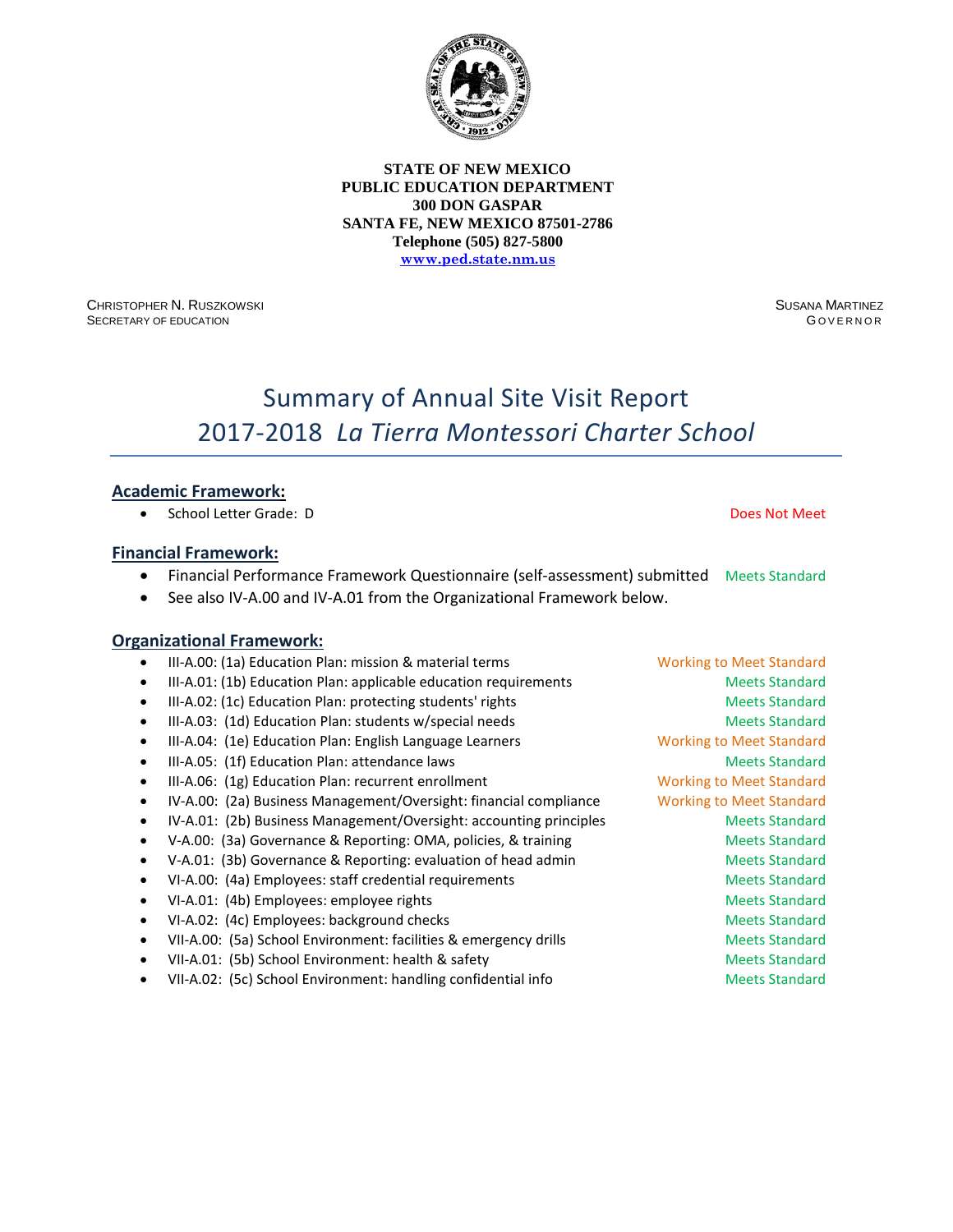

CHRISTOPHER N. RUSZKOWSKI SECRETARY OF EDUCATION

SUSANA MARTINEZ G OVERNOR

# Summary of Annual Site Visit Report 2017-2018 *McCurdy Charter School*

### **Academic Framework:**

• School Letter Grade: D Does Not Meet

#### **Financial Framework:**

- Financial Performance Framework Questionnaire (self-assessment) submitted Meets Standard
- See also IV-A.00 and IV-A.01 from the Organizational Framework below.

- III-A.00: (1a) Education Plan: mission & material terms Working to Meet Standard
- III-A.01: (1b) Education Plan: applicable education requirements Working to Meet Standard
- III-A.02: (1c) Education Plan: protecting students' rights Falls Far Below Falls Far Below
- III-A.03: (1d) Education Plan: students w/special needs Working to Meet Standard
- III-A.04: (1e) Education Plan: English Language Learners Working to Meet Standard
- III-A.05: (1f) Education Plan: attendance laws Meets Standard Meets Standard
- III-A.06: (1g) Education Plan: recurrent enrollment and a standard Meets Standard
- IV-A.00: (2a) Business Management/Oversight: financial compliance Falls Far Below
- IV-A.01: (2b) Business Management/Oversight: accounting principles Working to Meet Standard
- V-A.00: (3a) Governance & Reporting: OMA, policies, & training Meets Standard
- V-A.01: (3b) Governance & Reporting: evaluation of head admin Meets Standard
- VI-A.00: (4a) Employees: staff credential requirements Falls Far Below
- VI-A.01: (4b) Employees: employee rights Working to Meet Standard
- VI-A.02: (4c) Employees: background checks Falls Far Below Falls Far Below
- VII-A.00: (5a) School Environment: facilities & emergency drills Meets Standard
- VII-A.01: (5b) School Environment: health & safety Working to Meet Standard
- VII-A.02: (5c) School Environment: handling confidential info Falls Far Below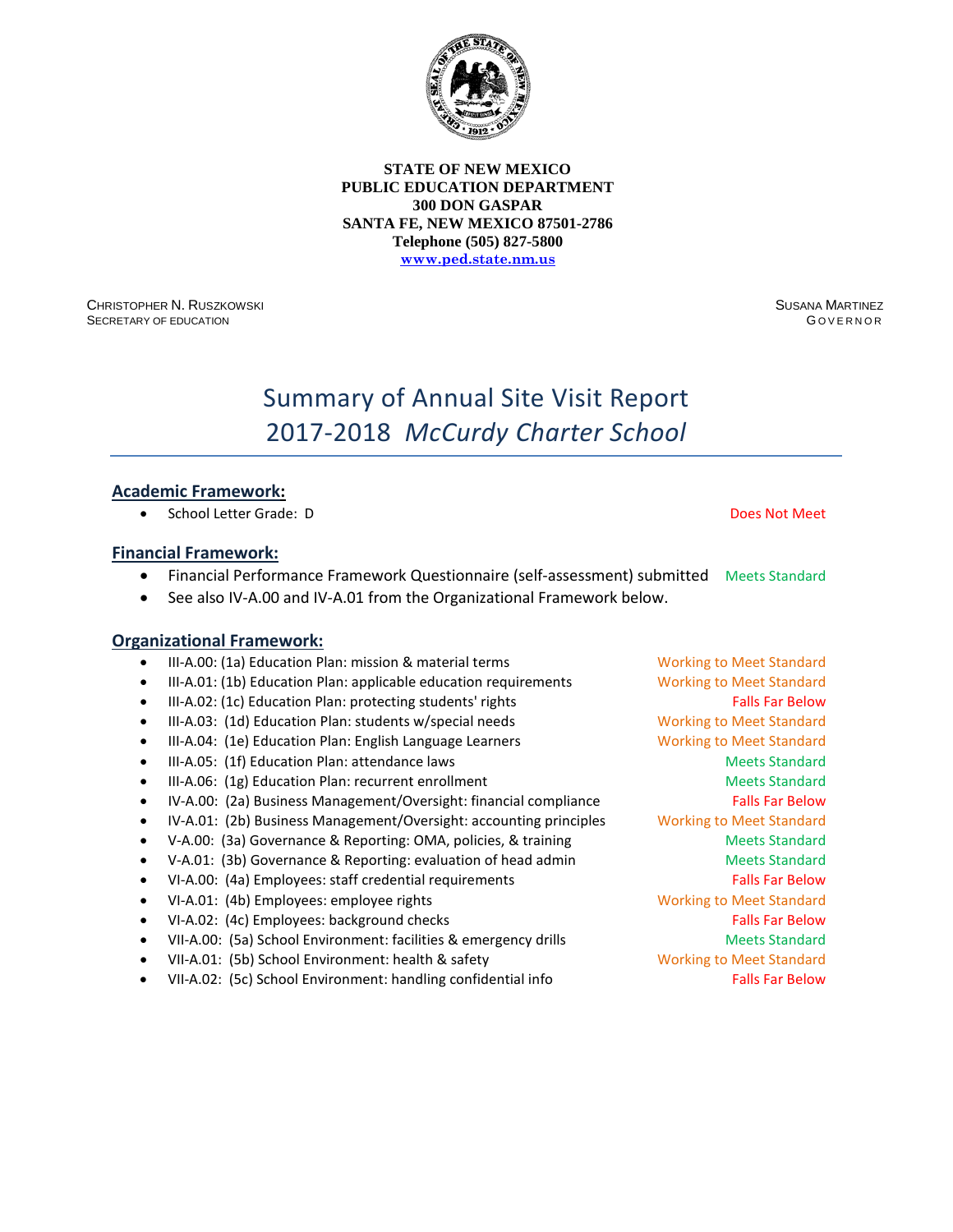

CHRISTOPHER N. RUSZKOWSKI SECRETARY OF EDUCATION

SUSANA MARTINEZ G OVERNOR

# Summary of Annual Site Visit Report 2017-2018 *Media Arts Collaborative Charter School*

### **Academic Framework:**

- **School Letter Grade: B Meets Standard School Letter Grade: B** Meets Standard
- **Mission Specific Indicators OVERALL Meets Standard Meets Standard Meets Standard** 
	- o Growth or proficiency in reading Exceeds Standard
	- o Growth or proficiency in math Meets Standard
	- o Media credits or dual credits taken by graduates Exceeds Standard
- **Optional Supplemental Indicators Meets Standard Supplemental Indicators Meets Standard Meets Standard Meets Standard Meets Standard Meets Standard Meets Standard Meets Standard Meets Standard Meets Standard Meets Standard** 
	- o Classroom or community outreach media project by graduates Meets Standard
	- o Semester long project with public exhibition of work Meets Standard

#### **Financial Framework:**

- Financial Performance Framework Questionnaire (self-assessment) submitted Meets Standard
- See also IV-A.00 and IV-A.01 from the Organizational Framework below.

|           | III-A.00: (1a) Education Plan: mission & material terms            | <b>Working to Meet Standard</b> |
|-----------|--------------------------------------------------------------------|---------------------------------|
|           | III-A.01: (1b) Education Plan: applicable education requirements   | <b>Meets Standard</b>           |
|           | III-A.02: (1c) Education Plan: protecting students' rights         | <b>Meets Standard</b>           |
|           | III-A.03: (1d) Education Plan: students w/special needs            | <b>Working to Meet Standard</b> |
|           | III-A.04: (1e) Education Plan: English Language Learners           | <b>Working to Meet Standard</b> |
|           | III-A.05: (1f) Education Plan: attendance laws                     | <b>Meets Standard</b>           |
| $\bullet$ | III-A.06: (1g) Education Plan: recurrent enrollment                | <b>Working to Meet Standard</b> |
| ٠         | IV-A.00: (2a) Business Management/Oversight: financial compliance  | <b>Working to Meet Standard</b> |
|           | IV-A.01: (2b) Business Management/Oversight: accounting principles | <b>Meets Standard</b>           |
|           | V-A.00: (3a) Governance & Reporting: OMA, policies, & training     | <b>Meets Standard</b>           |
|           | V-A.01: (3b) Governance & Reporting: evaluation of head admin      | <b>Meets Standard</b>           |
|           | VI-A.00: (4a) Employees: staff credential requirements             | <b>Meets Standard</b>           |
|           | VI-A.01: (4b) Employees: employee rights                           | <b>Meets Standard</b>           |
|           | VI-A.02: (4c) Employees: background checks                         | <b>Meets Standard</b>           |
|           | VII-A.00: (5a) School Environment: facilities & emergency drills   | <b>Working to Meet Standard</b> |
|           | VII-A.01: (5b) School Environment: health & safety                 | <b>Working to Meet Standard</b> |
|           | VII-A.02: (5c) School Environment: handling confidential info      | <b>Meets Standard</b>           |
|           |                                                                    |                                 |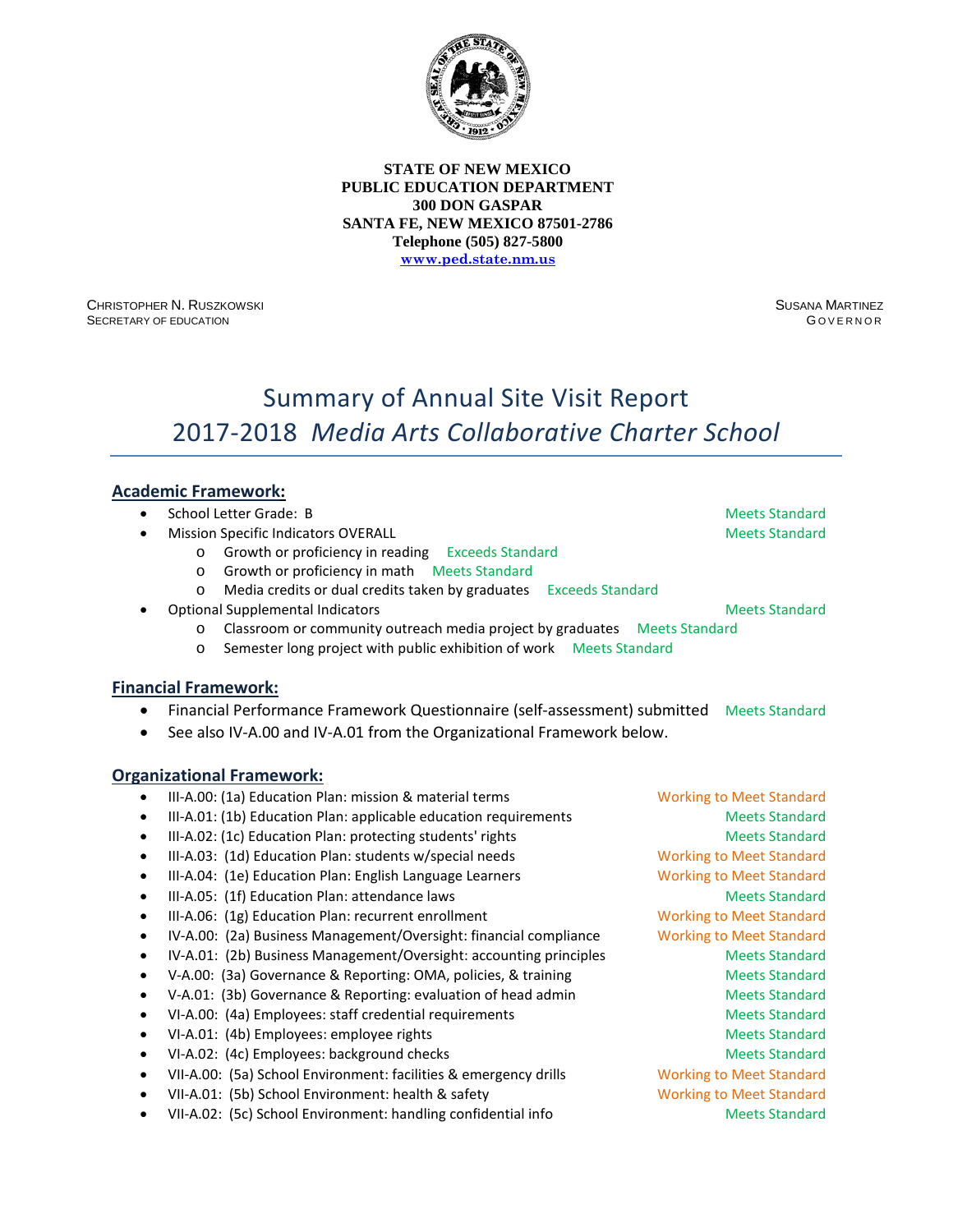

CHRISTOPHER N. RUSZKOWSKI SECRETARY OF EDUCATION

SUSANA MARTINEZ **GOVERNOR** 

# Summary of Annual Site Visit Report 2017-2018 *Mission Achievement and Success*

### **Academic Framework:**

• School Letter Grade: A Exceeds Standard

#### **Financial Framework:**

- Financial Performance Framework Questionnaire (self-assessment) submitted Meets Standard
- See also IV-A.00 and IV-A.01 from the Organizational Framework below.

|           | III-A.00: (1a) Education Plan: mission & material terms            | <b>Meets Standard</b>           |
|-----------|--------------------------------------------------------------------|---------------------------------|
|           | III-A.01: (1b) Education Plan: applicable education requirements   | <b>Meets Standard</b>           |
| $\bullet$ | III-A.02: (1c) Education Plan: protecting students' rights         | <b>Working to Meet Standard</b> |
| $\bullet$ | III-A.03: (1d) Education Plan: students w/special needs            | <b>Meets Standard</b>           |
|           | III-A.04: (1e) Education Plan: English Language Learners           | <b>Working to Meet Standard</b> |
|           | III-A.05: (1f) Education Plan: attendance laws                     | <b>Meets Standard</b>           |
|           | III-A.06: (1g) Education Plan: recurrent enrollment                | <b>Working to Meet Standard</b> |
|           | IV-A.00: (2a) Business Management/Oversight: financial compliance  | <b>Meets Standard</b>           |
|           | IV-A.01: (2b) Business Management/Oversight: accounting principles | <b>Meets Standard</b>           |
|           | V-A.00: (3a) Governance & Reporting: OMA, policies, & training     | <b>Meets Standard</b>           |
|           | V-A.01: (3b) Governance & Reporting: evaluation of head admin      | <b>Meets Standard</b>           |
|           | VI-A.00: (4a) Employees: staff credential requirements             | <b>Meets Standard</b>           |
|           | VI-A.01: (4b) Employees: employee rights                           | <b>Meets Standard</b>           |
|           | VI-A.02: (4c) Employees: background checks                         | <b>Meets Standard</b>           |
|           | VII-A.00: (5a) School Environment: facilities & emergency drills   | <b>Meets Standard</b>           |
| ٠         | VII-A.01: (5b) School Environment: health & safety                 | <b>Meets Standard</b>           |
|           | VII-A.02: (5c) School Environment: handling confidential info      | <b>Meets Standard</b>           |
|           |                                                                    |                                 |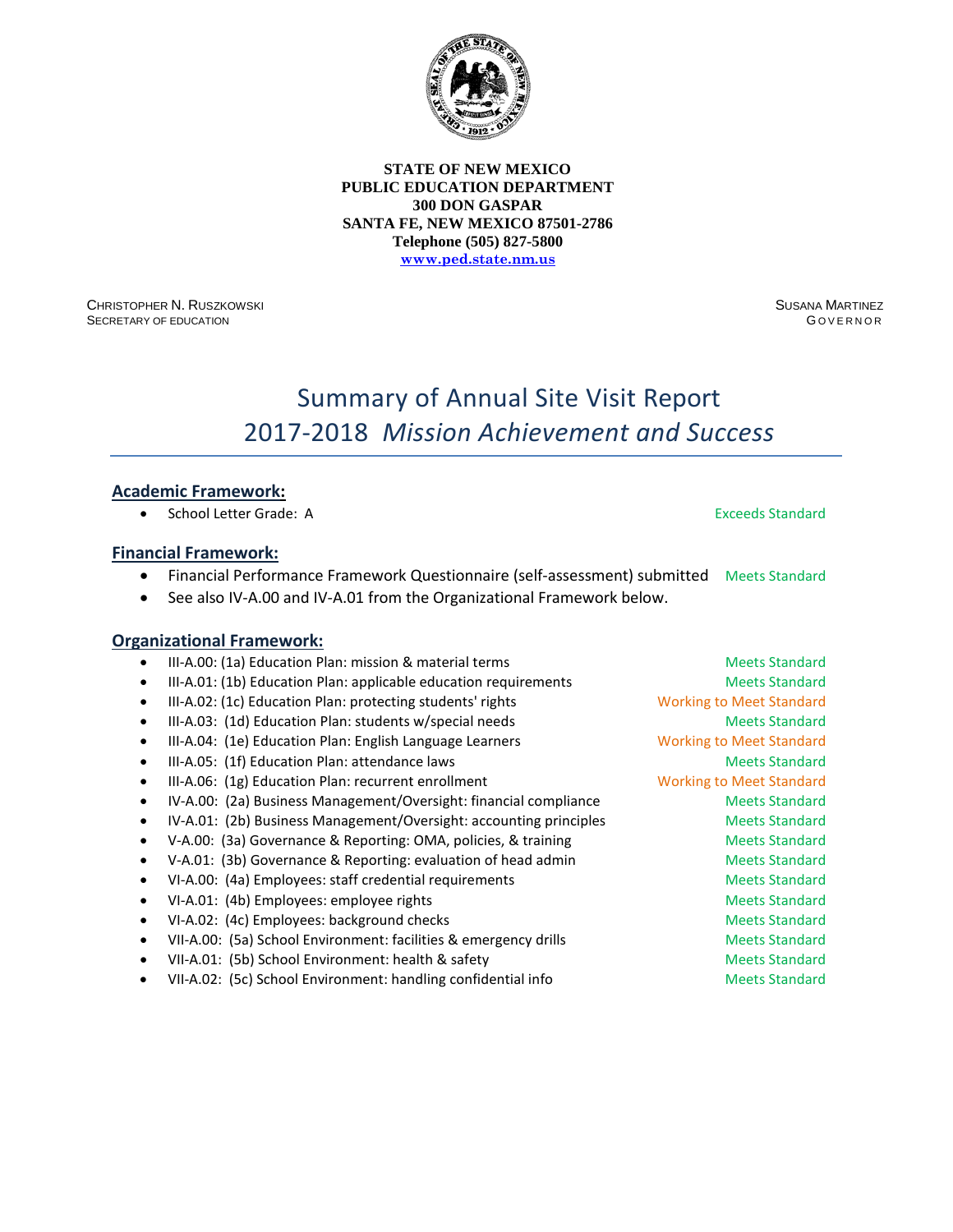

CHRISTOPHER N. RUSZKOWSKI SECRETARY OF EDUCATION

SUSANA MARTINEZ **GOVERNOR** 

# Summary of Annual Site Visit Report 2017-2018 *Monte del Sol Charter School*

# **Academic Framework:**

| $\bullet$ | School Letter Grade: D                                                                   | Does Not Meet                   |
|-----------|------------------------------------------------------------------------------------------|---------------------------------|
|           | <b>Mission Specific Indicators OVERALL</b>                                               | Does Not Meet                   |
|           | one year's growth in reading short-cycle assessments<br><b>Does Not Meet</b><br>$\Omega$ |                                 |
|           | one year's growth in mathematics short-cycle assessments<br>$\circ$                      | <b>Does Not Meet</b>            |
|           | <b>Meets Standard</b><br>one year's growth in math by Q1 students<br>O                   |                                 |
|           | <b>Optional Supplemental Indicators</b>                                                  | <b>Meets Standard</b>           |
|           | Students in mentorship increased GPA<br>$\Omega$                                         |                                 |
|           | <b>Financial Framework:</b>                                                              |                                 |
|           | Financial Performance Framework Questionnaire (self-assessment) submitted                | <b>Meets Standard</b>           |
|           | See also IV-A.00 and IV-A.01 from the Organizational Framework below.                    |                                 |
|           |                                                                                          |                                 |
|           | <b>Organizational Framework:</b>                                                         |                                 |
| $\bullet$ | III-A.00: (1a) Education Plan: mission & material terms                                  | <b>Meets Standard</b>           |
| $\bullet$ | III-A.01: (1b) Education Plan: applicable education requirements                         | <b>Meets Standard</b>           |
| $\bullet$ | III-A.02: (1c) Education Plan: protecting students' rights                               | <b>Working to Meet Standard</b> |
| $\bullet$ | III-A.03: (1d) Education Plan: students w/special needs                                  | <b>Working to Meet Standard</b> |
| $\bullet$ | III-A.04: (1e) Education Plan: English Language Learners                                 | <b>Falls Far Below</b>          |
| $\bullet$ | III-A.05: (1f) Education Plan: attendance laws                                           | <b>Falls Far Below</b>          |
| $\bullet$ | III-A.06: (1g) Education Plan: recurrent enrollment                                      | <b>Working to Meet Standard</b> |
| $\bullet$ | IV-A.00: (2a) Business Management/Oversight: financial compliance                        | <b>Falls Far Below</b>          |
| $\bullet$ | IV-A.01: (2b) Business Management/Oversight: accounting principles                       | <b>Falls Far Below</b>          |
| $\bullet$ | V-A.00: (3a) Governance & Reporting: OMA, policies, & training                           | <b>Falls Far Below</b>          |
| $\bullet$ | V-A.01: (3b) Governance & Reporting: evaluation of head admin                            | <b>Meets Standard</b>           |
| $\bullet$ | VI-A.00: (4a) Employees: staff credential requirements                                   | <b>Meets Standard</b>           |
| $\bullet$ | VI-A.01: (4b) Employees: employee rights                                                 | <b>Falls Far Below</b>          |
| $\bullet$ | VI-A.02: (4c) Employees: background checks                                               | <b>Falls Far Below</b>          |
| $\bullet$ | VII-A.00: (5a) School Environment: facilities & emergency drills                         | <b>Working to Meet Standard</b> |
| $\bullet$ | VII-A.01: (5b) School Environment: health & safety                                       | <b>Falls Far Below</b>          |
| $\bullet$ | VII-A.02: (5c) School Environment: handling confidential info                            | <b>Meets Standard</b>           |
|           |                                                                                          |                                 |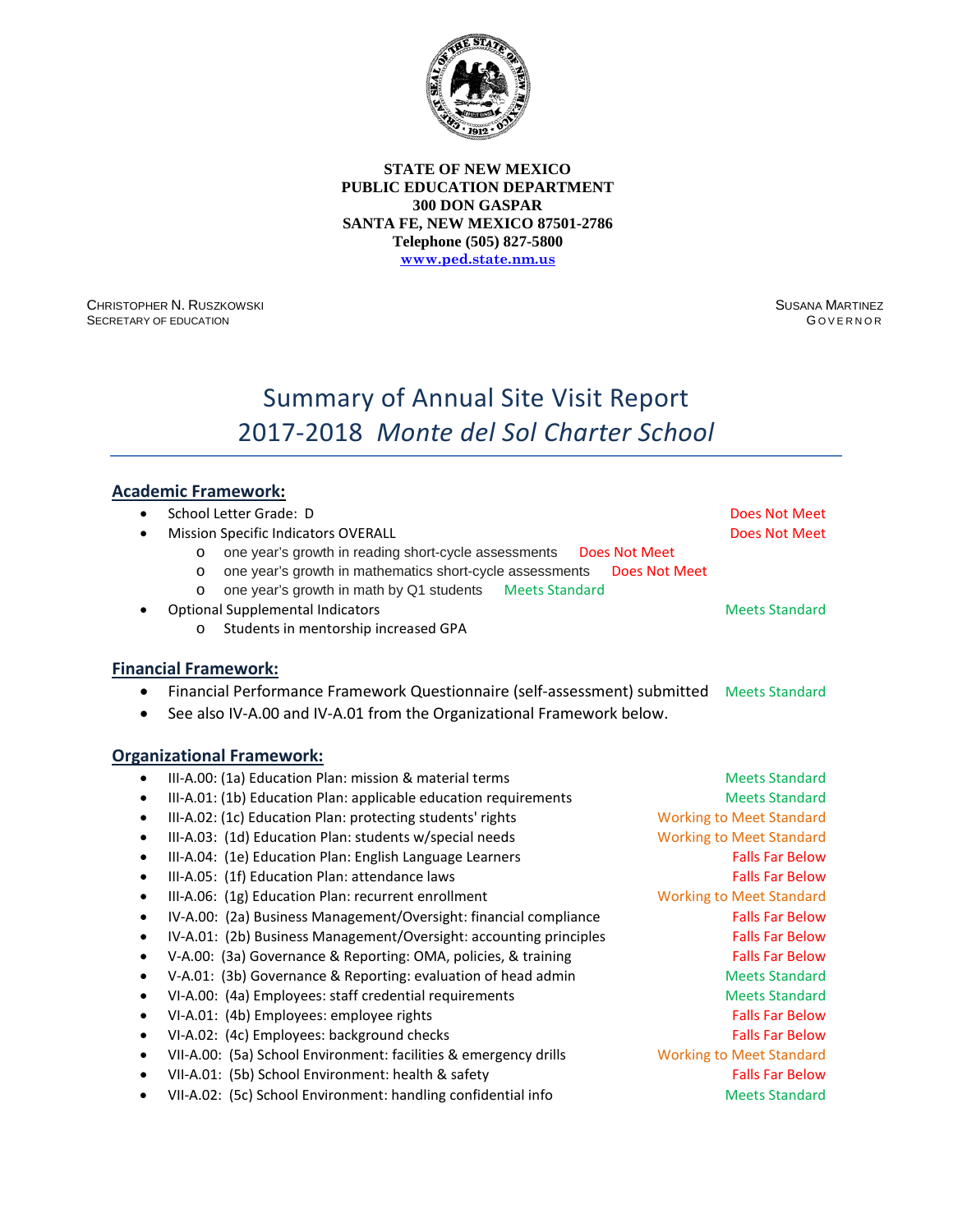

CHRISTOPHER N. RUSZKOWSKI SECRETARY OF EDUCATION

SUSANA MARTINEZ G OVERNOR

# Summary of Annual Site Visit Report 2017-2018 *New America School – Las Cruces*

### **Academic Framework:**

• School Letter Grade: C **Meets Standard** Meets Standard

#### **Financial Framework:**

- Financial Performance Framework Questionnaire (self-assessment) submitted Meets Standard
- See also IV-A.00 and IV-A.01 from the Organizational Framework below.

- III-A.00: (1a) Education Plan: mission & material terms Working to Meet Standard
- III-A.01: (1b) Education Plan: applicable education requirements Falls Far Below
- III-A.02: (1c) Education Plan: protecting students' rights Working to Meet Standard
- III-A.03: (1d) Education Plan: students w/special needs Meets Standard Meets Standard
- III-A.04: (1e) Education Plan: English Language Learners Working to Meet Standard
- III-A.05: (1f) Education Plan: attendance laws Working to Meet Standard
- III-A.06: (1g) Education Plan: recurrent enrollment Working to Meet Standard
- IV-A.00: (2a) Business Management/Oversight: financial compliance Meets Standard
- IV-A.01: (2b) Business Management/Oversight: accounting principles Meets Standard
- V-A.00: (3a) Governance & Reporting: OMA, policies, & training Meets Standard
- V-A.01: (3b) Governance & Reporting: evaluation of head admin Meets Standard
- VI-A.00: (4a) Employees: staff credential requirements and a meets Standard
- VI-A.01: (4b) Employees: employee rights Working to Meet Standard
- VI-A.02: (4c) Employees: background checks Meets Standard Meets Standard
- VII-A.00: (5a) School Environment: facilities & emergency drills Meets Standard
- VII-A.01: (5b) School Environment: health & safety Working to Meet Standard
- VII-A.02: (5c) School Environment: handling confidential info Meets Standard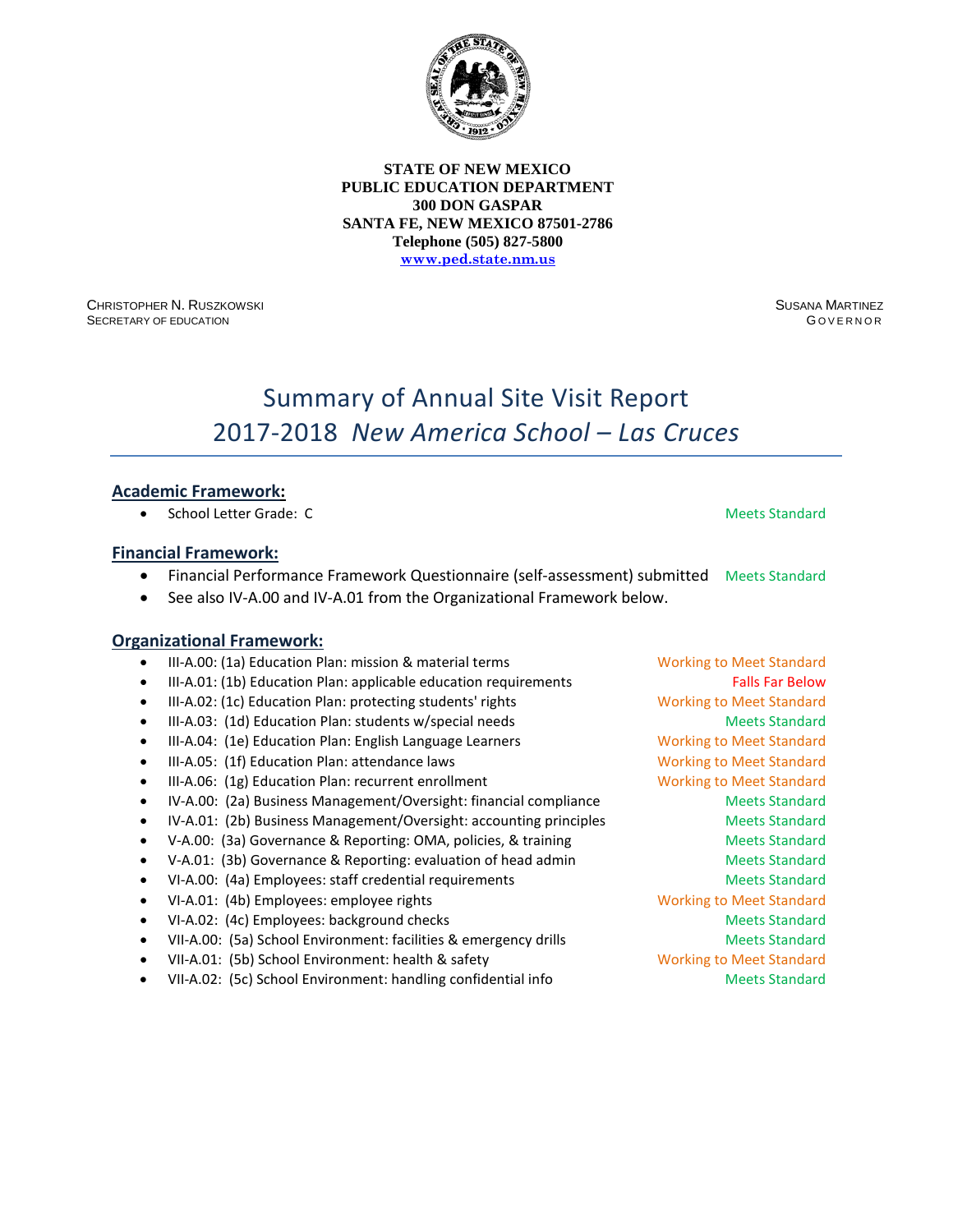

CHRISTOPHER N. RUSZKOWSKI SECRETARY OF EDUCATION

SUSANA MARTINEZ G OVERNOR

# Summary of Annual Site Visit Report 2017-2018 *New America School – NM (ABQ)*

### **Academic Framework:**

- School Letter Grade: D Falls Far Below Falls Far Below
- **Mission Specific Indicators OVERALL Falls Factors Falls Far Below Falls Far Below** 
	- o 68% meeting or exceeding the target growth in math Exceeds Standard
	- o 39.49% meeting the target growth in reading Falls Far Below
	- o 54% making progress per targets for English Learners Meets Standard
	- o 90% developing post-secondary career pathways Meets Standard
	- 90% of students whose education was interrupted earned diploma Meets Standard

#### **Financial Framework:**

- Financial Performance Framework Questionnaire (self-assessment) submitted Meets Standard
- See also IV-A.00 and IV-A.01 from the Organizational Framework below.

- III-A.00: (1a) Education Plan: mission & material terms Meets Standard Meets Standard
- III-A.01: (1b) Education Plan: applicable education requirements Working to Meet Standard
- III-A.02: (1c) Education Plan: protecting students' rights Meets Standard Meets Standard
- III-A.03: (1d) Education Plan: students w/special needs Working to Meet Standard
- III-A.04: (1e) Education Plan: English Language Learners Working to Meet Standard
- III-A.05: (1f) Education Plan: attendance laws Meets Standard Meets Standard
- III-A.06: (1g) Education Plan: recurrent enrollment Working to Meet Standard
- IV-A.00: (2a) Business Management/Oversight: financial compliance Working to Meet Standard
- IV-A.01: (2b) Business Management/Oversight: accounting principles Working to Meet Standard
- V-A.00: (3a) Governance & Reporting: OMA, policies, & training Meets Standard
- V-A.01: (3b) Governance & Reporting: evaluation of head admin Meets Standard
- VI-A.00: (4a) Employees: staff credential requirements Meets Standard
- VI-A.01: (4b) Employees: employee rights Meets Standard
- VI-A.02: (4c) Employees: background checks Meets Standard Meets Standard
- VII-A.00: (5a) School Environment: facilities & emergency drills Working to Meet Standard
- VII-A.01: (5b) School Environment: health & safety Working to Meet Standard
- VII-A.02: (5c) School Environment: handling confidential info Working to Meet Standard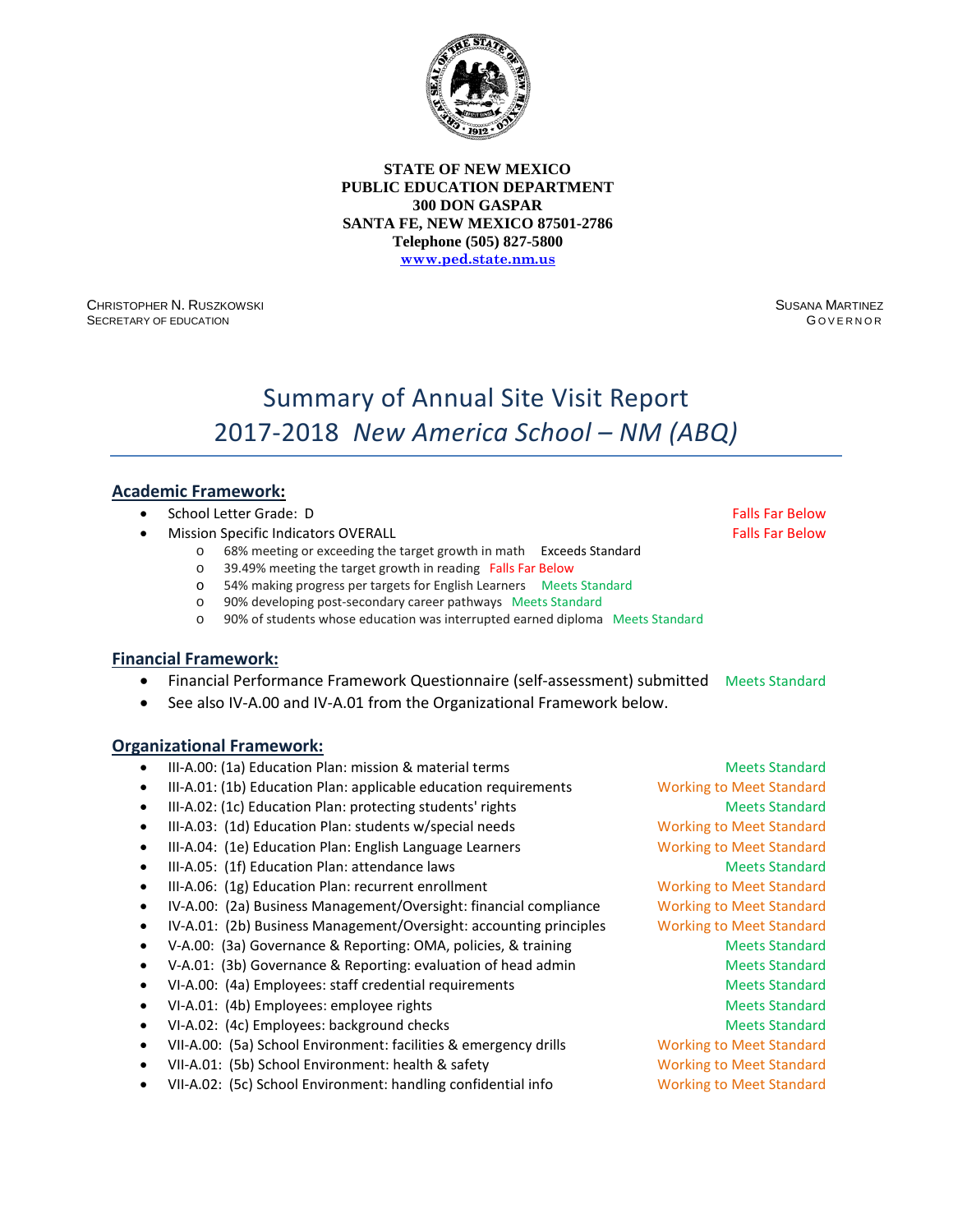

CHRISTOPHER N. RUSZKOWSKI SECRETARY OF EDUCATION

SUSANA MARTINEZ **GOVERNOR** 

# Summary of Annual Site Visit Report 2017-2018 *New Mexico School for the Arts*

# **Academic Framework:**

| $\bullet$ |         | School Letter Grade: A                                                                   |                         | <b>Exceeds Standard</b>         |
|-----------|---------|------------------------------------------------------------------------------------------|-------------------------|---------------------------------|
|           |         | <b>Mission Specific Indicators OVERALL</b>                                               |                         | <b>Falls Far Below</b>          |
|           | $\circ$ | proficiency in ELA (based on PARCC scores)<br><b>Exceeds Standard</b>                    |                         |                                 |
|           | $\circ$ | proficiency in an art form (based on grades of C or better)                              | <b>Exceeds Standard</b> |                                 |
|           | $\circ$ | mathematics proficiency rating (based on PARCC scores)                                   | <b>Falls Far Below</b>  |                                 |
|           |         | <b>Financial Framework:</b>                                                              |                         |                                 |
|           |         | Financial Performance Framework Questionnaire (self-assessment) submitted Meets Standard |                         |                                 |
| ٠         |         | See also IV-A.00 and IV-A.01 from the Organizational Framework below.                    |                         |                                 |
|           |         |                                                                                          |                         |                                 |
|           |         | <b>Organizational Framework:</b>                                                         |                         |                                 |
| ٠         |         | III-A.00: (1a) Education Plan: mission & material terms                                  |                         | <b>Meets Standard</b>           |
| ٠         |         | III-A.01: (1b) Education Plan: applicable education requirements                         |                         | <b>Meets Standard</b>           |
| $\bullet$ |         | III-A.02: (1c) Education Plan: protecting students' rights                               |                         | <b>Meets Standard</b>           |
| $\bullet$ |         | III-A.03: (1d) Education Plan: students w/special needs                                  |                         | <b>Meets Standard</b>           |
| $\bullet$ |         | III-A.04: (1e) Education Plan: English Language Learners                                 |                         | <b>Meets Standard</b>           |
| $\bullet$ |         | III-A.05: (1f) Education Plan: attendance laws                                           |                         | <b>Meets Standard</b>           |
| $\bullet$ |         | III-A.06: (1g) Education Plan: recurrent enrollment                                      |                         | <b>Meets Standard</b>           |
| ٠         |         | IV-A.00: (2a) Business Management/Oversight: financial compliance                        |                         | <b>Working to Meet Standard</b> |
| $\bullet$ |         | IV-A.01: (2b) Business Management/Oversight: accounting principles                       |                         | <b>Meets Standard</b>           |
| $\bullet$ |         | V-A.00: (3a) Governance & Reporting: OMA, policies, & training                           |                         | <b>Meets Standard</b>           |
| $\bullet$ |         | V-A.01: (3b) Governance & Reporting: evaluation of head admin                            |                         | <b>Meets Standard</b>           |
| $\bullet$ |         | VI-A.00: (4a) Employees: staff credential requirements                                   |                         | <b>Meets Standard</b>           |
| $\bullet$ |         | VI-A.01: (4b) Employees: employee rights                                                 |                         | <b>Meets Standard</b>           |
| $\bullet$ |         | VI-A.02: (4c) Employees: background checks                                               |                         | <b>Meets Standard</b>           |
| $\bullet$ |         | VII-A.00: (5a) School Environment: facilities & emergency drills                         |                         | <b>Meets Standard</b>           |
| $\bullet$ |         | VII-A.01: (5b) School Environment: health & safety                                       |                         | <b>Meets Standard</b>           |
|           |         | VII-A.02: (5c) School Environment: handling confidential info                            |                         | <b>Meets Standard</b>           |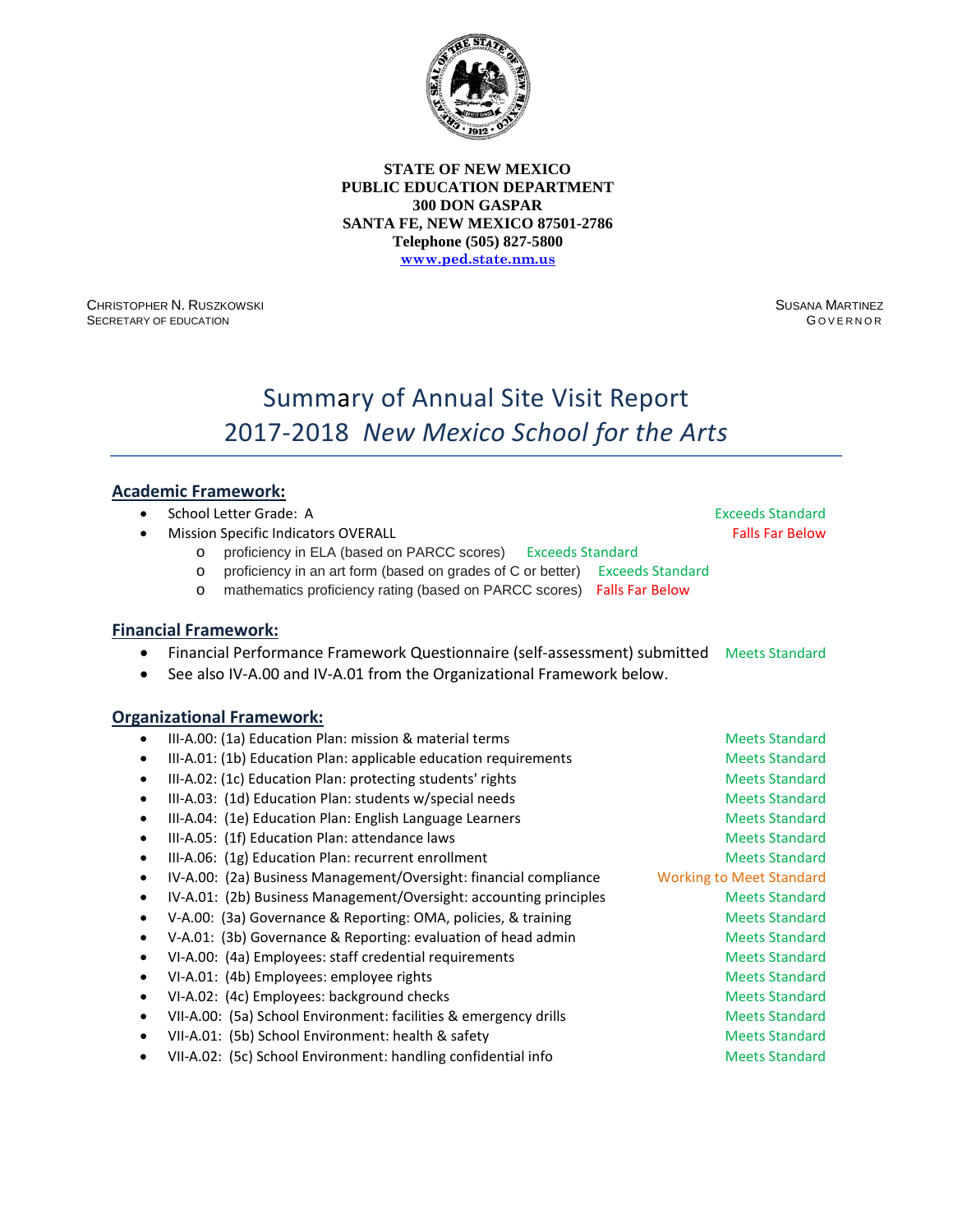

CHRISTOPHER N. RUSZKOWSKI SECRETARY OF EDUCATION

SUSANA MARTINEZ G OVERNOR

# Summary of Annual Site Visit Report 2017-2018 *North Valley Academy*

### **Academic Framework:**

- **School Letter Grade: C**  $\blacksquare$  **School Letter Grade: C**  $\blacksquare$  **Meets Standard**
- **Mission Specific Indicators OVERALL Access According to Access According Control Over Access According Control Meet** 
	- o Gr K-5 at least one full year's growth or proficiency in Reading Does Not Meet
	- o Gr K-5 at least one full year's growth or proficiency in Math Does Not Meet
	- o Gr 6-8 at least one full year's growth or proficiency in Reading Meets Standard
	- o Gr 6-8 at least one full year's growth or proficiency in Math Does Not Meet

#### **Financial Framework:**

- Financial Performance Framework Questionnaire (self-assessment) submitted Meets Standard
- See also IV-A.00 and IV-A.01 from the Organizational Framework below.

|   | III-A.00: (1a) Education Plan: mission & material terms            | <b>Meets Standard</b>           |
|---|--------------------------------------------------------------------|---------------------------------|
|   | III-A.01: (1b) Education Plan: applicable education requirements   | <b>Working to Meet Standard</b> |
| ٠ | III-A.02: (1c) Education Plan: protecting students' rights         | <b>Working to Meet Standard</b> |
|   | III-A.03: (1d) Education Plan: students w/special needs            | <b>Meets Standard</b>           |
|   | III-A.04: (1e) Education Plan: English Language Learners           | <b>Working to Meet Standard</b> |
|   | III-A.05: (1f) Education Plan: attendance laws                     | <b>Meets Standard</b>           |
| ٠ | III-A.06: (1g) Education Plan: recurrent enrollment                | <b>Working to Meet Standard</b> |
| ٠ | IV-A.00: (2a) Business Management/Oversight: financial compliance  | <b>Meets Standard</b>           |
|   | IV-A.01: (2b) Business Management/Oversight: accounting principles | <b>Meets Standard</b>           |
|   | V-A.00: (3a) Governance & Reporting: OMA, policies, & training     | <b>Meets Standard</b>           |
|   | V-A.01: (3b) Governance & Reporting: evaluation of head admin      | <b>Meets Standard</b>           |
|   | VI-A.00: (4a) Employees: staff credential requirements             | <b>Meets Standard</b>           |
| ٠ | VI-A.01: (4b) Employees: employee rights                           | <b>Meets Standard</b>           |
|   | VI-A.02: (4c) Employees: background checks                         | <b>Meets Standard</b>           |
|   | VII-A.00: (5a) School Environment: facilities & emergency drills   | <b>Working to Meet Standard</b> |
| ٠ | VII-A.01: (5b) School Environment: health & safety                 | <b>Working to Meet Standard</b> |
|   | VII-A.02: (5c) School Environment: handling confidential info      | <b>Meets Standard</b>           |
|   |                                                                    |                                 |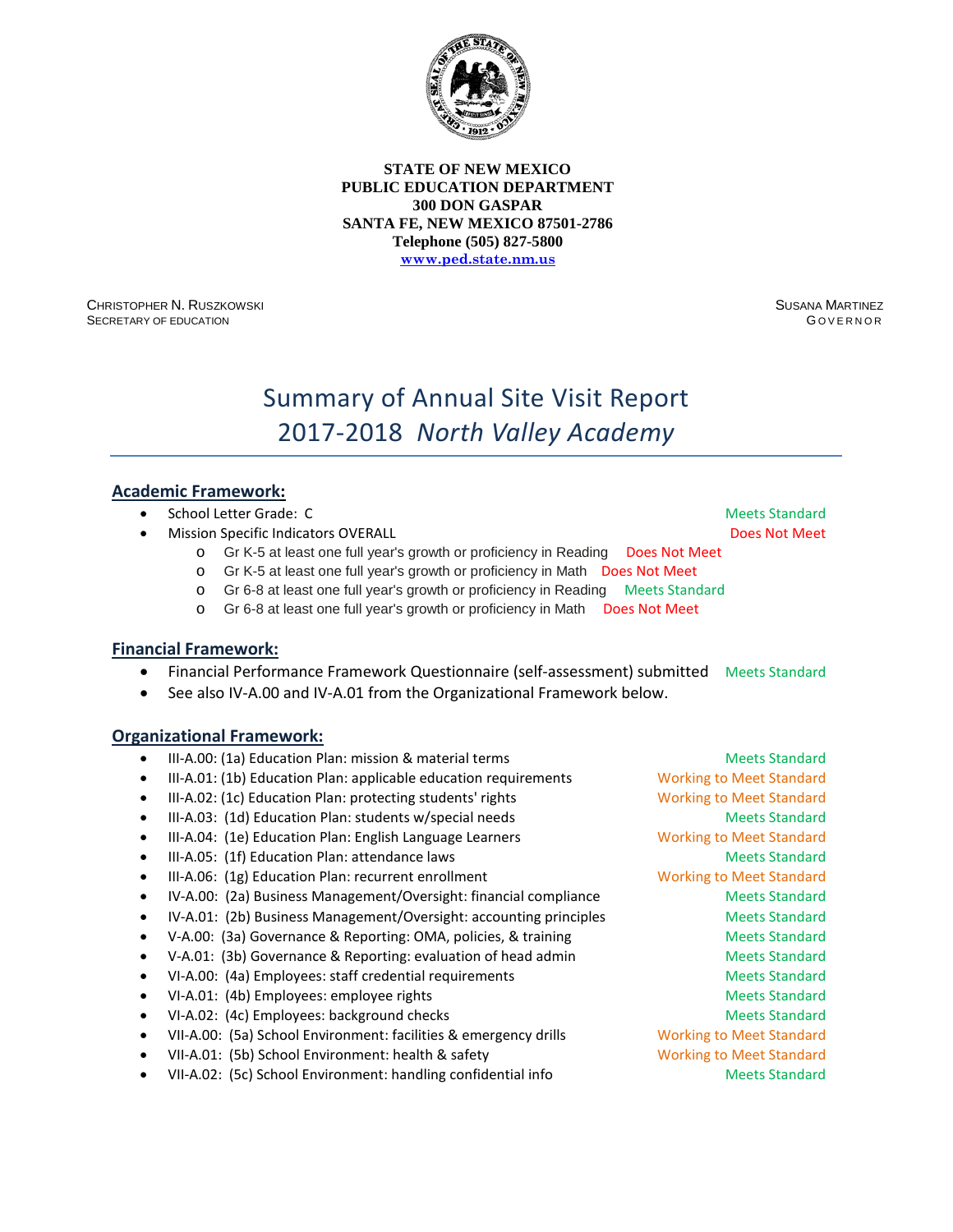

CHRISTOPHER N. RUSZKOWSKI SECRETARY OF EDUCATION

SUSANA MARTINEZ G OVERNOR

# Summary of Annual Site Visit Report 2017-2018 *Red River Valley Charter School*

### **Academic Framework:**

|  | School Letter Grade: D |  |
|--|------------------------|--|
|  |                        |  |

**Mission Specific Indicators OVERALL Meets Standard Meets Standard Meets Standard** 

**Does Not Meet** 

- o gr 3-8 one full year's growth or at or above grade level in reading Meets Standard o gr 1-2 one full year's growth or at or above grade level in reading Exceeds Standard
- o gr 1-8 one full year's growth or at or above grade level in math Meets Standard

#### **Financial Framework:**

- Financial Performance Framework Questionnaire (self-assessment) submitted Meets Standard
- See also IV-A.00 and IV-A.01 from the Organizational Framework below.

- III-A.00: (1a) Education Plan: mission & material terms Meets Standard Meets Standard III-A.01: (1b) Education Plan: applicable education requirements Meets Standard III-A.02: (1c) Education Plan: protecting students' rights Meets Standard Meets Standard • III-A.03: (1d) Education Plan: students w/special needs Meets Meets Standard • III-A.04: (1e) Education Plan: English Language Learners Working to Meet Standard • III-A.05: (1f) Education Plan: attendance laws Meets Standard Meets Standard • III-A.06: (1g) Education Plan: recurrent enrollment Working to Meet Standard IV-A.00: (2a) Business Management/Oversight: financial compliance Falls Far Below • IV-A.01: (2b) Business Management/Oversight: accounting principles Working to Meet Standard • V-A.00: (3a) Governance & Reporting: OMA, policies, & training Meets Standard • V-A.01: (3b) Governance & Reporting: evaluation of head admin Meets Standard • VI-A.00: (4a) Employees: staff credential requirements and a metal of Meets Standard VI-A.01: (4b) Employees: employee rights Meets Standard Meets Standard VI-A.02: (4c) Employees: background checks Meets Standard Meets Standard VII-A.00: (5a) School Environment: facilities & emergency drills Meets Standard • VII-A.01: (5b) School Environment: health & safety Meets Standard Meets Standard
	- VII-A.02: (5c) School Environment: handling confidential info Meets Standard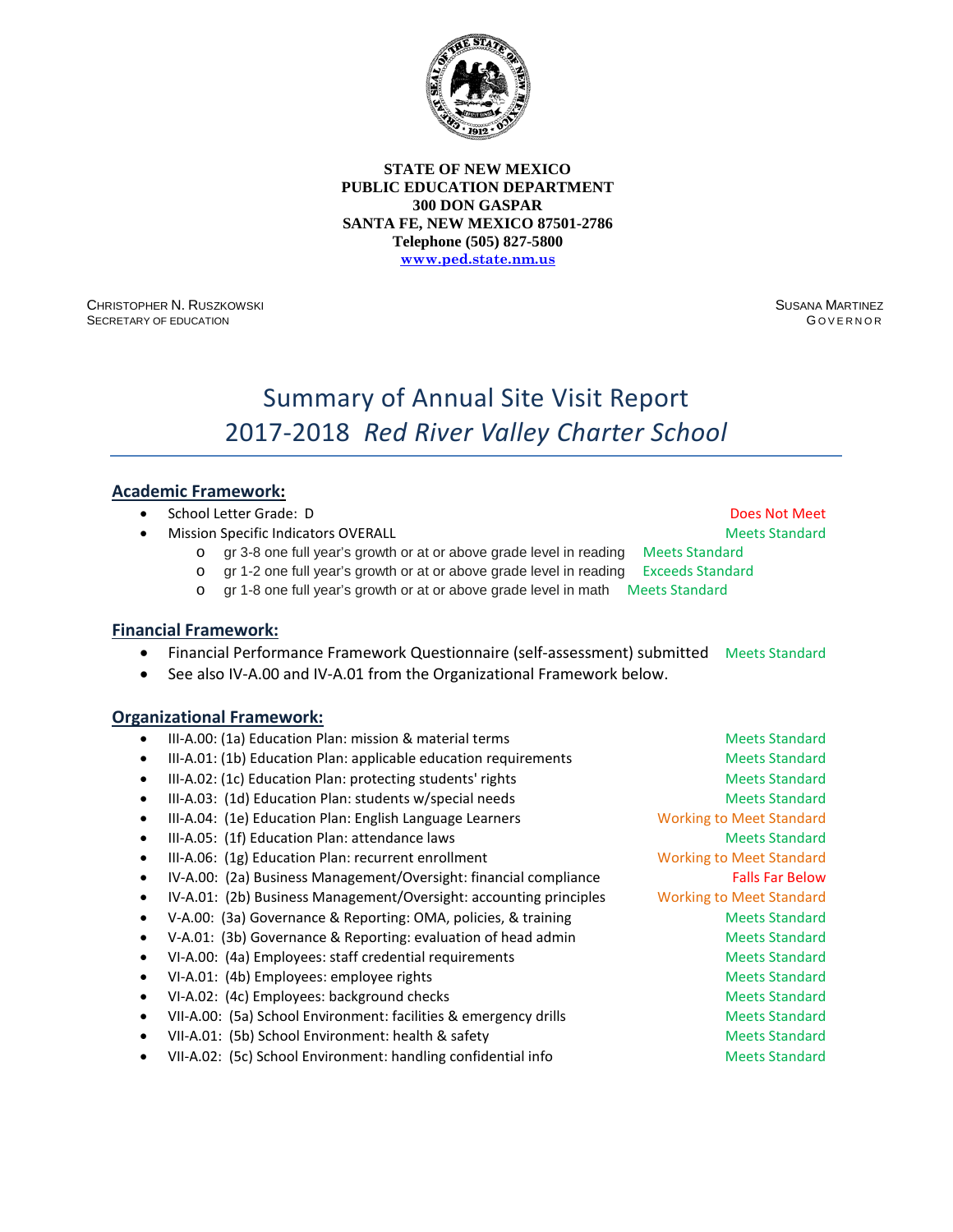

CHRISTOPHER N. RUSZKOWSKI SECRETARY OF EDUCATION

SUSANA MARTINEZ G OVERNOR

# Summary of Annual Site Visit Report 2017-2018 *Roots and Wings Charter School*

### **Academic Framework:**

- **School Letter Grade: B Meets Standard School Letter Grade: B** Meets Standard
- **Mission Specific Indicators OVERALL Meets Standard Meets Standard Meets Standard**

- o one full year's growth or scored at achievement level in reading Exceeds Standard
- o one full year's growth or scored at achievement level in math Meets Standard

#### **Financial Framework:**

- Financial Performance Framework Questionnaire (self-assessment) submitted Meets Standard
- See also IV-A.00 and IV-A.01 from the Organizational Framework below.

#### **Organizational Framework:**

III-A.00: (1a) Education Plan: mission & material terms Meets Standard Meets Standard • III-A.01: (1b) Education Plan: applicable education requirements Working to Meet Standard III-A.02: (1c) Education Plan: protecting students' rights Meets Standard Meets Standard III-A.03: (1d) Education Plan: students w/special needs Meets Standard Meets Standard • III-A.04: (1e) Education Plan: English Language Learners and Meets Standard • III-A.05: (1f) Education Plan: attendance laws Meets Standard Meets Standard • III-A.06: (1g) Education Plan: recurrent enrollment Working to Meet Standard IV-A.00: (2a) Business Management/Oversight: financial compliance Falls Far Below IV-A.01: (2b) Business Management/Oversight: accounting principles Falls Far Below • V-A.00: (3a) Governance & Reporting: OMA, policies, & training Meets Standard • V-A.01: (3b) Governance & Reporting: evaluation of head admin Meets Standard • VI-A.00: (4a) Employees: staff credential requirements and a meets Standard • VI-A.01: (4b) Employees: employee rights Meets Standard • VI-A.02: (4c) Employees: background checks Working to Meet Standard • VII-A.00: (5a) School Environment: facilities & emergency drills Meets Standard • VII-A.01: (5b) School Environment: health & safety Working to Meet Standard • VII-A.02: (5c) School Environment: handling confidential info Meets Standard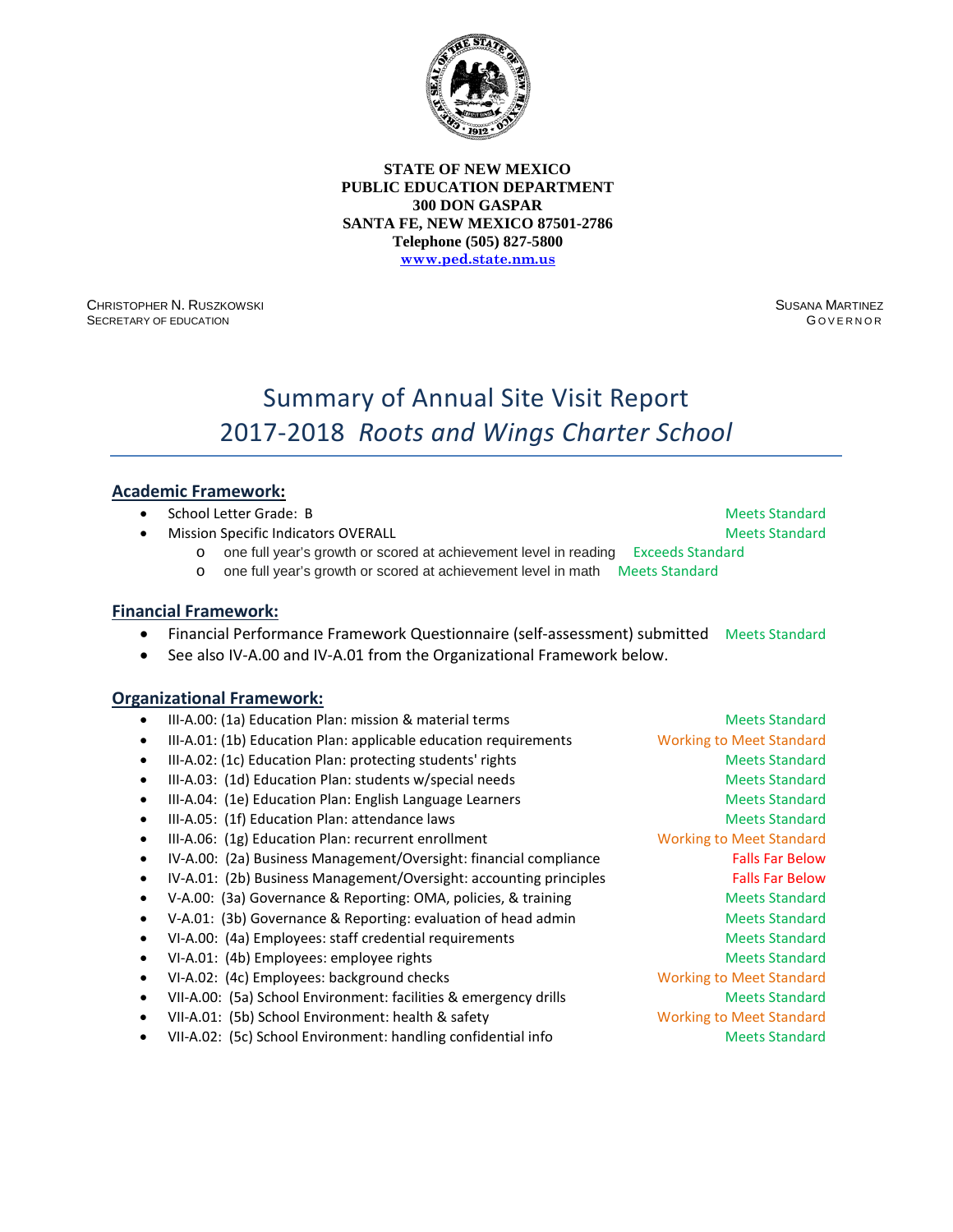

CHRISTOPHER N. RUSZKOWSKI SECRETARY OF EDUCATION

SUSANA MARTINEZ G OVERNOR

# Summary of Annual Site Visit Report 2017-2018 *Sandoval Academy of Bilingual Education*

# **Academic Framework:**

- School Letter Grade: B Meets Standard
- **Mission Specific Indicators OVERALL Falls Factors Falls Far Below Falls Far Below** 
	- o Goal 1 summary Exceeds Standard
	- o Goal 2 summary Falls Far Below
	- o Goal 3 summary Does Not Meet

#### **Financial Framework:**

- Financial Performance Framework Questionnaire (self-assessment) submitted Meets Standard
- See also IV-A.00 and IV-A.01 from the Organizational Framework below.

- III-A.00: (1a) Education Plan: mission & material terms Working to Meet Standard
- III-A.01: (1b) Education Plan: applicable education requirements Meets Standard
- III-A.02: (1c) Education Plan: protecting students' rights Working to Meet Standard
- III-A.03: (1d) Education Plan: students w/special needs Working to Meet Standard
- III-A.04: (1e) Education Plan: English Language Learners Working to Meet Standard
- III-A.05: (1f) Education Plan: attendance laws Meets Standard Meets Standard
- III-A.06: (1g) Education Plan: recurrent enrollment and a standard Meets Standard
- IV-A.00: (2a) Business Management/Oversight: financial compliance Falls Far Below
- IV-A.01: (2b) Business Mgmt/Oversight: accounting principles Meets Standard
- V-A.00: 3a) Governance & Reporting: OMA, policies, & training Meets Standard
- V-A.01: 3b) Governance & Reporting: evaluation of head admin Meets Standard
- VI-A.00: 4a) Employees: staff credential requirements and a meets Standard
- VI-A.01: 4b) Employees: employee rights Working to Meet Standard
- VI-A.02: 4c) Employees: background checks Meets Standard Meets Standard
- VII-A.00: 5a) School Environment: facilities & emergency drills Working to Meet Standard
- VII-A.01: 5b) School Environment: health & safety Working to Meet Standard
- VII-A.02: 5c) School Environment: handling confidential info Meets Standard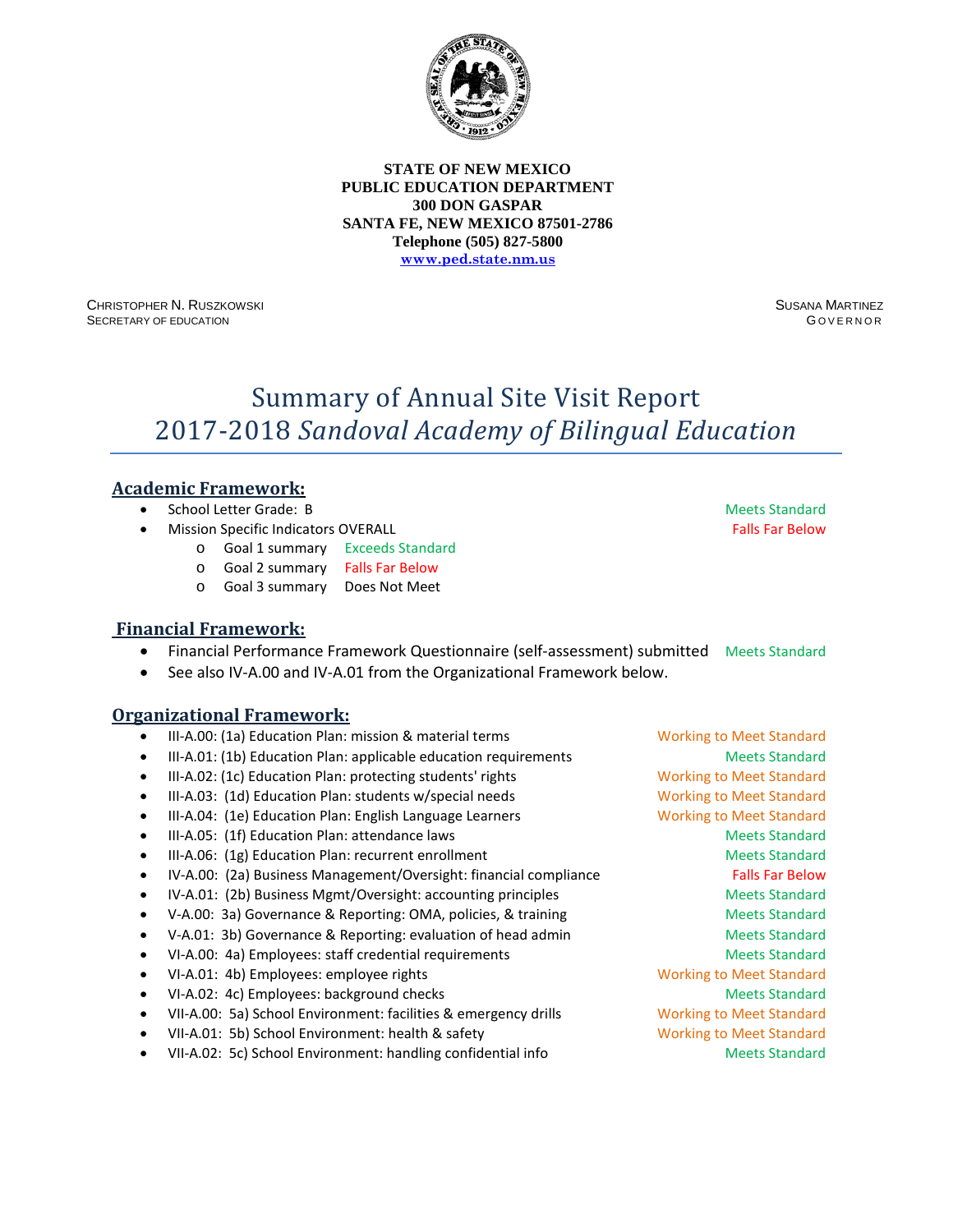

CHRISTOPHER N. RUSZKOWSKI SECRETARY OF EDUCATION

SUSANA MARTINEZ G OVERNOR

# Summary of Annual Site Visit Report 2017-2018 *School of Dreams Academy*

### **Academic Framework:**

- School Letter Grade: C Meets Standard
- **Mission Specific Indicators OVERALL Access According to Access According to Access Not Meet** Does Not Meet
	- o Goal 1 summary Does Not Meet
	- o Goal 2 summary Meets Standard
	- o Goal 3 summary Exceeds Standard

### **Financial Framework:**

- Financial Performance Framework Questionnaire (self-assessment) submitted Meets Standard
- See also IV-A.00 and IV-A.01 from the Organizational Framework below.

- III-A.00: (1a) Education Plan: mission & material terms Meets Standard Meets Standard
- III-A.01: (1b) Education Plan: applicable education requirements Falls Far Below
- III-A.02: (1c) Education Plan: protecting students' rights Falls Far Below
- III-A.03: (1d) Education Plan: students w/special needs Meets Standard Meets Standard
- III-A.04: (1e) Education Plan: English Language Learners Falls Far Below
- III-A.05: (1f) Education Plan: attendance laws Meets Standard Meets Standard
- III-A.06: (1g) Education Plan: recurrent enrollment Working to Meet Standard
- IV-A.00: (2a) Business Management/Oversight: financial compliance Falls Far Below
- IV-A.01: (2b) Business Mgmt/Oversight: accounting principles Working to Meet Standard
- V-A.00: 3a) Governance & Reporting: OMA, policies, & training Meets Standard
- V-A.01: 3b) Governance & Reporting: evaluation of head admin Working to Meet Standard
- VI-A.00: 4a) Employees: staff credential requirements Falls Far Below
- VI-A.01: 4b) Employees: employee rights Meets Standard Meets Standard
- VI-A.02: 4c) Employees: background checks Meets Standard Meets Standard
- VII-A.00: 5a) School Environment: facilities & emergency drills Working to Meet Standard
- VII-A.01: 5b) School Environment: health & safety Working to Meet Standard
- VII-A.02: 5c) School Environment: handling confidential info Meets Standard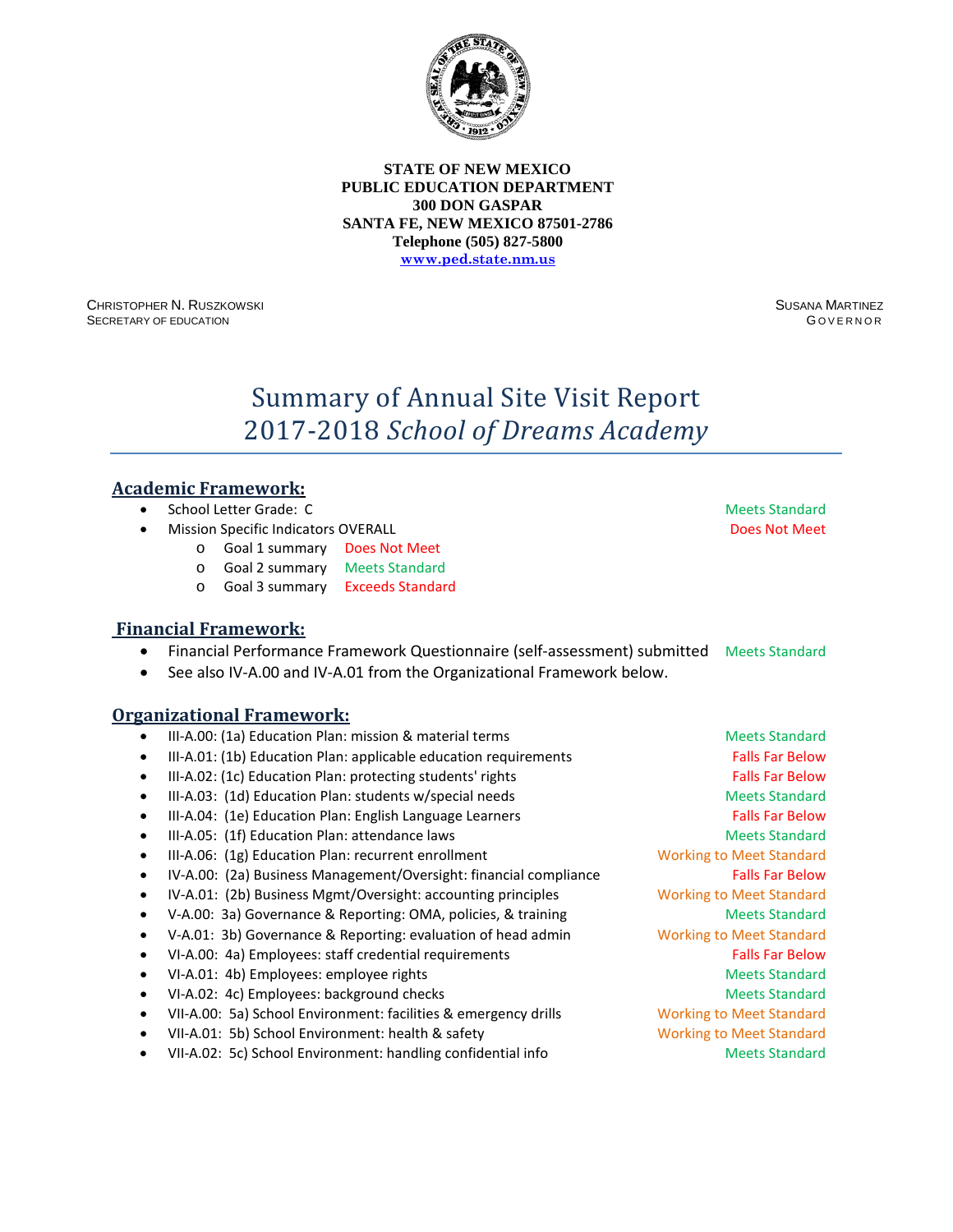

CHRISTOPHER N. RUSZKOWSKI SECRETARY OF EDUCATION

SUSANA MARTINEZ **GOVERNOR** 

# Summary of Annual Site Visit Report 2017-2018 *Six Directions Indigenous School*

### **Academic Framework:**

- School Letter Grade: D Does Not Meet
- **Mission Specific Indicators OVERALL Access According to Access According Control OVERALL Does Not Meet** 
	- o Goal 1 summary Does Not Meet
	- o Goal 2 summary Does Not Meet

# **Financial Framework:**

- Financial Performance Framework Questionnaire (self-assessment) submitted Meets Standard
- See also IV-A.00 and IV-A.01 from the Organizational Framework below.

| $\bullet$ | III-A.00: (1a) Education Plan: mission & material terms           | <b>Falls Far Below</b>          |
|-----------|-------------------------------------------------------------------|---------------------------------|
| ٠         | III-A.01: (1b) Education Plan: applicable education requirements  | <b>Falls Far Below</b>          |
| $\bullet$ | III-A.02: (1c) Education Plan: protecting students' rights        | <b>Falls Far Below</b>          |
| ٠         | III-A.03: (1d) Education Plan: students w/special needs           | <b>Falls Far Below</b>          |
| ٠         | III-A.04: (1e) Education Plan: English Language Learners          | <b>Falls Far Below</b>          |
| ٠         | III-A.05: (1f) Education Plan: attendance laws                    | <b>Meets Standard</b>           |
| $\bullet$ | III-A.06: (1g) Education Plan: recurrent enrollment               | <b>Working to Meet Standard</b> |
| ٠         | IV-A.00: (2a) Business Management/Oversight: financial compliance | <b>Falls Far Below</b>          |
| ٠         | IV-A.01: (2b) Business Mgmt/Oversight: accounting principles      | <b>Working to Meet Standard</b> |
| ٠         | V-A.00: 3a) Governance & Reporting: OMA, policies, & training     | <b>Meets Standard</b>           |
| ٠         | V-A.01: 3b) Governance & Reporting: evaluation of head admin      | <b>Meets Standard</b>           |
| ٠         | VI-A.00: 4a) Employees: staff credential requirements             | <b>Meets Standard</b>           |
| ٠         | VI-A.01: 4b) Employees: employee rights                           | <b>Falls Far Below</b>          |
| ٠         | VI-A.02: 4c) Employees: background checks                         | <b>Meets Standard</b>           |
| ٠         | VII-A.00: 5a) School Environment: facilities & emergency drills   | <b>Meets Standard</b>           |
| ٠         | VII-A.01: 5b) School Environment: health & safety                 | <b>Falls Far Below</b>          |
| ٠         | VII-A.02: 5c) School Environment: handling confidential info      | <b>Meets Standard</b>           |
|           |                                                                   |                                 |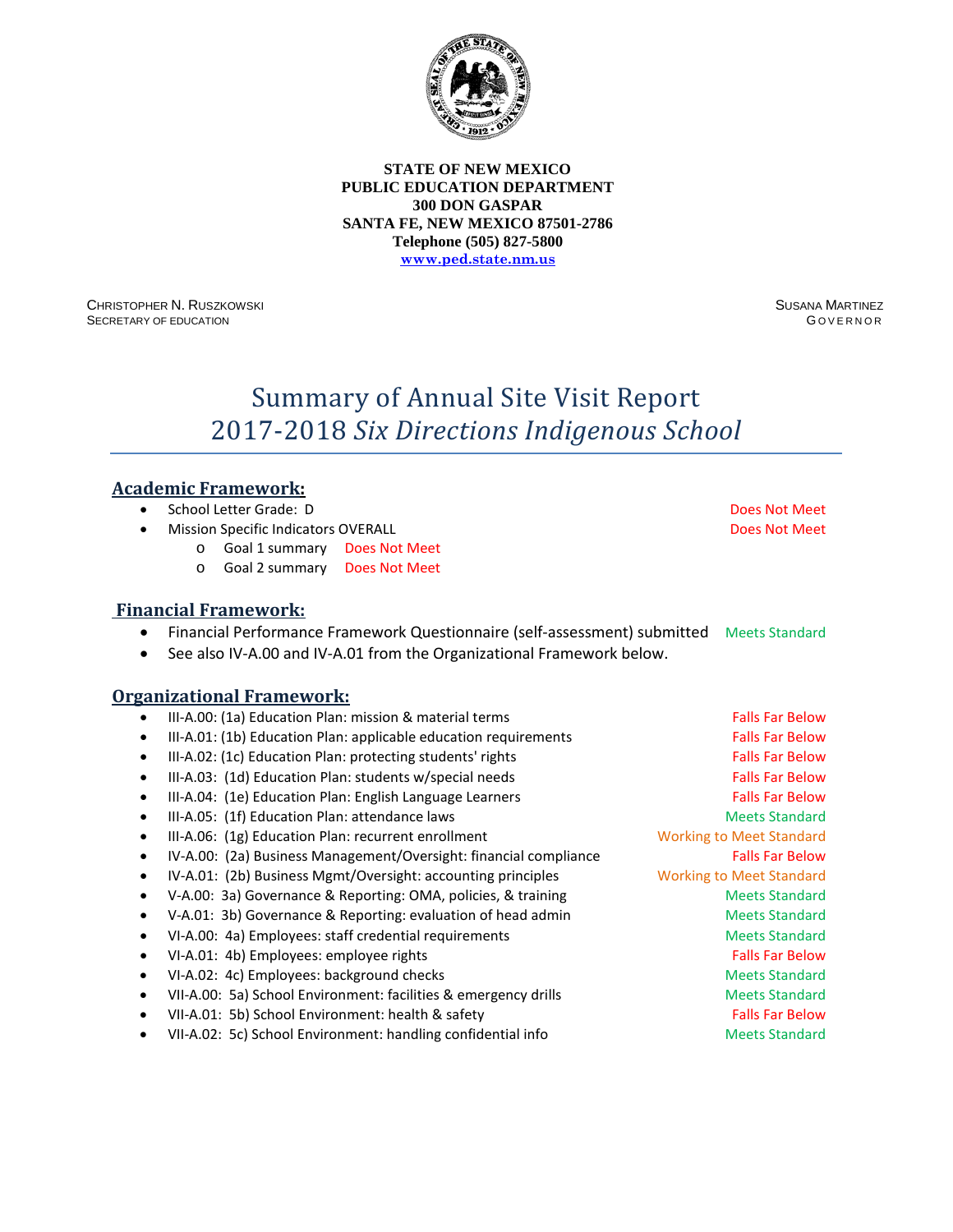

CHRISTOPHER N. RUSZKOWSKI SECRETARY OF EDUCATION

SUSANA MARTINEZ G OVERNOR

# Summary of Annual Site Visit Report 2017-2018 *South Valley Academy*

### **Academic Framework:**

- School Letter Grade: B Meets Standard
- **Mission Specific Indicators OVERALL Exceeds Standard Exceeds Standard** 
	- o Goal 1 summary Exceeds Standard
	- o Goal 2 summary Exceeds Standard
	- o Goal 3 summary Exceeds Standard

### **Financial Framework:**

- Financial Performance Framework Questionnaire (self-assessment) submitted Meets Standard
- See also IV-A.00 and IV-A.01 from the Organizational Framework below.

- III-A.00: (1a) Education Plan: mission & material terms Meets Standard Meets Standard
- III-A.01: (1b) Education Plan: applicable education requirements Meets Standard
- III-A.02: (1c) Education Plan: protecting students' rights Meets Standard Meets Standard
- III-A.03: (1d) Education Plan: students w/special needs Meets Standard Meets Standard
- III-A.04: (1e) Education Plan: English Language Learners Meets Standard Meets Standard
- III-A.05: (1f) Education Plan: attendance laws Meets Standard Meets Standard
- III-A.06: (1g) Education Plan: recurrent enrollment and a standard Meets Standard
- IV-A.00: (2a) Business Management/Oversight: financial compliance Working to Meet Standard
- IV-A.01: (2b) Business Mgmt/Oversight: accounting principles Working to Meet Standard
- V-A.00: 3a) Governance & Reporting: OMA, policies, & training Meets Standard
- V-A.01: 3b) Governance & Reporting: evaluation of head admin Meets Standard
- VI-A.00: 4a) Employees: staff credential requirements Working to Meet Standard
- VI-A.01: 4b) Employees: employee rights Meets Standard Meets Standard
- VI-A.02: 4c) Employees: background checks Working to Meet Standard
- VII-A.00: 5a) School Environment: facilities & emergency drills Working to Meet Standard
- VII-A.01: 5b) School Environment: health & safety Meets Standard Meets Standard
- VII-A.02: 5c) School Environment: handling confidential info Meets Standard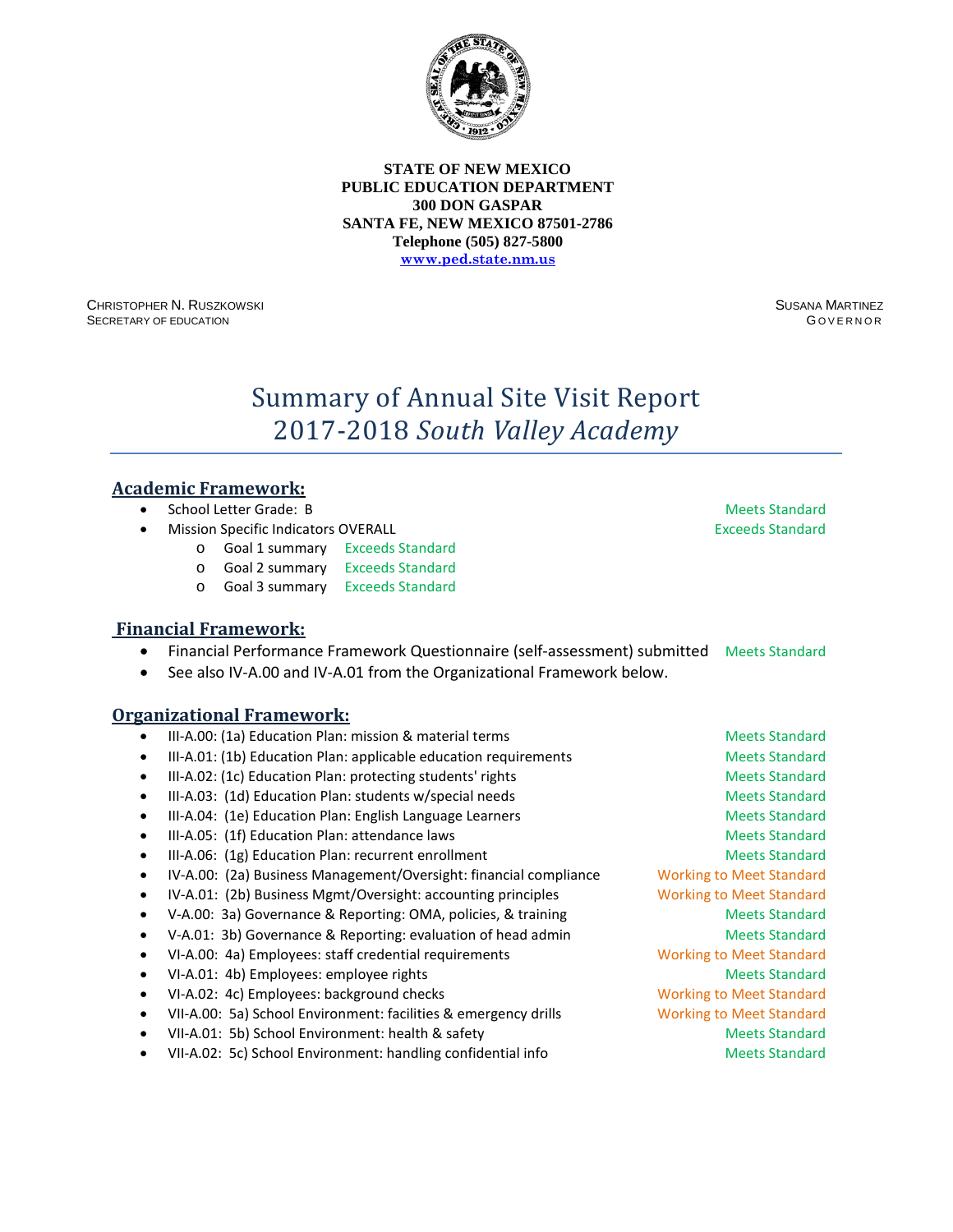

CHRISTOPHER N. RUSZKOWSKI SECRETARY OF EDUCATION

SUSANA MARTINEZ G OVERNOR

# Summary of Annual Site Visit Report 2017-2018 *Southwest Aeronautics Mathematics and Science Academy*

# **Academic Framework:**

• School Letter Grade: C Meets Standard

### **Financial Framework:**

- Financial Performance Framework Questionnaire (self-assessment) submitted Meets Standard
- See also IV-A.00 and IV-A.01 from the Organizational Framework below.

- III-A.00: (1a) Education Plan: mission & material terms Meets Standard Meets Standard
- III-A.01: (1b) Education Plan: applicable education requirements Working to Meet Standard
- III-A.02: (1c) Education Plan: protecting students' rights Meets Standard Meets Standard
- III-A.03: (1d) Education Plan: students w/special needs Meets Standard Meets Standard
- III-A.04: (1e) Education Plan: English Language Learners Working to Meet Standard
- III-A.05: (1f) Education Plan: attendance laws Working to Meet Standard
- III-A.06: (1g) Education Plan: recurrent enrollment Working to Meet Standard
- IV-A.00: (2a) Business Management/Oversight: financial compliance Falls Far Below
- IV-A.01: (2b) Business Mgmt/Oversight: accounting principles Falls Far Below
- V-A.00: 3a) Governance & Reporting: OMA, policies, & training Meets Standard
- V-A.01: 3b) Governance & Reporting: evaluation of head admin Meets Standard
- VI-A.00: 4a) Employees: staff credential requirements and a metal of Meets Standard
- VI-A.01: 4b) Employees: employee rights Meets Standard
- VI-A.02: 4c) Employees: background checks Meets Standard Meets Standard
- VII-A.00: 5a) School Environment: facilities & emergency drills Meets Standard
- VII-A.01: 5b) School Environment: health & safety Meets Standard Meets Standard
- VII-A.02: 5c) School Environment: handling confidential info Meets Standard
-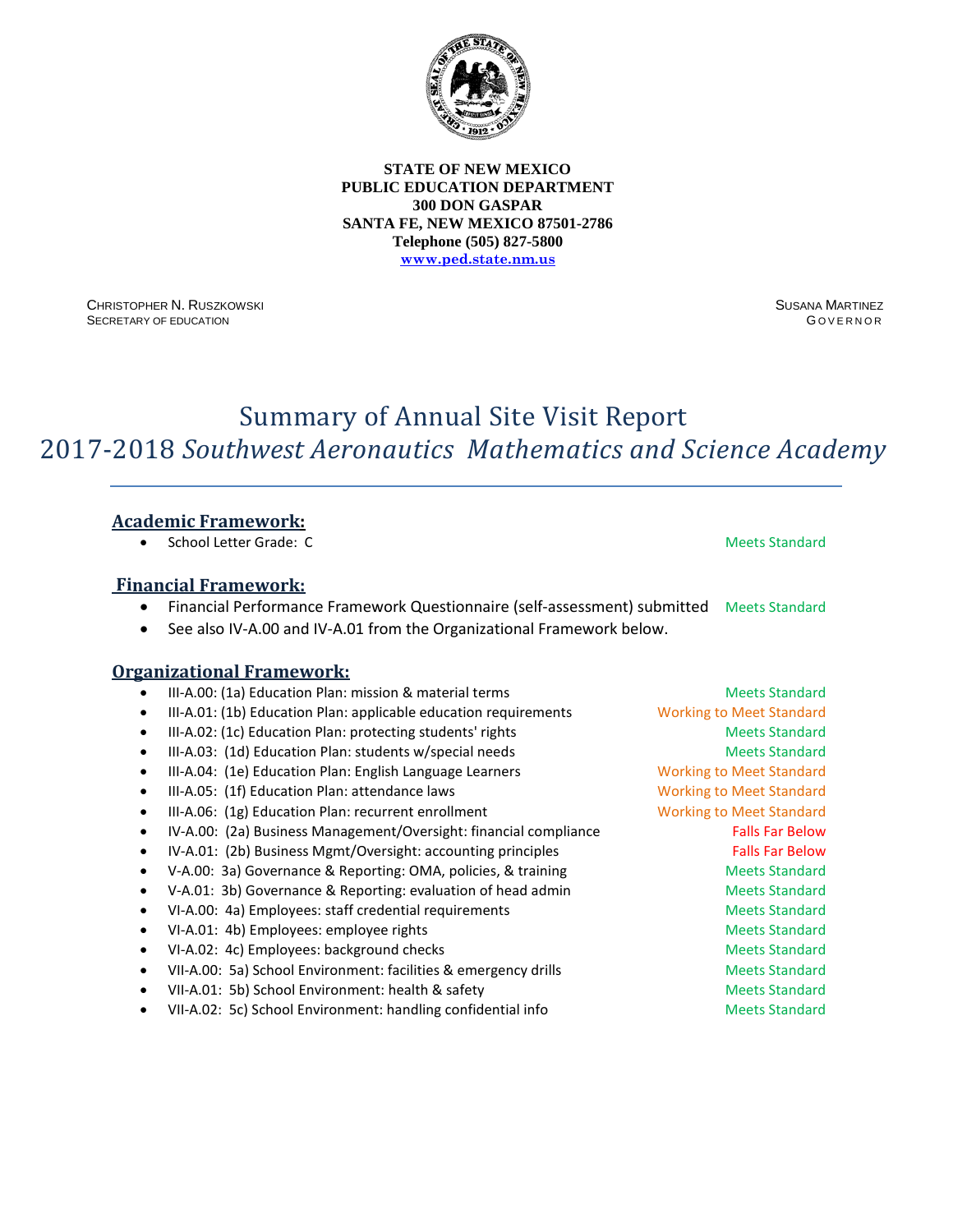

CHRISTOPHER N. RUSZKOWSKI SECRETARY OF EDUCATION

SUSANA MARTINEZ **GOVERNOR** 

# Summary of Annual Site Visit Report 2017-2018 *Southwest Preparatory Learning Center*

### **Academic Framework:**

• School Letter Grade: B Meets Standard

### **Financial Framework:**

- Financial Performance Framework Questionnaire (self-assessment) submitted Meets Standard
- See also IV-A.00 and IV-A.01 from the Organizational Framework below.

| $\bullet$ | III-A.00: (1a) Education Plan: mission & material terms           | <b>Meets Standard</b>           |
|-----------|-------------------------------------------------------------------|---------------------------------|
| ٠         | III-A.01: (1b) Education Plan: applicable education requirements  | <b>Meets Standard</b>           |
| ٠         | III-A.02: (1c) Education Plan: protecting students' rights        | <b>Meets Standard</b>           |
|           | III-A.03: (1d) Education Plan: students w/special needs           | <b>Working to Meet Standard</b> |
|           | III-A.04: (1e) Education Plan: English Language Learners          | <b>Working to Meet Standard</b> |
|           | III-A.05: (1f) Education Plan: attendance laws                    | <b>Meets Standard</b>           |
| ٠         | III-A.06: (1g) Education Plan: recurrent enrollment               | <b>Working to Meet Standard</b> |
|           | IV-A.00: (2a) Business Management/Oversight: financial compliance | <b>Falls Far Below</b>          |
|           | IV-A.01: (2b) Business Mgmt/Oversight: accounting principles      | <b>Falls Far Below</b>          |
| ٠         | V-A.00: 3a) Governance & Reporting: OMA, policies, & training     | <b>Meets Standard</b>           |
|           | V-A.01: 3b) Governance & Reporting: evaluation of head admin      | <b>Meets Standard</b>           |
|           | VI-A.00: 4a) Employees: staff credential requirements             | <b>Meets Standard</b>           |
|           | VI-A.01: 4b) Employees: employee rights                           | <b>Meets Standard</b>           |
|           | VI-A.02: 4c) Employees: background checks                         | <b>Meets Standard</b>           |
|           | VII-A.00: 5a) School Environment: facilities & emergency drills   | <b>Meets Standard</b>           |
|           | VII-A.01: 5b) School Environment: health & safety                 | <b>Working to Meet Standard</b> |
| ٠         | VII-A.02: 5c) School Environment: handling confidential info      | <b>Meets Standard</b>           |
|           |                                                                   |                                 |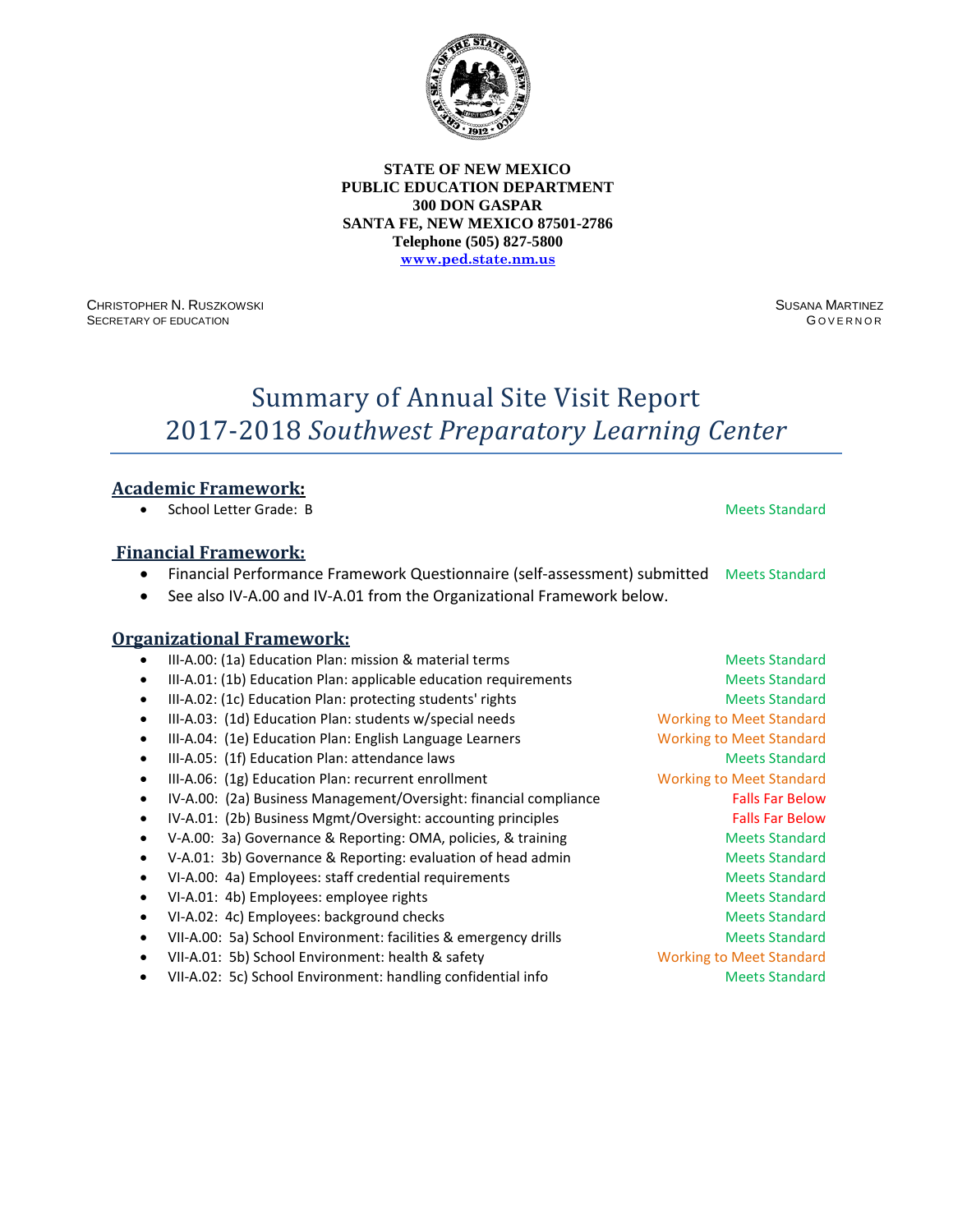

CHRISTOPHER N. RUSZKOWSKI SECRETARY OF EDUCATION

SUSANA MARTINEZ G OVERNOR

# Summary of Annual Site Visit Report 2017-2018 *Southwest Secondary Learning Center*

### **Academic Framework:**

• School Letter Grade: C Meets Standard

### **Financial Framework:**

- Financial Performance Framework Questionnaire (self-assessment) submitted Meets Standard
- See also IV-A.00 and IV-A.01 from the Organizational Framework below.

### **Organizational Framework:**

III-A.00: (1a) Education Plan: mission & material terms Meets Standard Meets Standard III-A.01: (1b) Education Plan: applicable education requirements Meets Standard III-A.02: (1c) Education Plan: protecting students' rights Meets Standard Meets Standard III-A.03: (1d) Education Plan: students w/special needs Working to Meet Standard • III-A.04: (1e) Education Plan: English Language Learners Working to Meet Standard III-A.05: (1f) Education Plan: attendance laws Meets Standard Meets Standard • III-A.06: (1g) Education Plan: recurrent enrollment Working to Meet Standard • IV-A.00: (2a) Business Management/Oversight: financial compliance Falls Far Below • IV-A.01: (2b) Business Mgmt/Oversight: accounting principles Falls Far Below • V-A.00: 3a) Governance & Reporting: OMA, policies, & training Meets Standard V-A.01: 3b) Governance & Reporting: evaluation of head admin Meets Standard VI-A.00: 4a) Employees: staff credential requirements Meets Standard • VI-A.01: 4b) Employees: employee rights Working to Meet Standard • VI-A.02: 4c) Employees: background checks Working to Meet Standard • VII-A.00: 5a) School Environment: facilities & emergency drills Working to Meet Standard VII-A.01: 5b) School Environment: health & safety Working to Meet Standard • VII-A.02: 5c) School Environment: handling confidential info Meets Standard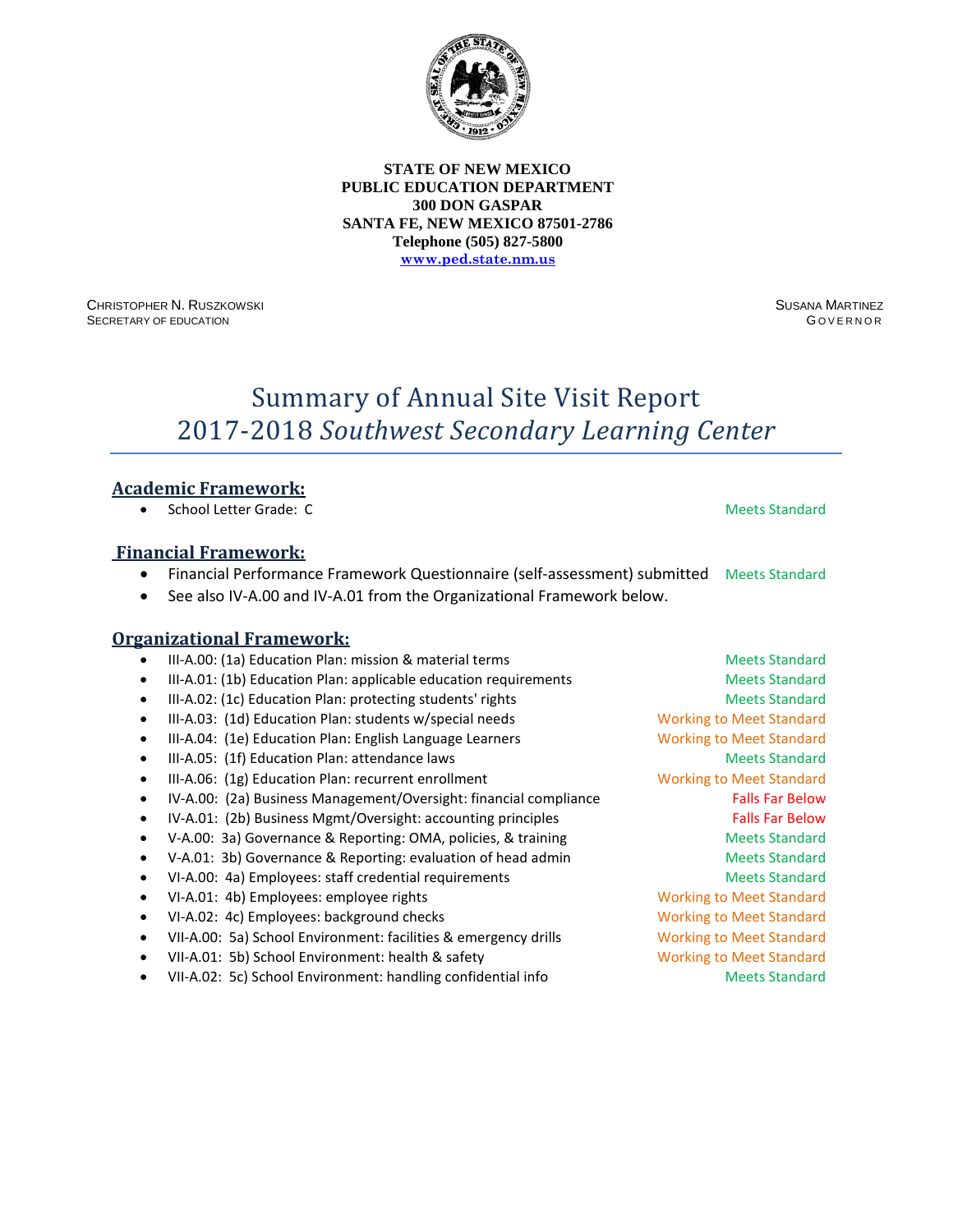

CHRISTOPHER N. RUSZKOWSKI SECRETARY OF EDUCATION

SUSANA MARTINEZ G OVERNOR

# Summary of Annual Site Visit Report 2017-2018 *Student Athlete Headquarter Academy*

### **Academic Framework:**

- School Letter Grade: F<br>• School Letter Grade: F
- 6) School Specific Terms School must provide Uniform Master Agreement for dual credit program implementation (6.30.7.8 NMAC) with Central New Mexico Community College (CNM) Meets Standard

#### **Financial Framework:**

- Financial Performance Framework Questionnaire (self-assessment) submitted Falls Far Below
- See also IV-A.00 and IV-A.01 from the Organizational Framework below.

- III-A.00: (1a) Education Plan: mission & material terms Working to Meet Standard
- III-A.01: (1b) Education Plan: applicable education requirements Working to Meet Standard
- III-A.02: (1c) Education Plan: protecting students' rights Working to Meet Standard
- III-A.03: (1d) Education Plan: students w/special needs Working to Meet Standard
- III-A.04: (1e) Education Plan: English Language Learners Working to Meet Standard
- III-A.05: (1f) Education Plan: attendance laws Working to Meet Standard
- III-A.06: (1g) Education Plan: recurrent enrollment Not Applicable
- IV-A.00: (2a) Business Management/Oversight: financial compliance Falls Far Below
- IV-A.01: (2b) Business Management/Oversight: accounting principles Not Applicable
- V-A.00: (3a) Governance & Reporting: OMA, policies, & training Working to Meet Standard
- V-A.01: (3b) Governance & Reporting: evaluation of head admin Meets Standard
- VI-A.00: (4a) Employees: staff credential requirements Working to Meet Standard
- VI-A.01: (4b) Employees: employee rights Working to Meet Standard
- VI-A.02: (4c) Employees: background checks Working to Meet Standard
- VII-A.00: (5a) School Environment: facilities & emergency drills Meets Standard
- VII-A.01: (5b) School Environment: health & safety Working to Meet Standard
- VII-A.02: (5c) School Environment: handling confidential info Meets Standard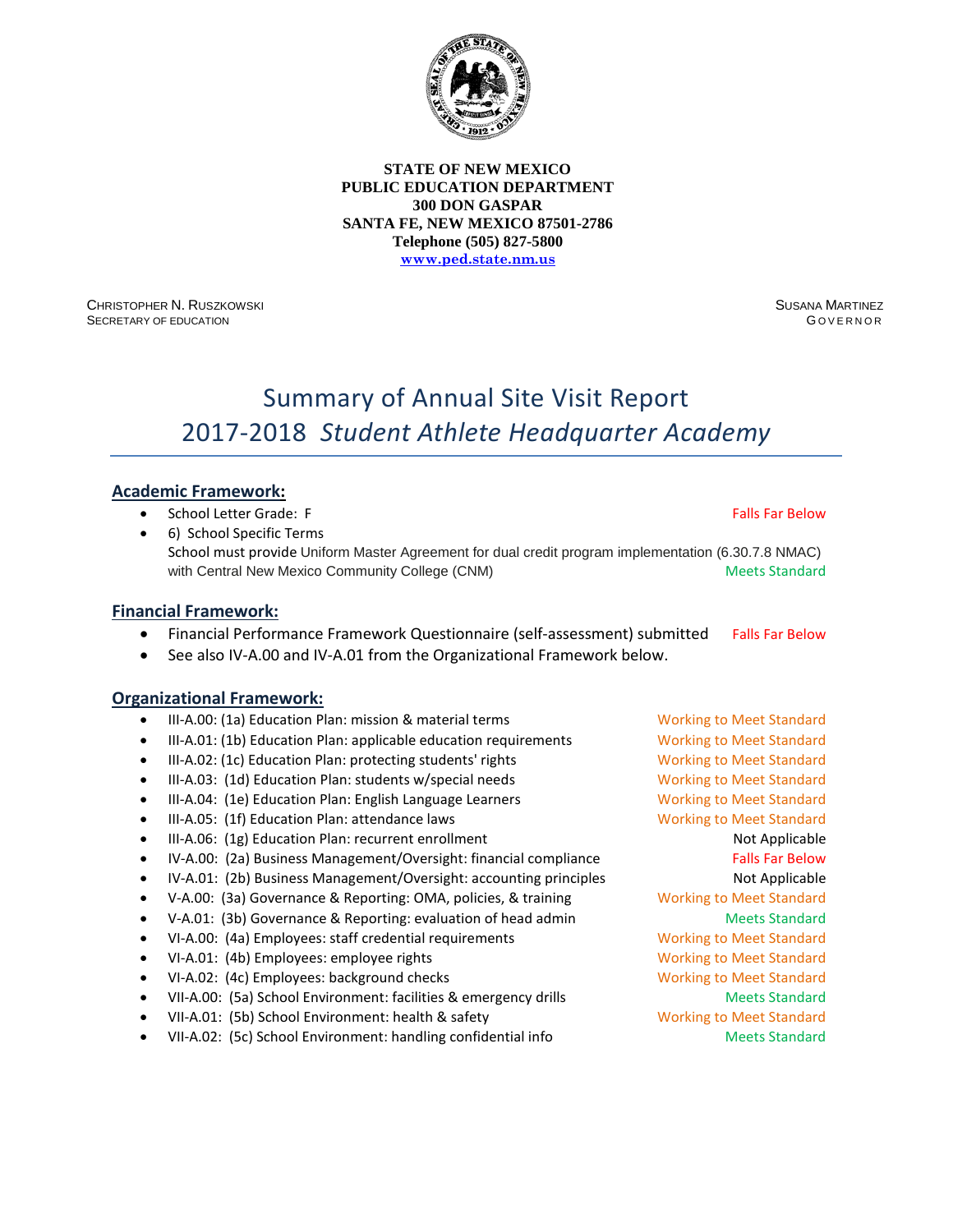

CHRISTOPHER N. RUSZKOWSKI SECRETARY OF EDUCATION

SUSANA MARTINEZ G OVERNOR

# Summary of Annual Site Visit Report 2017-2018 *Taos Academy Charter*

# **Academic Framework:**

- **School Letter Grade: A** Exceeds Standard
- **Mission Specific Indicators OVERALL Meets Standard Meets Standard Meets Standard** 
	- o Goal 1 summary Exceeds Standard
	- o Goal 2 summary Meets Standard
	- o Goal 3 summary Exceeds Standard

### **Financial Framework:**

- Financial Performance Framework Questionnaire (self-assessment) submitted Meets Standard
- See also IV-A.00 and IV-A.01 from the Organizational Framework below.

- III-A.00: (1a) Education Plan: mission & material terms Meets Standard Meets Standard
- III-A.01: (1b) Education Plan: applicable education requirements Meets Standard
- III-A.02: (1c) Education Plan: protecting students' rights Meets Standard Meets Standard
- III-A.03: (1d) Education Plan: students w/special needs Meets Standard Meets Standard
- III-A.04: (1e) Education Plan: English Language Learners Working to Meet Standard
- III-A.05: (1f) Education Plan: attendance laws Meets Standard Meets Standard
- III-A.06: (1g) Education Plan: recurrent enrollment Working to Meet Standard
- IV-A.00: (2a) Business Management/Oversight: financial compliance Working to Meet Standard
- IV-A.01: (2b) Business Mgmt/Oversight: accounting principles Working to Meet Standard
- V-A.00: 3a) Governance & Reporting: OMA, policies, & training Meets Standard
- V-A.01: 3b) Governance & Reporting: evaluation of head admin Meets Standard
- VI-A.00: 4a) Employees: staff credential requirements and a meets Standard
- VI-A.01: 4b) Employees: employee rights Meets Standard Meets Standard
- VI-A.02: 4c) Employees: background checks Meets Standard Meets Standard
- VII-A.00: 5a) School Environment: facilities & emergency drills Meets Standard
- VII-A.01: 5b) School Environment: health & safety Meets Standard Meets Standard
- VII-A.02: 5c) School Environment: handling confidential info Meets Standard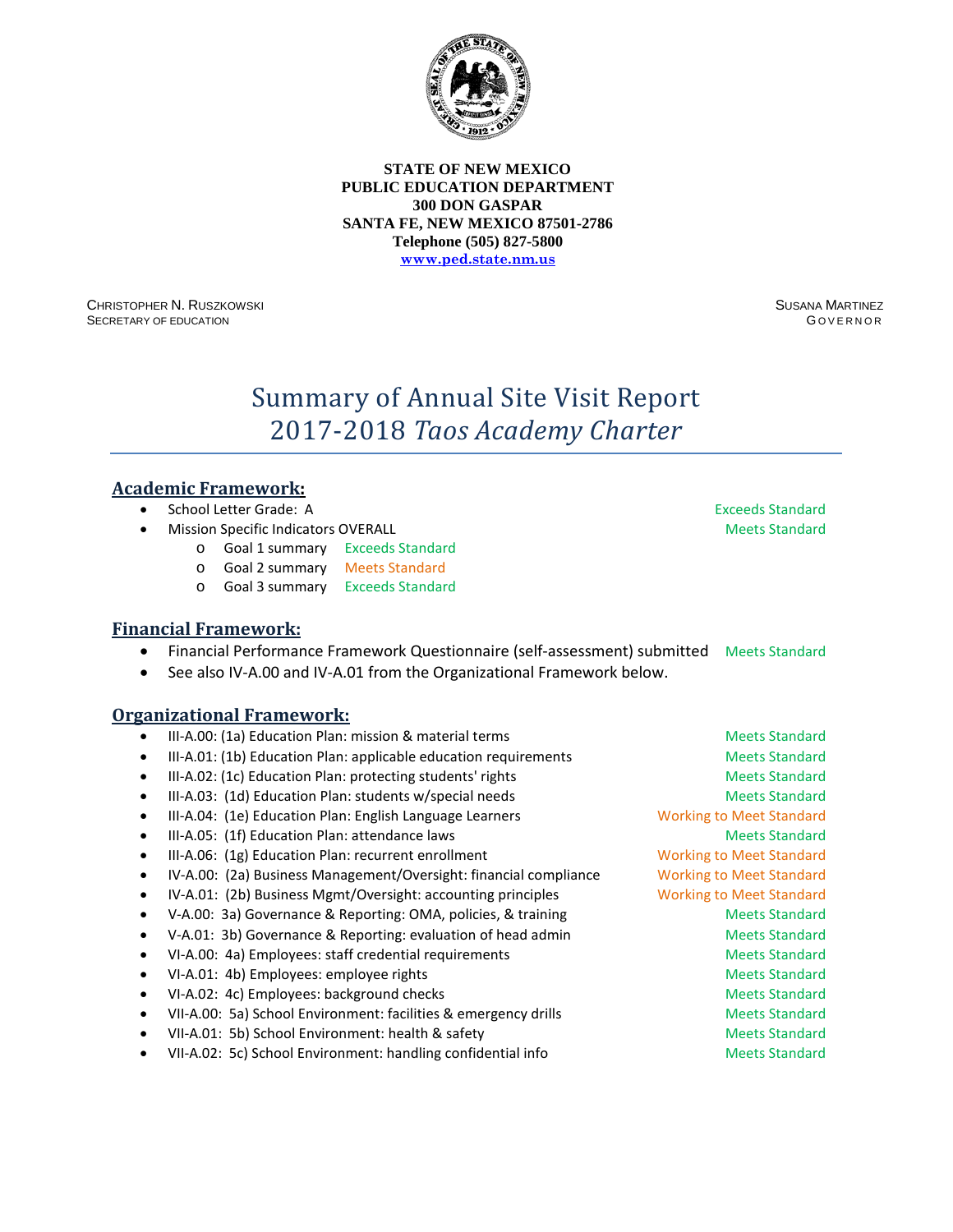

CHRISTOPHER N. RUSZKOWSKI SECRETARY OF EDUCATION

SUSANA MARTINEZ G OVERNOR

# Summary of Annual Site Visit Report 2017-2018 *Taos Integrated School of the Arts*

# **Academic Framework:**

- School Letter Grade: A Exceeds Standard
- **Mission Specific Indicators OVERALL Access Access Access Access Access Access Access Access** Does Not Meet
	- o Goal 1 summary Meets Standard
	- o Goal 2 summary Does Not Meet
	- o Goal 3 summary Does Not Meet

#### **Financial Framework:**

- Financial Performance Framework Questionnaire (self-assessment) submitted Meets Standard
- See also IV-A.00 and IV-A.01 from the Organizational Framework below.

- III-A.00: (1a) Education Plan: mission & material terms Meets Standard Meets Standard
- III-A.01: (1b) Education Plan: applicable education requirements Working to Meet Standard
- III-A.02: (1c) Education Plan: protecting students' rights Meets Standard Meets Standard
- III-A.03: (1d) Education Plan: students w/special needs Meets Standard Meets Standard
- III-A.04: (1e) Education Plan: English Language Learners Working to Meet Standard
- III-A.05: (1f) Education Plan: attendance laws Meets Standard
- III-A.06: (1g) Education Plan: recurrent enrollment Working to Meet Standard
- IV-A.00: (2a) Business Management/Oversight: financial compliance Falls Far Below
- IV-A.01: (2b) Business Mgmt/Oversight: accounting principles Meets Standard
- V-A.00: 3a) Governance & Reporting: OMA, policies, & training Meets Standard
- V-A.01: 3b) Governance & Reporting: evaluation of head admin Meets Standard
- VI-A.00: 4a) Employees: staff credential requirements Working to Meet Standard
- VI-A.01: 4b) Employees: employee rights Working to Meet Standard
- VI-A.02: 4c) Employees: background checks Working to Meet Standard
- VII-A.00: 5a) School Environment: facilities & emergency drills Working to Meet Standard
- VII-A.01: 5b) School Environment: health & safety Working to Meet Standard
- VII-A.02: 5c) School Environment: handling confidential info Meets Standard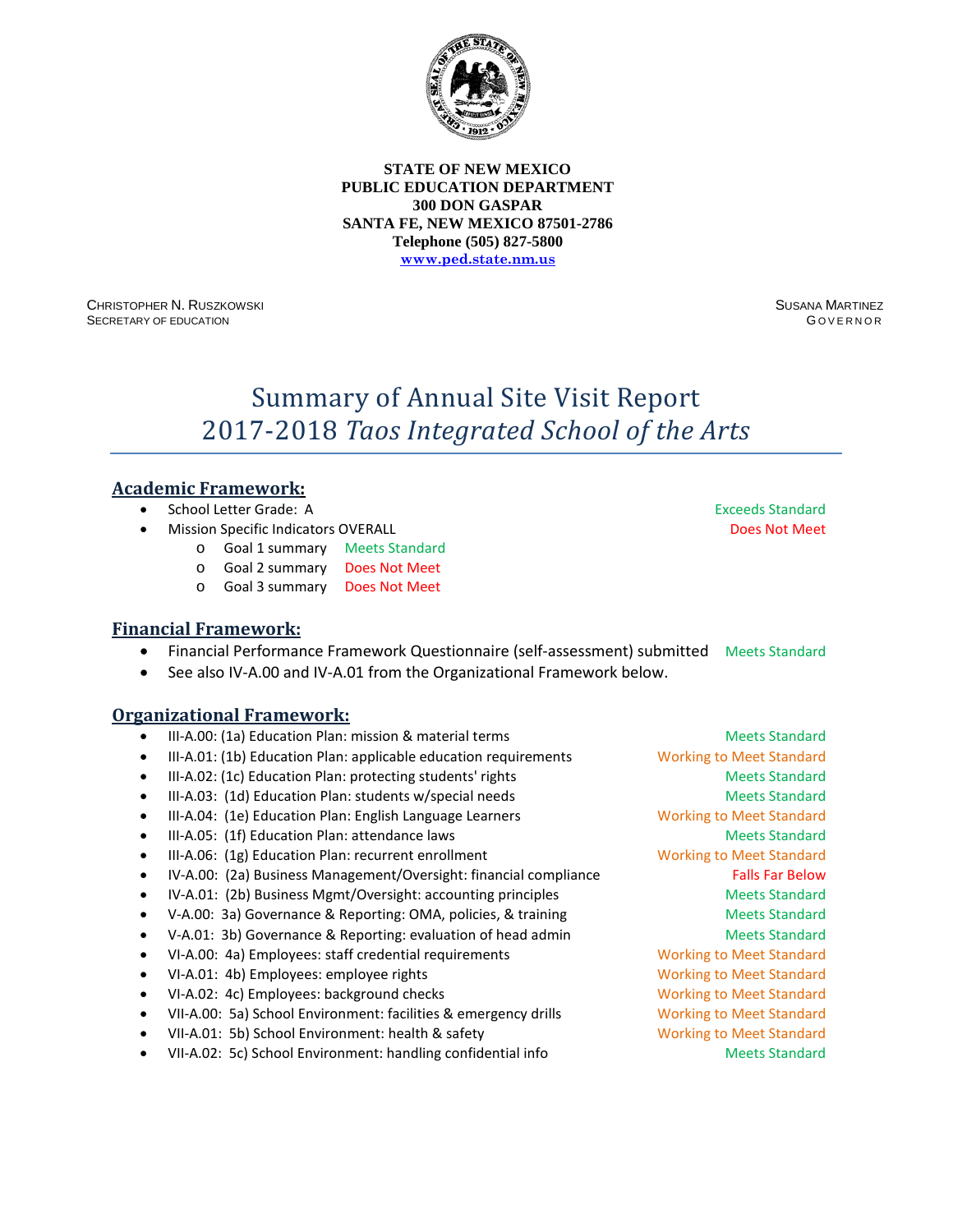

CHRISTOPHER N. RUSZKOWSKI SECRETARY OF EDUCATION

SUSANA MARTINEZ G OVERNOR

# Summary of Annual Site Visit Report 2017-2018 *The ASK Academy*

### **Academic Framework:**

- **School Letter Grade: B Meets Standard School Letter Grade: B** Meets Standard
- **Mission Specific Indicators OVERALL Exceeds Standard Exceeds Standard** 
	- o Goal 1 summary Exceeds Standard
	- o Goal 2 summary Exceeds Standard

# **Financial Framework:**

- Financial Performance Framework Questionnaire (self-assessment) submitted Meets Standard
- See also IV-A.00 and IV-A.01 from the Organizational Framework below.

- III-A.00: (1a) Education Plan: mission & material terms and meets Standard • III-A.01: (1b) Education Plan: applicable education requirements Working to Meet Standard III-A.02: (1c) Education Plan: protecting students' rights Meets Standard Meets Standard III-A.03: (1d) Education Plan: students w/special needs Working to Meet Standard • III-A.04: (1e) Education Plan: English Language Learners Working to Meet Standard • III-A.05: (1f) Education Plan: attendance laws Meets Standard Meets Standard • III-A.06: (1g) Education Plan: recurrent enrollment and a standard Meets Standard • IV-A.00: (2a) Business Management/Oversight: financial compliance Working to Meet Standard • IV-A.01: (2b) Business Mgmt/Oversight: accounting principles Meets Standard • V-A.00: 3a) Governance & Reporting: OMA, policies, & training Meets Standard V-A.01: 3b) Governance & Reporting: evaluation of head admin Meets Standard • VI-A.00: 4a) Employees: staff credential requirements and a metal of Meets Standard • VI-A.01: 4b) Employees: employee rights Meets Standard Meets Standard
- 
- VI-A.02: 4c) Employees: background checks Meets Standard Meets Standard
- VII-A.00: 5a) School Environment: facilities & emergency drills Meets Standard
- VII-A.01: 5b) School Environment: health & safety Working to Meet Standard
- VII-A.02: 5c) School Environment: handling confidential info Meets Standard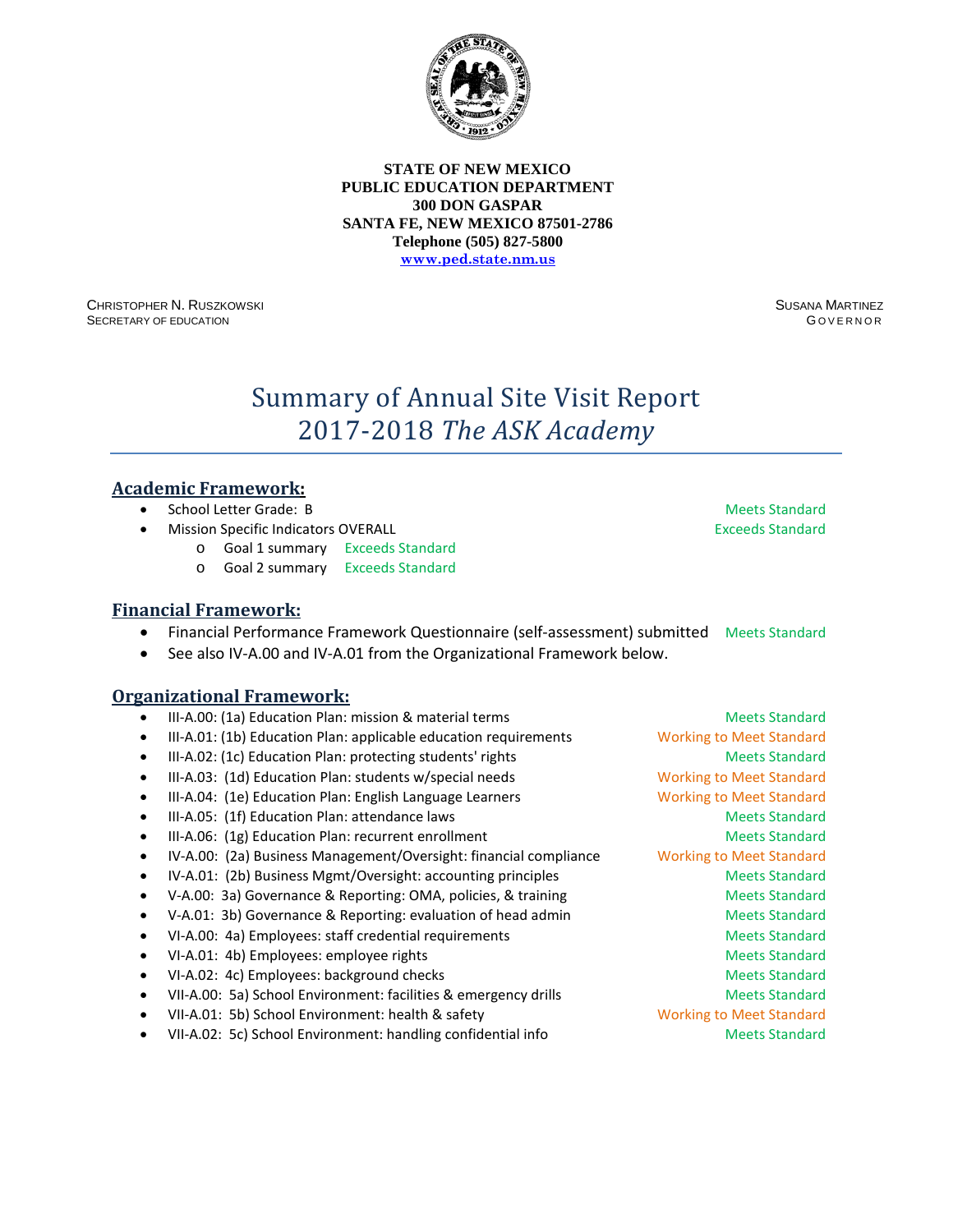

CHRISTOPHER N. RUSZKOWSKI SECRETARY OF EDUCATION

SUSANA MARTINEZ G OVERNOR

# Summary of Annual Site Visit Report 2017-2018 *The GREAT Academy*

### **Academic Framework:**

- School Letter Grade: D Does Not Meet
- **Mission Specific Indicators OVERALL And Accord Does Not Meet Does Not Meet** 
	- o Goal 1 summary Does Not Meet
	- o Goal 2 summary Does Not Meet
	- o Goal 3 summary Meets Standard

#### **Financial Framework:**

- Financial Performance Framework Questionnaire (self-assessment) submitted Meets Standard
- See also IV-A.00 and IV-A.01 from the Organizational Framework below.

- III-A.00: (1a) Education Plan: mission & material terms Meets Standard Meets Standard
- III-A.01: (1b) Education Plan: applicable education requirements Meets Standard
- III-A.02: (1c) Education Plan: protecting students' rights Meets Standard Meets Standard
- III-A.03: (1d) Education Plan: students w/special needs Meets Standard Meets Standard
- III-A.04: (1e) Education Plan: English Language Learners Working to Meet Standard
- III-A.05: (1f) Education Plan: attendance laws Meets Standard Meets Standard
- III-A.06: (1g) Education Plan: recurrent enrollment Working to Meet Standard
- IV-A.00: (2a) Business Management/Oversight: financial compliance Working to Meet Standard
- IV-A.01: (2b) Business Mgmt/Oversight: accounting principles Working to Meet Standard
- V-A.00: 3a) Governance & Reporting: OMA, policies, & training Meets Standard
- V-A.01: 3b) Governance & Reporting: evaluation of head admin Meets Standard
- VI-A.00: 4a) Employees: staff credential requirements and a meets Standard
- VI-A.01: 4b) Employees: employee rights Meets Standard Meets Standard
- VI-A.02: 4c) Employees: background checks Meets Standard Meets Standard
- VII-A.00: 5a) School Environment: facilities & emergency drills Falls Far Below
- VII-A.01: 5b) School Environment: health & safety Meets Standard Meets Standard
- VII-A.02: 5c) School Environment: handling confidential info Meets Standard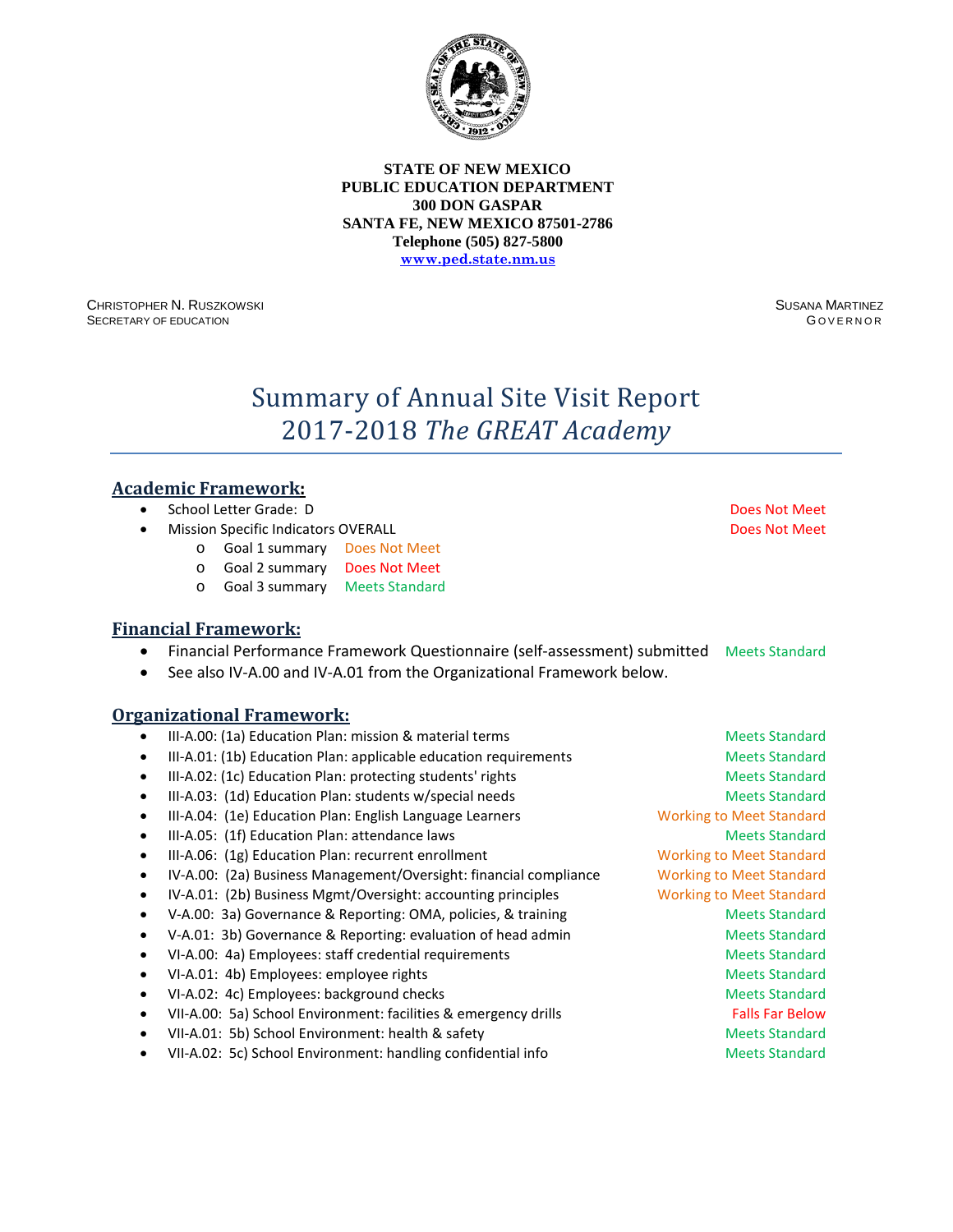

CHRISTOPHER N. RUSZKOWSKI SECRETARY OF EDUCATION

SUSANA MARTINEZ G OVERNOR

# Summary of Annual Site Visit Report 2017-2018 *The MASTERS Program*

### **Academic Framework:**

- **School Letter Grade: A** Exceeds Standard
- **Mission Specific Indicators OVERALL Meets Standard Meets Standard Meets Standard** 
	- o Goal 1 summary Exceeds Standard
	- o Goal 2 summary Exceeds Standard
	- o Goal 3 summary Meets Standard

### **Financial Framework:**

- Financial Performance Framework Questionnaire (self-assessment) submitted Meets Standard
- See also IV-A.00 and IV-A.01 from the Organizational Framework below.

- III-A.00: (1a) Education Plan: mission & material terms Meets Standard Meets Standard
- III-A.01: (1b) Education Plan: applicable education requirements Meets Standard
- III-A.02: (1c) Education Plan: protecting students' rights Working to Meet Standard
- III-A.03: (1d) Education Plan: students w/special needs Meets Standard Meets Standard
- III-A.04: (1e) Education Plan: English Language Learners Working to Meet Standard
- III-A.05: (1f) Education Plan: attendance laws Meets Standard Meets Standard
- III-A.06: (1g) Education Plan: recurrent enrollment and a standard Meets Standard
- IV-A.00: (2a) Business Management/Oversight: financial compliance Does Not Meet
- IV-A.01: (2b) Business Mgmt/Oversight: accounting principles Meets Standard
- V-A.00: 3a) Governance & Reporting: OMA, policies, & training Meets Standard
- V-A.01: 3b) Governance & Reporting: evaluation of head admin Meets Standard
- VI-A.00: 4a) Employees: staff credential requirements and a metal of Meets Standard
- VI-A.01: 4b) Employees: employee rights Working to Meet Standard
- VI-A.02: 4c) Employees: background checks Meets Standard Meets Standard
- VII-A.00: 5a) School Environment: facilities & emergency drills Working to Meet Standard
- VII-A.01: 5b) School Environment: health & safety Working to Meet Standard
- VII-A.02: 5c) School Environment: handling confidential info Meets Standard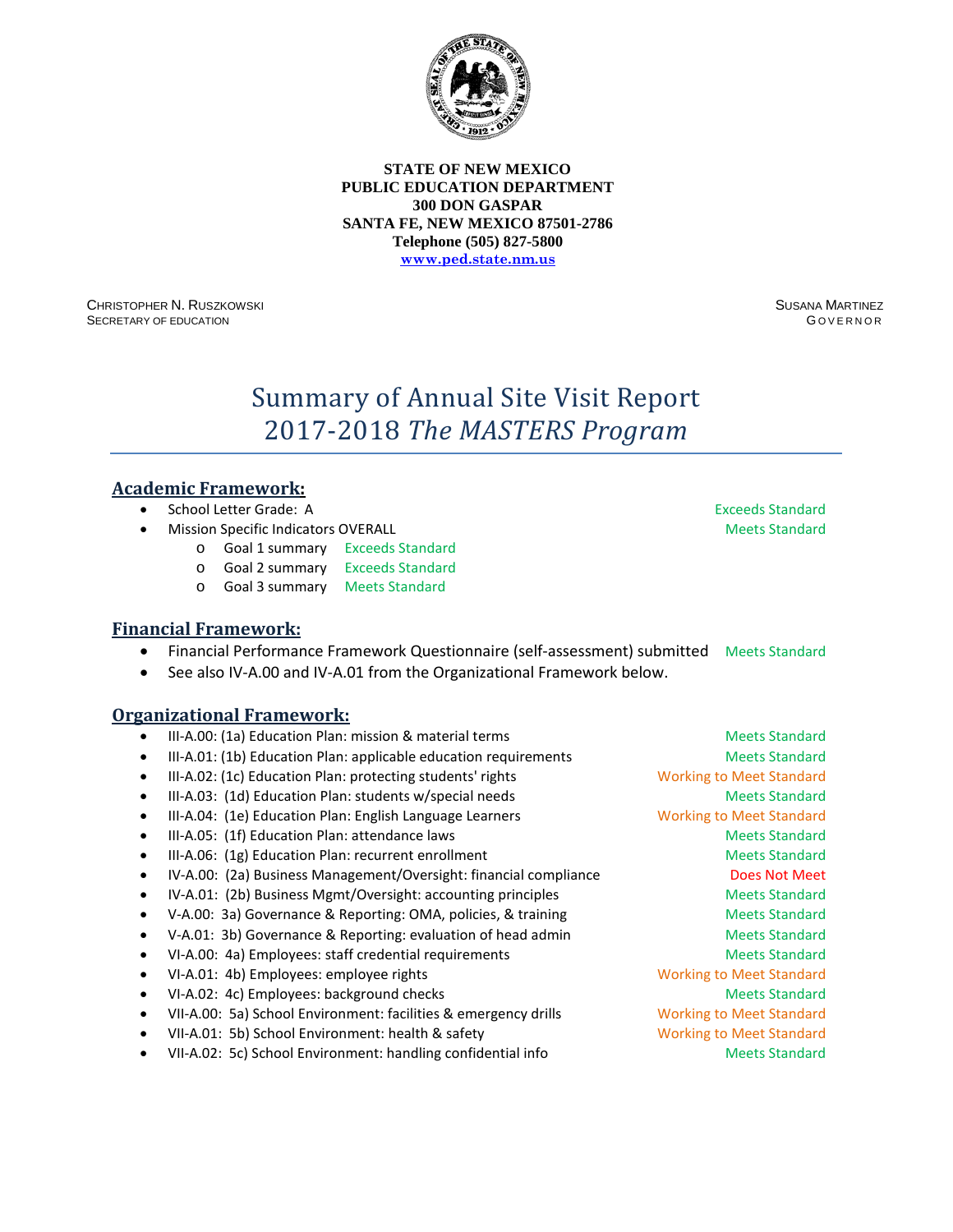

CHRISTOPHER N. RUSZKOWSKI SECRETARY OF EDUCATION

SUSANA MARTINEZ **GOVERNOR** 

# Summary of Annual Site Visit Report 2017-2018 *The Montessori Elementary & Middle School*

# **Academic Framework:**

| $\bullet$ | School Letter Grade: C                                                             | <b>Meets Standard</b>           |
|-----------|------------------------------------------------------------------------------------|---------------------------------|
| $\bullet$ | <b>Mission Specific Indicators OVERALL</b>                                         | <b>Meets Standard</b>           |
|           | students at grade level or achieved more than one year's growth in math<br>$\circ$ | <b>Exceeds Standard</b>         |
|           | students at grade level or achieved more than one year's growth in math<br>$\circ$ | <b>Meets Standard</b>           |
| ٠         | <b>Optional Supplemental Indicators</b>                                            |                                 |
|           | 100% of the students earned a C or better in fine arts<br>$\circ$                  | Not included                    |
|           | <b>Financial Framework:</b>                                                        |                                 |
| $\bullet$ | Financial Performance Framework Questionnaire (self-assessment) submitted          | <b>Meets Standard</b>           |
|           | See also IV-A.00 and IV-A.01 from the Organizational Framework below.              |                                 |
|           |                                                                                    |                                 |
|           | <b>Organizational Framework:</b>                                                   |                                 |
| $\bullet$ | III-A.00: (1a) Education Plan: mission & material terms                            | <b>Meets Standard</b>           |
| $\bullet$ | III-A.01: (1b) Education Plan: applicable education requirements                   | <b>Meets Standard</b>           |
| $\bullet$ | III-A.02: (1c) Education Plan: protecting students' rights                         | <b>Meets Standard</b>           |
| $\bullet$ | III-A.03: (1d) Education Plan: students w/special needs                            | <b>Meets Standard</b>           |
| $\bullet$ | III-A.04: (1e) Education Plan: English Language Learners                           | <b>Working to Meet Standard</b> |
| $\bullet$ | III-A.05: (1f) Education Plan: attendance laws                                     | <b>Meets Standard</b>           |
| $\bullet$ | III-A.06: (1g) Education Plan: recurrent enrollment                                | <b>Meets Standard</b>           |
| $\bullet$ | IV-A.00: (2a) Business Management/Oversight: financial compliance                  | <b>Meets Standard</b>           |
| $\bullet$ | IV-A.01: (2b) Business Management/Oversight: accounting principles                 | <b>Meets Standard</b>           |
| $\bullet$ | V-A.00: (3a) Governance & Reporting: OMA, policies, & training                     | <b>Meets Standard</b>           |
| $\bullet$ | V-A.01: (3b) Governance & Reporting: evaluation of head admin                      | <b>Meets Standard</b>           |
| $\bullet$ | VI-A.00: (4a) Employees: staff credential requirements                             | <b>Meets Standard</b>           |
| $\bullet$ | VI-A.01: (4b) Employees: employee rights                                           | <b>Meets Standard</b>           |
| $\bullet$ | VI-A.02: (4c) Employees: background checks                                         | <b>Meets Standard</b>           |
| $\bullet$ | VII-A.00: (5a) School Environment: facilities & emergency drills                   | <b>Meets Standard</b>           |
| $\bullet$ | VII-A.01: (5b) School Environment: health & safety                                 | <b>Meets Standard</b>           |
|           | VII-A.02: (5c) School Environment: handling confidential info                      | <b>Meets Standard</b>           |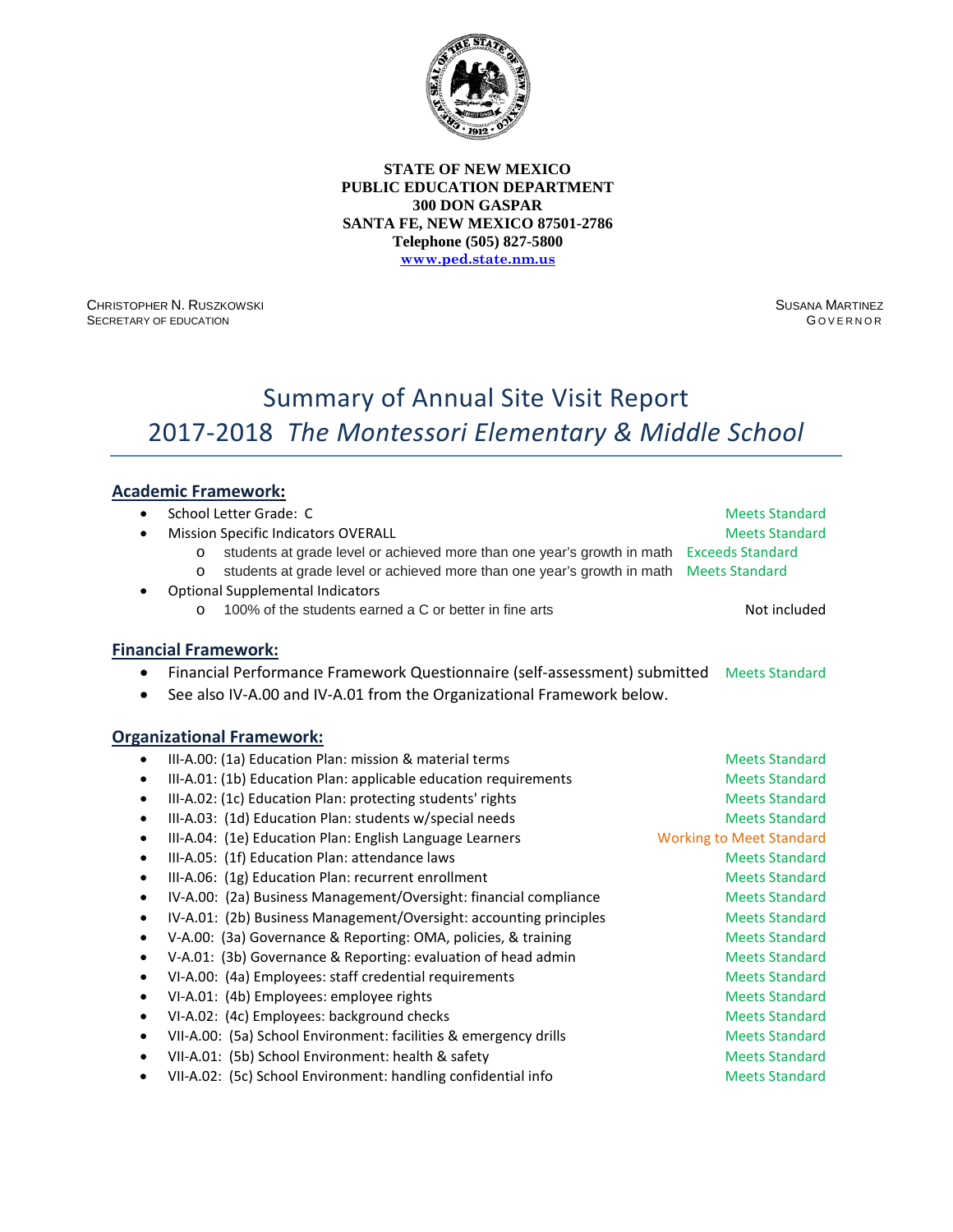

CHRISTOPHER N. RUSZKOWSKI SECRETARY OF EDUCATION

SUSANA MARTINEZ G OVERNOR

# Summary of Annual Site Visit Report 2017-2018 *Tierra Adentro*

### **Academic Framework:**

- **School Letter Grade: B Meets Standard School Letter Grade: B** Meets Standard
- **Mission Specific Indicators OVERALL Exceeds Standard Exceeds Standard** 
	- o Goal 1 summary Exceeds Standard
	- o Goal 2 summary Exceeds Standard

# **Financial Framework:**

- Financial Performance Framework Questionnaire (self-assessment) submitted Meets Standard
- See also IV-A.00 and IV-A.01 from the Organizational Framework below.

- III-A.00: (1a) Education Plan: mission & material terms and meets Standard • III-A.01: (1b) Education Plan: applicable education requirements Meets Standard III-A.02: (1c) Education Plan: protecting students' rights Meets Standard Meets Standard III-A.03: (1d) Education Plan: students w/special needs Working to Meet Standard III-A.04: (1e) Education Plan: English Language Learners Meets Standard Meets Standard • III-A.05: (1f) Education Plan: attendance laws Meets Standard Meets Standard • III-A.06: (1g) Education Plan: recurrent enrollment Working to Meet Standard • IV-A.00: (2a) Business Management/Oversight: financial compliance Falls Far Below • IV-A.01: (2b) Business Mgmt/Oversight: accounting principles Falls Far Below • V-A.00: 3a) Governance & Reporting: OMA, policies, & training Meets Standard V-A.01: 3b) Governance & Reporting: evaluation of head admin Meets Standard • VI-A.00: 4a) Employees: staff credential requirements and a metal of Meets Standard • VI-A.01: 4b) Employees: employee rights Meets Standard Meets Standard • VI-A.02: 4c) Employees: background checks Meets Standard Meets Standard • VII-A.00: 5a) School Environment: facilities & emergency drills Working to Meet Standard • VII-A.01: 5b) School Environment: health & safety Meets Standard
	- VII-A.02: 5c) School Environment: handling confidential info Meets Standard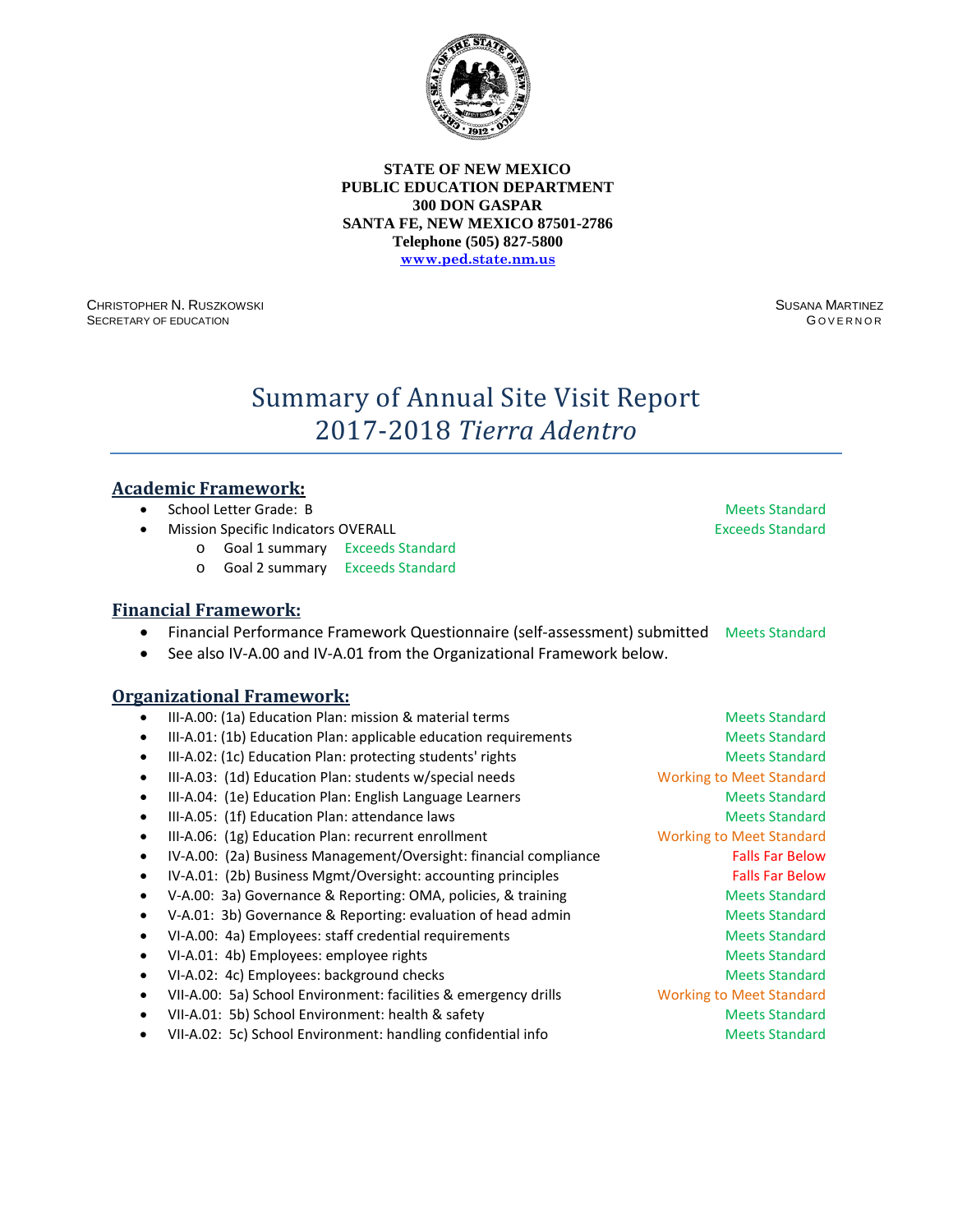

CHRISTOPHER N. RUSZKOWSKI SECRETARY OF EDUCATION

SUSANA MARTINEZ G OVERNOR

# Summary of Annual Site Visit Report 2017-2018 *Tierra Encantada Charter*

### **Academic Framework:**

- School Letter Grade: D Does Not Meet
- **Mission Specific Indicators OVERALL Falls Factors Falls Far Below Falls Far Below** 
	- o Goal 1 summary Falls Far Below
	- o Goal 2 summary Falls Far Below
	- o Goal 3 summary Falls Far Below

### **Financial Framework:**

- Financial Performance Framework Questionnaire (self-assessment) submitted Meets Standard
- See also IV-A.00 and IV-A.01 from the Organizational Framework below.

- III-A.00: (1a) Education Plan: mission & material terms Working to Meet Standard
- III-A.01: (1b) Education Plan: applicable education requirements Falls Far Below
- III-A.02: (1c) Education Plan: protecting students' rights Meets Standard Meets Standard
- III-A.03: (1d) Education Plan: students w/special needs Meets Standard Meets Standard
- III-A.04: (1e) Education Plan: English Language Learners Falls Far Below
- III-A.05: (1f) Education Plan: attendance laws Working to Meet Standard
- III-A.06: (1g) Education Plan: recurrent enrollment and a standard Meets Standard
- IV-A.00: (2a) Business Management/Oversight: financial compliance Working to Meet Standard
- IV-A.01: (2b) Business Mgmt/Oversight: accounting principles Meets Standard
- V-A.00: 3a) Governance & Reporting: OMA, policies, & training Meets Standard
- V-A.01: 3b) Governance & Reporting: evaluation of head admin Meets Standard
- VI-A.00: 4a) Employees: staff credential requirements Working to Meet Standard
- VI-A.01: 4b) Employees: employee rights Falls Far Below Falls Far Below
- VI-A.02: 4c) Employees: background checks Meets Standard Meets Standard
- VII-A.00: 5a) School Environment: facilities & emergency drills Working to Meet Standard
- VII-A.01: 5b) School Environment: health & safety Falls Far Below Falls Far Below
- VII-A.02: 5c) School Environment: handling confidential info Meets Standard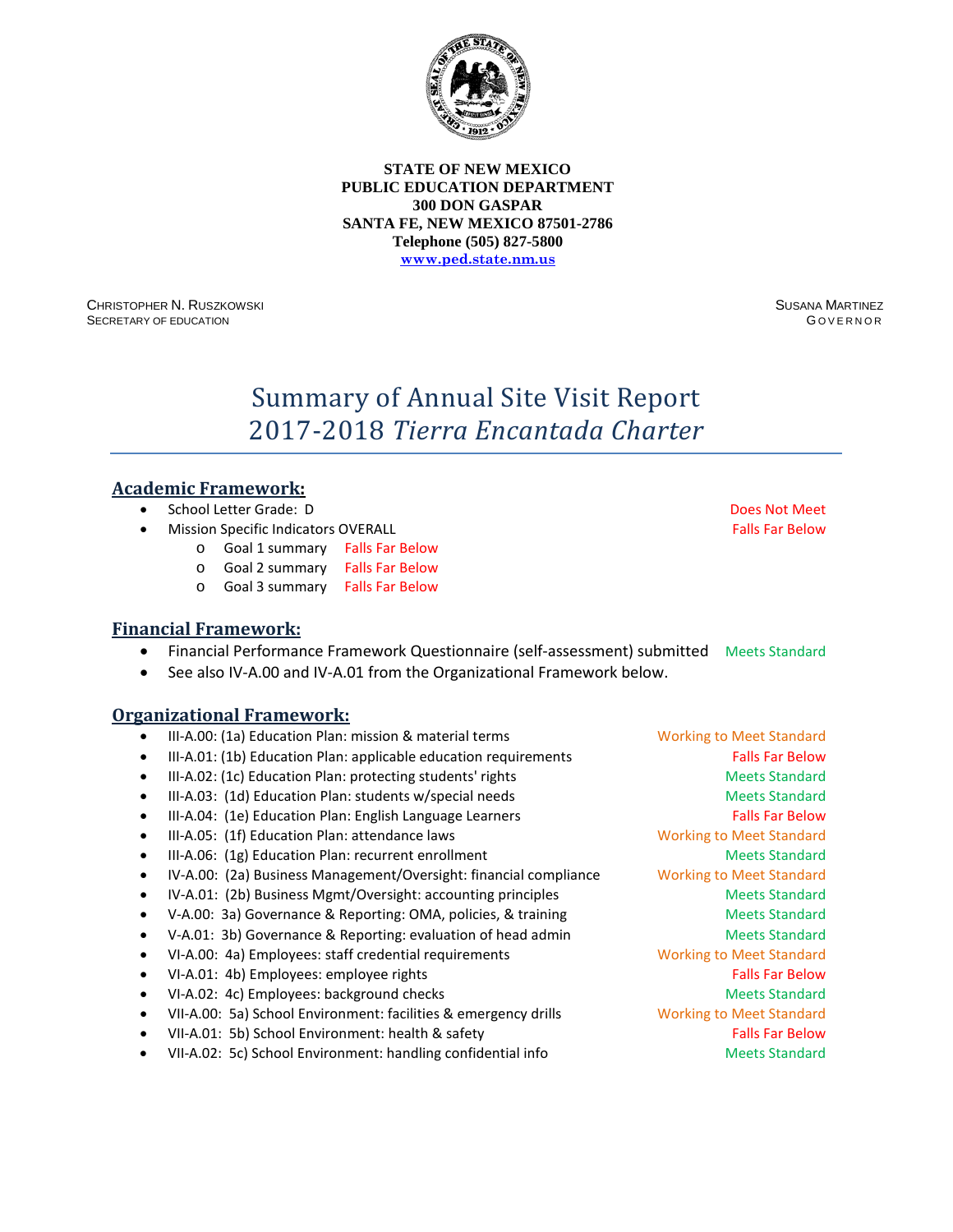

CHRISTOPHER N. RUSZKOWSKI SECRETARY OF EDUCATION

SUSANA MARTINEZ G OVERNOR

# Summary of Annual Site Visit Report 2017-2018 *Turquoise Trail Charter School*

### **Academic Framework:**

- School Letter Grade: B Meets Standard
- **Mission Specific Indicators OVERALL Meets Standard Meets Standard Meets Standard** 
	- o Goal 1 summary Meets Standard
	- o Goal 2 summary Meets Standard
	- o Goal 3 summary Exceeds Standard

### **Financial Framework:**

- Financial Performance Framework Questionnaire (self-assessment) submitted Meets Standard
- See also IV-A.00 and IV-A.01 from the Organizational Framework below.

- III-A.00: (1a) Education Plan: mission & material terms Falls Far Below Falls Far Below
- III-A.01: (1b) Education Plan: applicable education requirements Meets Standard
- III-A.02: (1c) Education Plan: protecting students' rights Meets Standard Meets Standard
- III-A.03: (1d) Education Plan: students w/special needs Meets Standard Meets Standard
- III-A.04: (1e) Education Plan: English Language Learners Working to Meet Standard
- III-A.05: (1f) Education Plan: attendance laws Working to Meet Standard
- III-A.06: (1g) Education Plan: recurrent enrollment and a series of the Meets Standard
- IV-A.00: (2a) Business Management/Oversight: financial compliance Falls Far Below
- IV-A.01: (2b) Business Mgmt/Oversight: accounting principles Meets Standard
- V-A.00: 3a) Governance & Reporting: OMA, policies, & training Meets Standard
- V-A.01: 3b) Governance & Reporting: evaluation of head admin Meets Standard
- VI-A.00: 4a) Employees: staff credential requirements and a metal of Meets Standard
- VI-A.01: 4b) Employees: employee rights Working to Meet Standard
- VI-A.02: 4c) Employees: background checks Meets Standard Meets Standard
- VII-A.00: 5a) School Environment: facilities & emergency drills Working to Meet Standard
- VII-A.01: 5b) School Environment: health & safety Meets Standard Meets Standard
- VII-A.02: 5c) School Environment: handling confidential info Meets Standard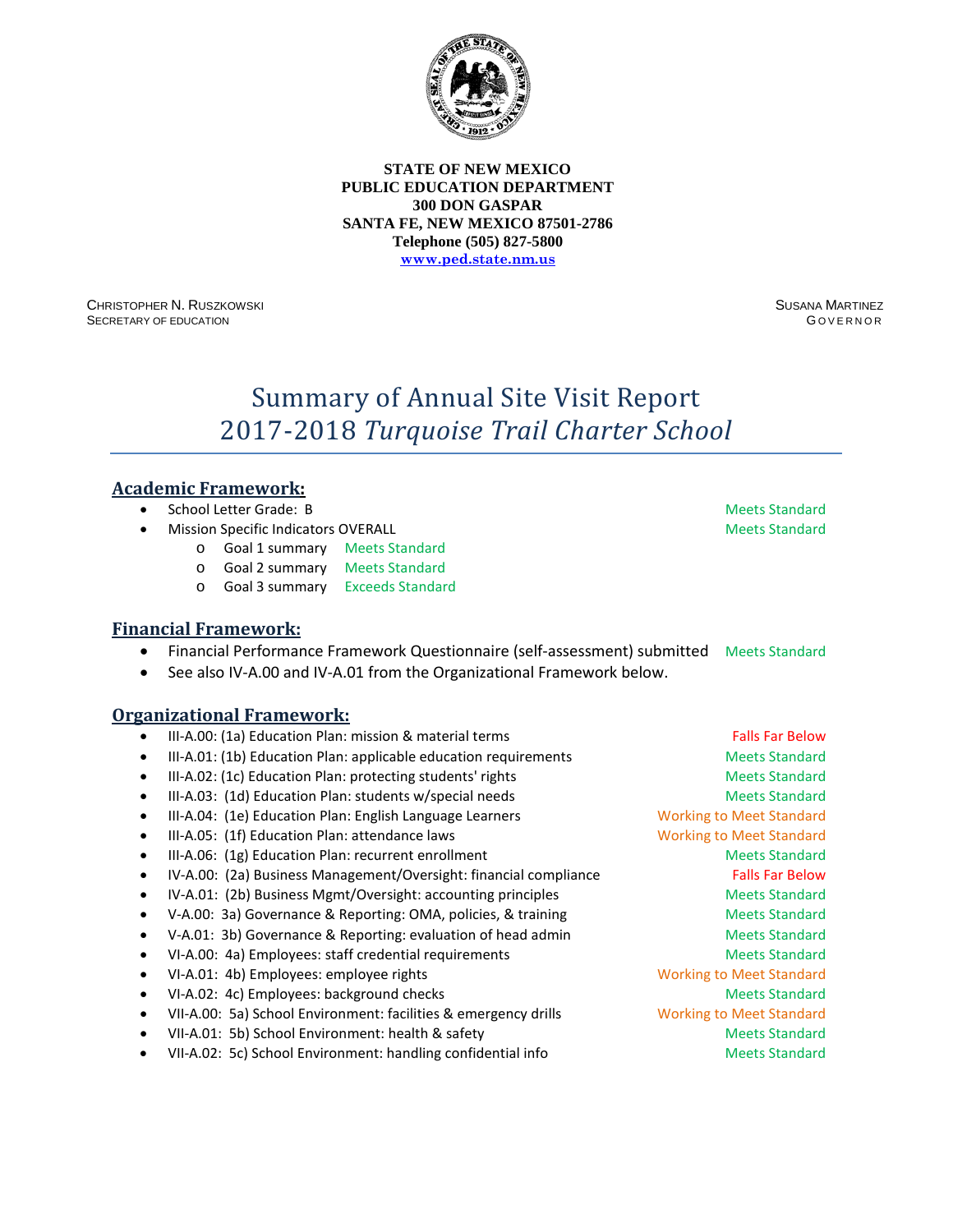CHRISTOPHER N. RUSZKOWSKI SECRETARY OF EDUCATION

SUSANA MARTINEZ **GOVERNOR** 

# Summary of Annual Site Visit Report 2017-2018 *Walatowa Charter High School*

### **Academic Framework:**

• School Letter Grade: D Does Not Meet

### **Financial Framework:**

- Financial Performance Framework Questionnaire (self-assessment) submitted Meets Standard
- See also IV-A.00 and IV-A.01 from the Organizational Framework below.

| ٠         | III-A.00: (1a) Education Plan: mission & material terms           | <b>Meets Standard</b>           |
|-----------|-------------------------------------------------------------------|---------------------------------|
| ٠         | III-A.01: (1b) Education Plan: applicable education requirements  | <b>Working to Meet Standard</b> |
| $\bullet$ | III-A.02: (1c) Education Plan: protecting students' rights        | <b>Falls Far Below</b>          |
| ٠         | III-A.03: (1d) Education Plan: students w/special needs           | <b>Meets Standard</b>           |
| $\bullet$ | III-A.04: (1e) Education Plan: English Language Learners          | <b>Falls Far Below</b>          |
| ٠         | III-A.05: (1f) Education Plan: attendance laws                    | <b>Working to Meet Standard</b> |
| $\bullet$ | III-A.06: (1g) Education Plan: recurrent enrollment               | <b>Meets Standard</b>           |
| ٠         | IV-A.00: (2a) Business Management/Oversight: financial compliance | <b>Falls Far Below</b>          |
| ٠         | IV-A.01: (2b) Business Mgmt/Oversight: accounting principles      | <b>Meets Standard</b>           |
|           | V-A.00: 3a) Governance & Reporting: OMA, policies, & training     | <b>Meets Standard</b>           |
|           | V-A.01: 3b) Governance & Reporting: evaluation of head admin      | <b>Meets Standard</b>           |
| ٠         | VI-A.00: 4a) Employees: staff credential requirements             | <b>Falls Far Below</b>          |
| $\bullet$ | VI-A.01: 4b) Employees: employee rights                           | <b>Falls Far Below</b>          |
| ٠         | VI-A.02: 4c) Employees: background checks                         | <b>Working to Meet Standard</b> |
| $\bullet$ | VII-A.00: 5a) School Environment: facilities & emergency drills   | <b>Working to Meet Standard</b> |
| ٠         | VII-A.01: 5b) School Environment: health & safety                 | <b>Falls Far Below</b>          |
| ٠         | VII-A.02: 5c) School Environment: handling confidential info      | <b>Meets Standard</b>           |
|           |                                                                   |                                 |